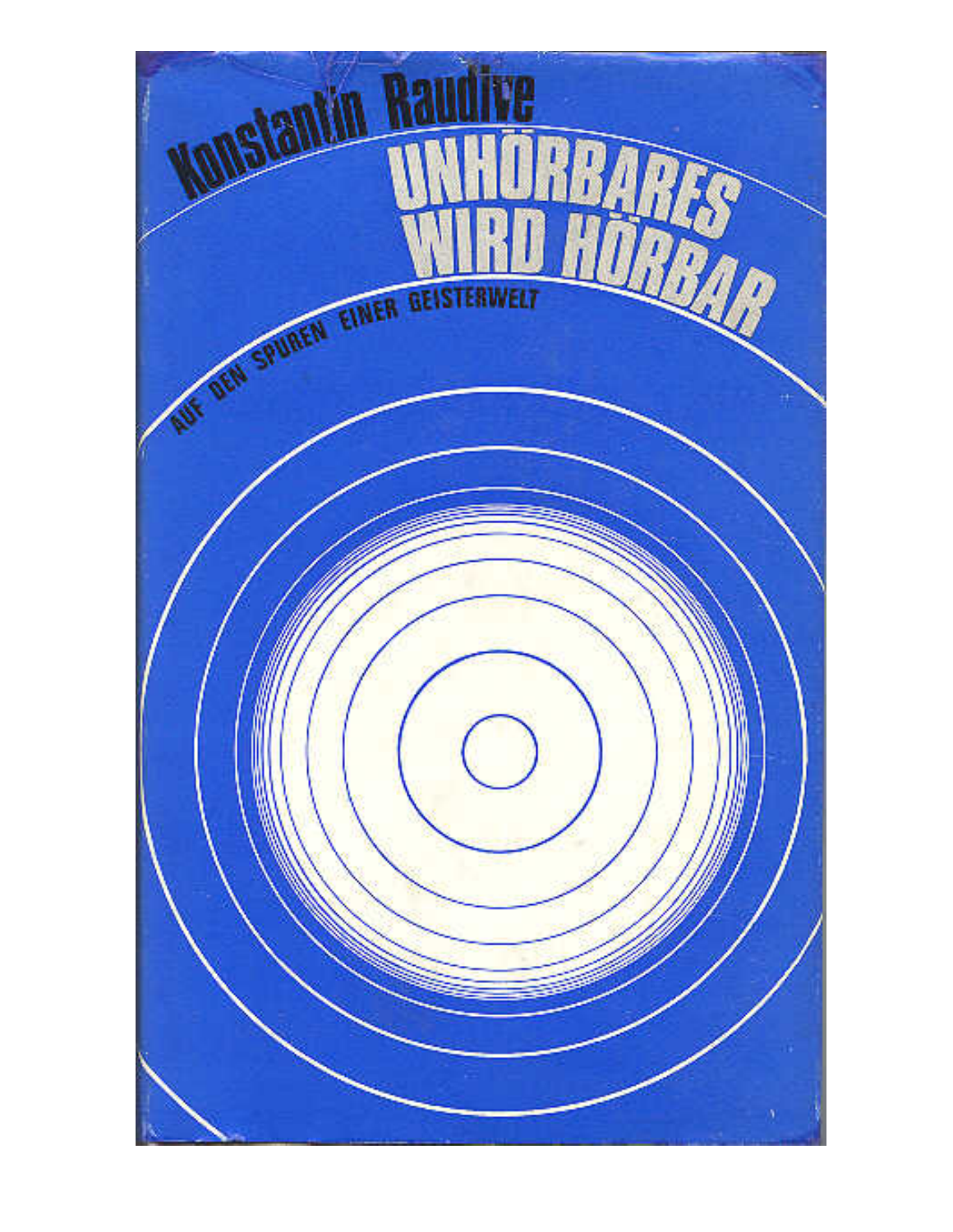# **Appendix II: UNHOERBARES WIRD HOERBAR**



# Breakthrough: An Amazing Experiment in Electronic Communication with the Dead

By Konstantin Raudive Ph.D. (shown at left)

- Translated by Nadia Fowler
- Edited by Joyce Morton
- Preface by Peter Bander
- Published by Colin Smythe, Gerrards Cross 1971
- This version edited by Mark Macy

Excerpts from the following book on the www.worlditc.org website comprise the Table of Contents, Chapter One, and segments of Chapter Two and the Appendices. The many numbered references to locations on Raudive's original recordings have been removed from

these excerpts. Non-English characters such as over-lined and accented vowels have been replaced by unmarked vowels. These pages from Konstantin Raudive's book are reproduced by permission of the publishers, Colin Smythe Ltd. The book in its entirety, along with the 7-inch 33-1/3 rpm record of voice samples, is available from the publishers for £20 pounds, post-free in the UK, and £20 pounds plus postage for the rest of the world. Orders can be emailed to [sales@colinsmythe.co.uk](mailto:sales@colinsmythe.co.uk) or mailed to P.O. Box 6, Gerrards Cross, Bucks SL9 8XA, U.K. A short biography of Konstantin Raudive is included at the end of this work.

# **TABLE OF CONTENTS**

#### **[CHAPTER 1:](http://www.worlditc.org/c_03_raudive_break_ch1.htm) THE PHENOMENON INTRODUCTION**

- 1. The hypothesis of the unconscious
- 2. The theory of relativity

**FIRST CONTACTS**

#### **FIRST STEPS TOWARDS EXPERIMENTS**

- 1. How the voices are heard
- 2. Listening to the voices

#### **METHODS OF RECORDING**

- 1. Microphone
- 2. Radio
- 3. Radio-microphone
- 4. Frequency-transmitter
- 5. Diode

**THE LANGUAGE OF THE VOICES AND HOW THEY SPEAK PLAY-BACK OF RECORDINGS** 

#### **[CHAPTER 2:](http://www.worlditc.org/c_03_raudive_break_ch2.htm) SPEECH-CONTENT OF RECORDINGS 1. INDIVIDUAL MANIFESTATIONS**

- 1. Mother
- 2. Aunt
- 3. Sister Tekle
- 4. Brother Alexis
- 5. Sonja/Liepina
- 6. Aileen Finlayson
- 7. Margarete Petrautski
- 8. Further Close Friends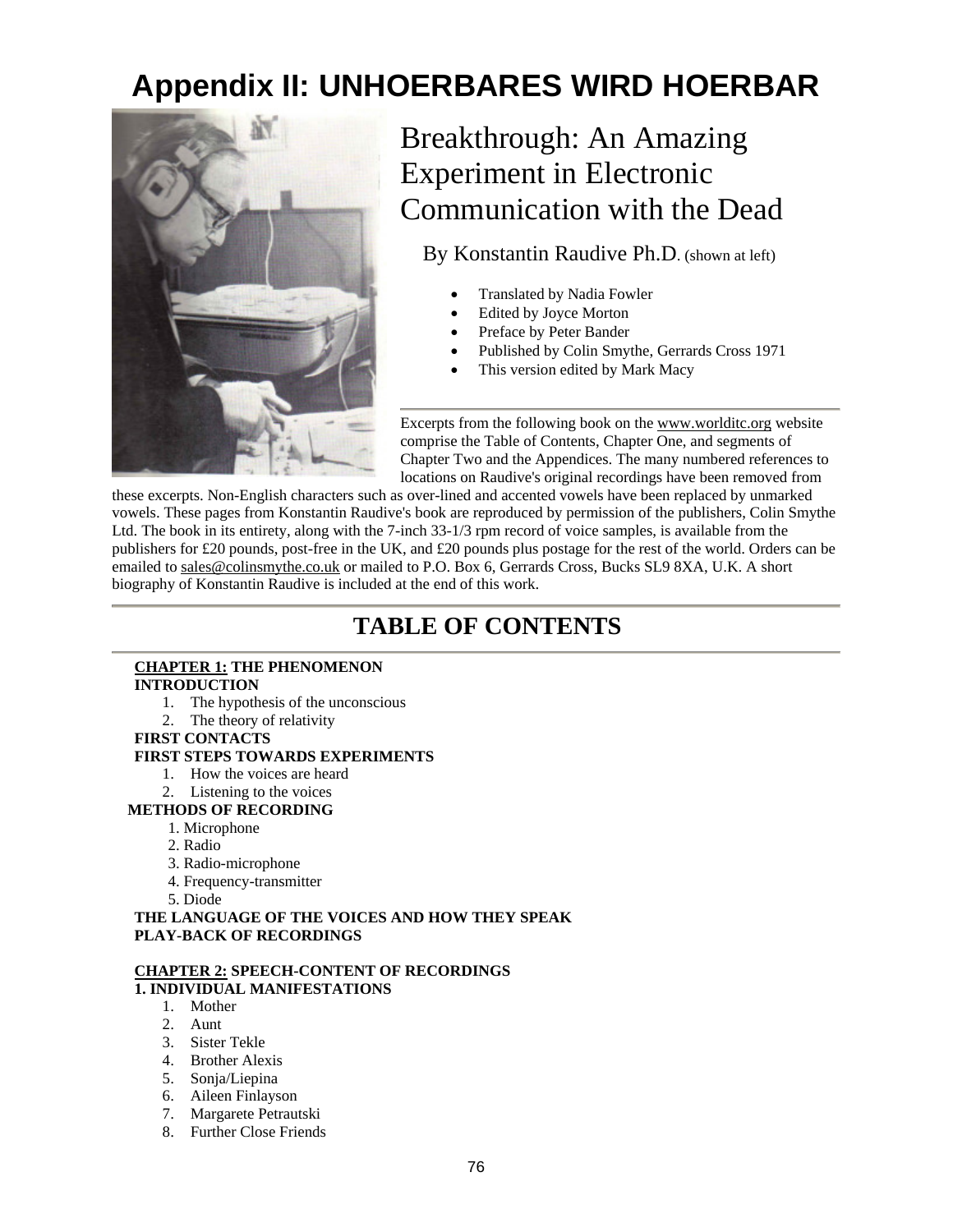- 9. Latvians, Latvia and Latgale
- 10. Writers and Artists
	- a. Latvian writers and poets
	- b. Writers of other nations
- 11. Psychologists and Parapsychologists
- 12. Statesmen
- 13. A Multitude of Voices

#### **2. STRENGTHENING CONTACTS**

- 1. Experiments in Partnership
- 2. The Presence of the Voice-Entities---"We are here … we see … we hear."
- 3. Their Independence and Power of Judgment
- 4. Their Encouragement, Help and Advice
- 5. Their Warnings
- 6. Their Gratitude

#### **3. TWO WORLDS**

- 1. Religious and Ethical Factors
- 2. Relationship of the Entities to Earth
- 3. Here and Hereafter---The Anti-World---The Bridge, Crossing and Customs-Points
- 4. Existence after Death
- 5. Conditions in the World of the Voice-Entities
- 6. Transport, Travel and Place-Names

#### **4. PRACTICAL PROBLEMS OF COMMUNICATION**

- 1. Spidola
- 2. Technical questions: Radio---Radar---Transmitting Stations

#### **CHAPTER 3: RECORDINGS WITH COLLABORATORS (not included)**

- 1. Mr. Bernard Weiss, Physicist
- 2. Mr. Karlis Lidums, Building Contractor
- 3. Parapsychological Society of Switzerland
- 4. Mrs. Irma Millere, Educationalist
- 5. Miss A. Morgenthaler, Teacher
- 6. Dr. Arnold Reincke
- 7. Mr. F. Scherer, Electro technical Expert, and Mr. G. Inhoffen, Photographer,
- 8. Dr. Hans Naegeli, Psychiatrist, and Mrs. K. Nager, Psychologist
- 9. Mr. Gerd Kramer, Assistant Headmaster, Mrs. H. Kramer and Mr. G. Inhoffen
- 10. Dr. R. Zimmerman
- 11. Miss A. Morgenthaler
- 12. Zenta Maurina, Ph.D., Writer
- 13. Mr. Friedrich Juergenson
- 14. Mr. Valerij Tarsis, Writer
- 15. Mr. K. Bauers, Singer
- 16. Mr. F. Scherer
- 17. Professor Atis Teichmanis
- 18. Professor Dr. Hans Bender, Psychologist, and Dr. F. Karger, Physicist
- 19. The Swiss Parapsychological Society
- 20. Mr. H. von Guilleaume, Publisher
- 21. Mrs. Cornelia Brunner, Psychologist, and Mrs. N. von Muralt, Parasychologist
- 22. Valerij Tarsis, Writer, and Dr. Hildegard Dietrich
- 23. Professor Dr. Werner Brunner, Mrs. Ida Bianchi and Mr. Peter Rutishauser
- 24. Miss Helen Schnidheiny, Graphologist, and Miss Katrin Bolli

#### **CHAPTER 4: RESULTS OF PARTNERSHIP EXPERIMENTS (not included)**

- 1. The Mother of the Experimenter
- 2. Tekle
- 3. C. G. Jung
- 4. Margarete Petrautzki
- 5. Professor Gebhard Frei
- 6. Edvards Virza
- 7. Karlis Skalbe
- 8. Vilis LBcis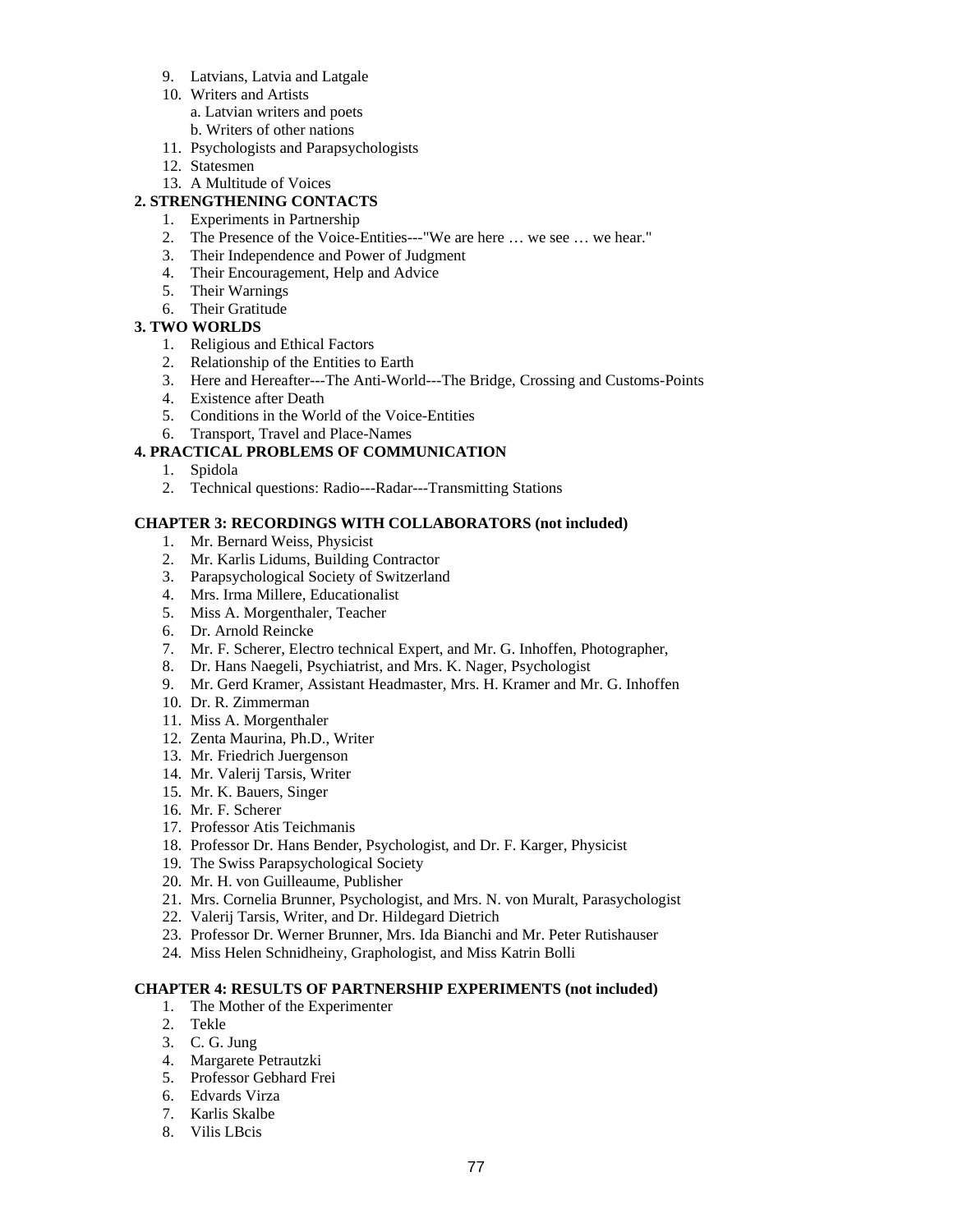#### 9. **Collaborators:**

- 10. Miss A. Morgenthaler
- 11. Miss Ilse Diersche
- 12. Dr. Wilhelmina Hennequin
- 13. Mr. Felix Scherer
- 14. Mr. Valerij Tarsis
- 15. Dr. Zenta Maurina
- 16. Mr. and Mrs. Inhoffen

#### **APPENDIX (partial)**

#### **1. THE EXPERTS' REPORT**

#### **A. Theologians and Philosophers**

- 1. The Rev. Prof. Dr. Gebhard Frei
- 2. The Rt. Rev. Mgr. Prof. Dr. Charles Pfleger and Dr. Zenta Maurina
- 3. The Rev. Voldemars A. Rolle
- 4. The Rev. Fr. Leo Schmid

#### **B. Psychologists and Parapsychologists**

- 1. Dr. Theo Locher
- 2. Dr. Hans Naegeli
- 3. Mrs. Katharina Nager
- 4. Friedrich Juergenson
- 5. Mrs. Cornelia Brunner
- 6. Mrs. N. von Muralt
- 7. Professor Walter H. Uphoff

#### **C. Physicists and Electronic Engineers**

- 1. Professor Alex Schneider
- 2. Theodor Rudolph
- 3. Franz Seidl
- 4. J.M. Meier
- 5. Ralph Lovelock

#### **D. THE COLLABORATORS' COMMENT**

#### 1. Karlis Lidums

- 2. Dr. Arnold Reincke
- 3. Dr. R. Fatzer
- 4. Dr. Rudolf Zimmermann
- 5. Mrs. I. Millere
- 6. Miss A. Morgenthaler
- 7. Valerij and Hanni Tarsis
- 8. Professor Atis Teichmanis
- 9. Karlis Bauers
- 10. Herwart v. Guilleaume
- 11. Dr. Wilhelmine Hennequin
- **3. THE LISTENERS VERIFY**

# **CHAPTER 1: THE PHENOMENON**

#### **1. INTRODUCTION**

The experiments described in this book are, in some respects, of a hazardous venture; but then, we always have to accept hazards whenever we venture onto paths as yet undiscovered and untrodden, and the adventurous spirit of the explorer is coupled with deep humility before new truths and realizations.

Our human existence is orientated one-sidedly along limited, measurable and calculable lines. The evidence of voices of mysterious origin set out in this book, challenges us to alter our thinking habits and to let them range freely on unfettered cosmic energies, and on spirit-beings, such as we ourselves one day may become.

It certainly sounds fantastic to assert that we have made contact with spirit-beings, i.e. the dead, through tape recordings. Today, however, when more or less adequate technical devices are at our disposal, it is possible to test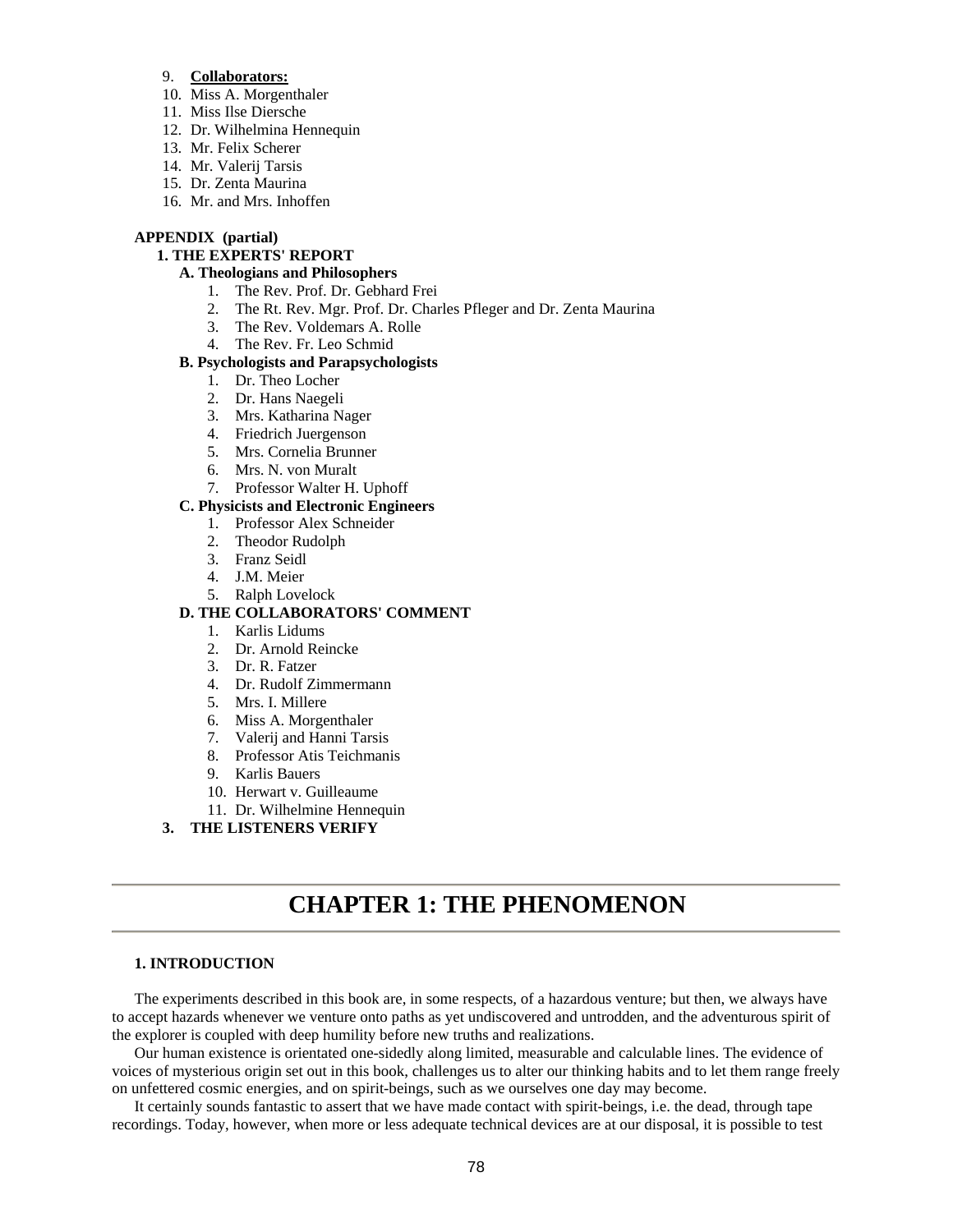the facts by experiment and to lift them out of the realm of the fantastic. Tape-recorder, radio and microphone give us facts in an entirely impersonal way and their objectivity cannot be challenged.

The present stage of the investigation reveals this contact as, so far, only the delicate, fleeting pulse of a new reality, no more than vaguely discernible as yet, because of our lack of experience and the inadequacy of our technical aids. Nevertheless, the voices here described can open up new spiritual vistas, irrespective of how we explain, interpret and understand them.

Man has an inherent, stubborn characteristic: the wish to fathom his own destiny--within himself and concerning himself. We die whilst we live, for our concepts of life and death conceal the future that awaits us.

From the fragments we hear in the voice-experiments I have made, we can perhaps form some ideas about this problem. My research has led me to the personal conclusion that apart from the biological-psychica1 level on which we human beings here exist, there is a second level: that of the psychical-spiritual being, whose potentialities are only released after death. This psychical-spiritual being tries to build a bridge between its world and that of our earthly form of life, and it endeavors on its own initiative to make contact in order to guide those on earth into a new reality.

Only someone who himself ventures to plumb these inaccessible layers of human existence, where we discern neither beginning nor end, only a forward compulsion of ourselves and our lives, can assess the true position. It is quite possible that one day results will emerge from the voice-experiments that will have a bearing on the highest, indeed the ultimate goal man has sought throughout the ages and is still seeking--the answer to the question: who am I and where am I going? Death might then be seen as no more than a metamorphosis from one state of development to another.

This thought, as well as the attempt to contact those in the so-called next world, is nothing new. From time immemorial man's mind has been preoccupied with the idea of a hereafter and has tried to gain visual or acoustic impressions of it. We only have to remember the ancient Indian and Creek, and the early Christian religious experiences. Similar attempted realizations have also been experienced through Spiritualism, Occultism and Anthroposophy.

The present investigation takes a different course: it is based on acoustics and leads to empirically provable reality with a factual background that can open new perspectives for the study of psychology. We are trying to gain some insight into this as yet unknown reality, and such insight not only changes our ideas and gives new direction to the activities of our psyche, but points to undreamed-of powers reigning within us and over us.

Those oriented towards natural science believe that such problems can be solved by empirical means. This book is the record of an attempt to do so. I believe the solution to the problem lies in two directions:

(A) New insight into the domination of the unconscious (or subconscious).

(B) New aspects of the theory of relativity (our relativeness, not Einstein's theory), which gains considerable impetus through the voice-phenomenon.

#### **(A) The hypothesis of the unconscious**

The existence of the voices is established through the sense of hearing; methodic repetition then makes deciphering and !checking possible. The voice-phenomenon is autonomous, as far as the listener is concerned, for it manifests on tape recordings through radio or microphone. Anybody can study it and, by fulfilling certain preconditions, take up contact with it.

During experiments with the voices no spontaneous instances were observed. The phenomenon always manifests steadily and adheres strictly to its characteristics. Consequently the voices can be distinguished from noises emanating from different sources in the atmosphere. These constantly repeated, unmistakable features are a safeguard against psycho-acoustic deception and freakish radio sounds, habitually used by a priori skeptics as an explanation of their own negative attitude. As the voice-phenomenon is of an empirical nature, the suspicion of trickery, fraud, or self-deception, constantly leveled against parapsychological manifestations, falls away automatically, for the voice-phenomenon can be examined with scientific accuracy.

It is a well-known fact that man has the innate ability to act upon matter without physical action. This psychic faculty is known as telekinesis. Rhine and his successors are of the opinion that subconscious psychic forces stand as basic factors behind parapsychological phenomena. This view gave rise to the belief that our subconscious mind is just as autonomous as our conscious one, that these two layers of our mind can act independently of one another and that the various problems of parapsychology are subordinate to the function of the "unconscious". Accordingly, we should equally look for the key to the voice-phenomenon in the realm of the unconscious. This belief ranks amongst the most ingenious rationalistic hypotheses and belongs almost to a tendency to explain man himself.

Professor Hans Bender, who has advocated this hypothesis for thirty years, wrote in his paper "Zum Problem der Aussersinnlichen Wahrnehmung" (The Problem of Extra-Sensory Perception, 1936; pages 34 to 35): "The tendency towards a personality synthesis of dissociated psychic content can often be observed in automatic writing or spelling of quite normal persons. Usually the impulse to create such personifications comes from environmental suggestions,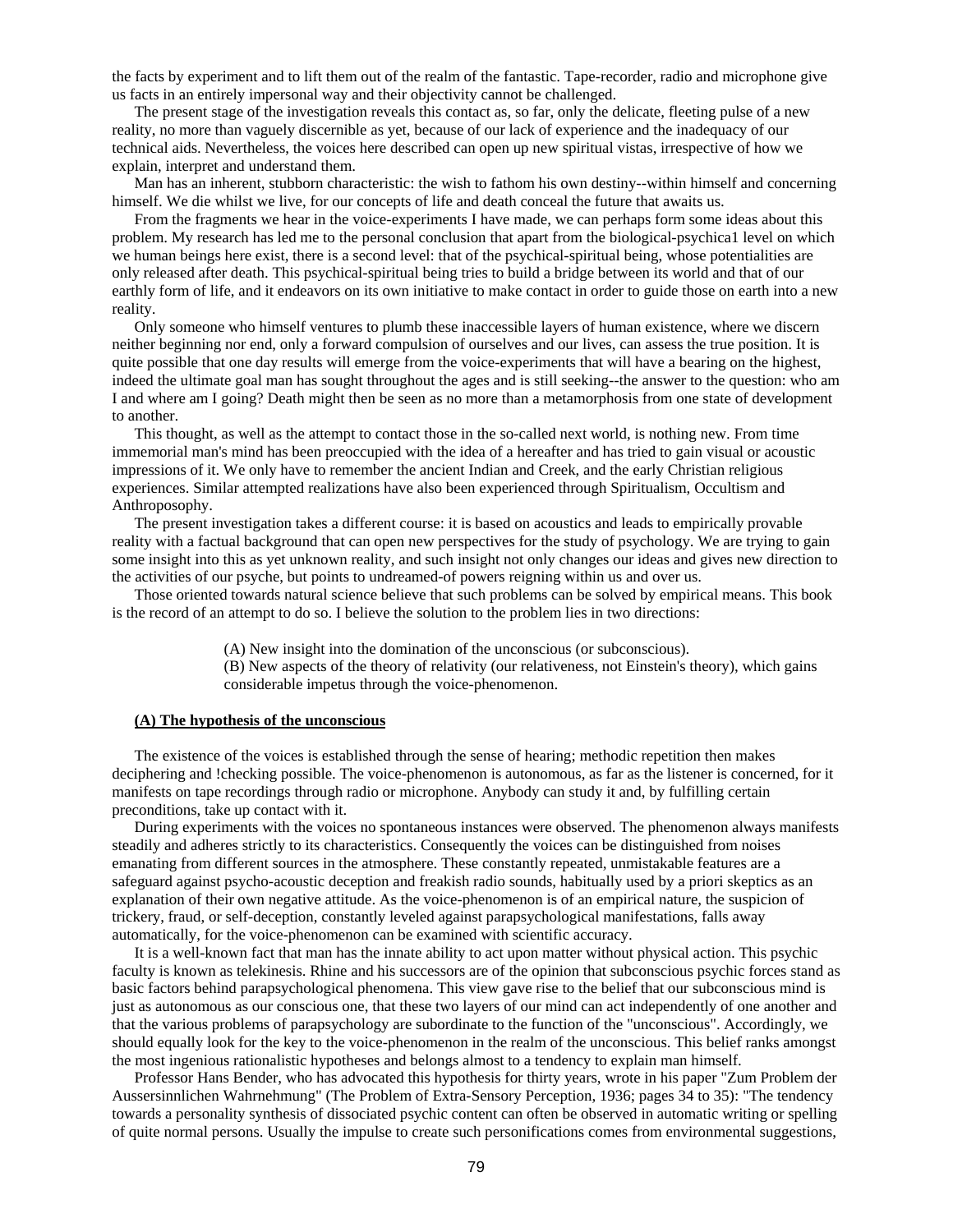from a casual stimulus picked up as crystallization-nucleus for the most fantastic images. In Spiritualistic séances such images of personalities often present themselves as incarnations of the dead and try to give evidence of their identity. In rare cases they produce an astonishing abundance of verifiable data which the medium could not have obtained by normal sensory means."

Thirty years later Professor Bender tries to interpret Spiritualistic phenomena as aspects of pathology in his "Mediumistische Psychosen" (Mediumististic Psychoses; Parapsychology, 1966, Pages 574 to 604). He describes Spiritualistic practices as "psycho-mechanic automatism" and explains them by means of what he calls "overflow pipes of the unconscious": the belief that Spiritualists are in touch with the "world beyond" is erroneous, he asserts, for the Spiritualistic supposition that other-worldly intelligences, "spirits", appear before us stems from the personification-tendency of the unconscious and these phenomena are encouraged by paranormally gifted automatists; alleged contact with the dead therefore has to be classified as a pathological phenomenon. "Many find solace and hope in the conviction that contact with the dead is possible, and they can defend their conviction by pointing to documents of some literary value containing such 'messages from the beyond' " (page 576). In a nutshell: Professor Bender's own observations, as well as existing literature on psychiatry, have prompted him to regard Spiritualistic practices as "mediumistic psychoses".

Professor Bender's term for functions provoked by such subconscious reactions is "psychic automatism", and he distinguishes between a mechanical and a sensory form. The mechanical function manifests through subconscious processes of movement such as automatic writing, table-tilting, knocking, etc.; the sensory form through visions, voices, or optical illusory experiences. His classic example is the shell, which acts as stimulus for acoustic pseudohallucinations. He regards acoustic hallucinations as rare occurrences in Spiritualistic practices. Acoustic voices, heard by Spiritualists or mystics alike, he describes as illusory acoustic perception. He explains it all as a "clever deception of the unconscious, which uses the normally incorruptible senses the moment the critical ratio of the patient is no longer convinced by former procedures--a sign of the strange split in the personalities of such Spiritualistic adepts" (page 584).

Professor Bender thus dismisses the Spiritualist's hypothesis as pathological and so precludes any possibility of discussion. Spiritualists are, in his opinion, pathological cases in need of psychiatric treatment. He illustrates this belief with examples of his own observations from which he concludes: "Once more the affective shock becomes evident, induced by the misunderstood experience of the beyond and the functional dependence of the voices on the progressive development of complexes made autonomous through night-long experimenting with the pendulum" (page 599).

Clearly his view is that the Spiritualist hypothesis is a kind of psychic sickness which he tries to explain by what he calls "psychic automatism", and he regrets that most psychologists dismiss the idea. His treatise ends with the following statement: ''The superstitious attitudes built on misunderstood communication with 'spirit-beings' are widespread and carry, as case histories show, the seeds of mental illness."

One may deduce from Professor Bender's paper and the literature he quotes that in him we are faced with an exponent of the psychiatric school who interprets all paranormal phenomena as pathological symptoms and thereby questions their objective existence. (Note: After this book was written, Professor Bender became interested in the author's research and participated in experiments.)

But the paranormal phenomena connected with materialization mediums, clairvoyants and so-called miracle cures cannot be explained by psychic automatism. The difficulties involved in getting to the bottom of a paranormal phenomenon cannot be taken as evidence against its existence or its importance. It may seem well-nigh impossible to interpret such phenomena by hypothetical assumption, but parapsychology exists expressly to concern itself with the supernormal and in most cases this does not permit a rational supposition. It is quite unimportant whether something is supposed to happen or not; the fact that something that cannot be explained by rational means is definitely happening is sufficient reason for parapsychological research and examination. The materialistic attitude of science fails in this respect, because it tries to argue away anything that is not supposed to exist and does not fit in with the traditionally accepted view of life. It is the problem of life after death that really contains the essence of our existence, and since time out of mind man has probed this central question.

One of the mysteries of the human soul on which the voice phenomenon can shed new light is the question of the unconscious which, since Sigmund Freud's teachings, has become almost an obsession of the human intellect. The unconscious can be explained as scientific fiction, a construction of the conscious mind, but in order to demonstrate this, I shall have to go more deeply into the matter.

Parapsychological research presupposes the existence of the soul. "The soul is the greatest of all cosmic miracles," said C. G. Jung. The question is: can one explain this miracle through one's own self? Does it perish with death, or can this soul hope to exist beyond the grave? We know that materialistic thought denies life after death and disposes of any transcendental expression of our soul by declaring it to be a pathological creation of our unconscious. The theory of the unconscious originated amongst such romantics of psychology as Carl Gustav Carus, 1789-1869, and the philosopher Eduard von Hartmann, 1842-1906, who became known as the "philosopher of the subconscious".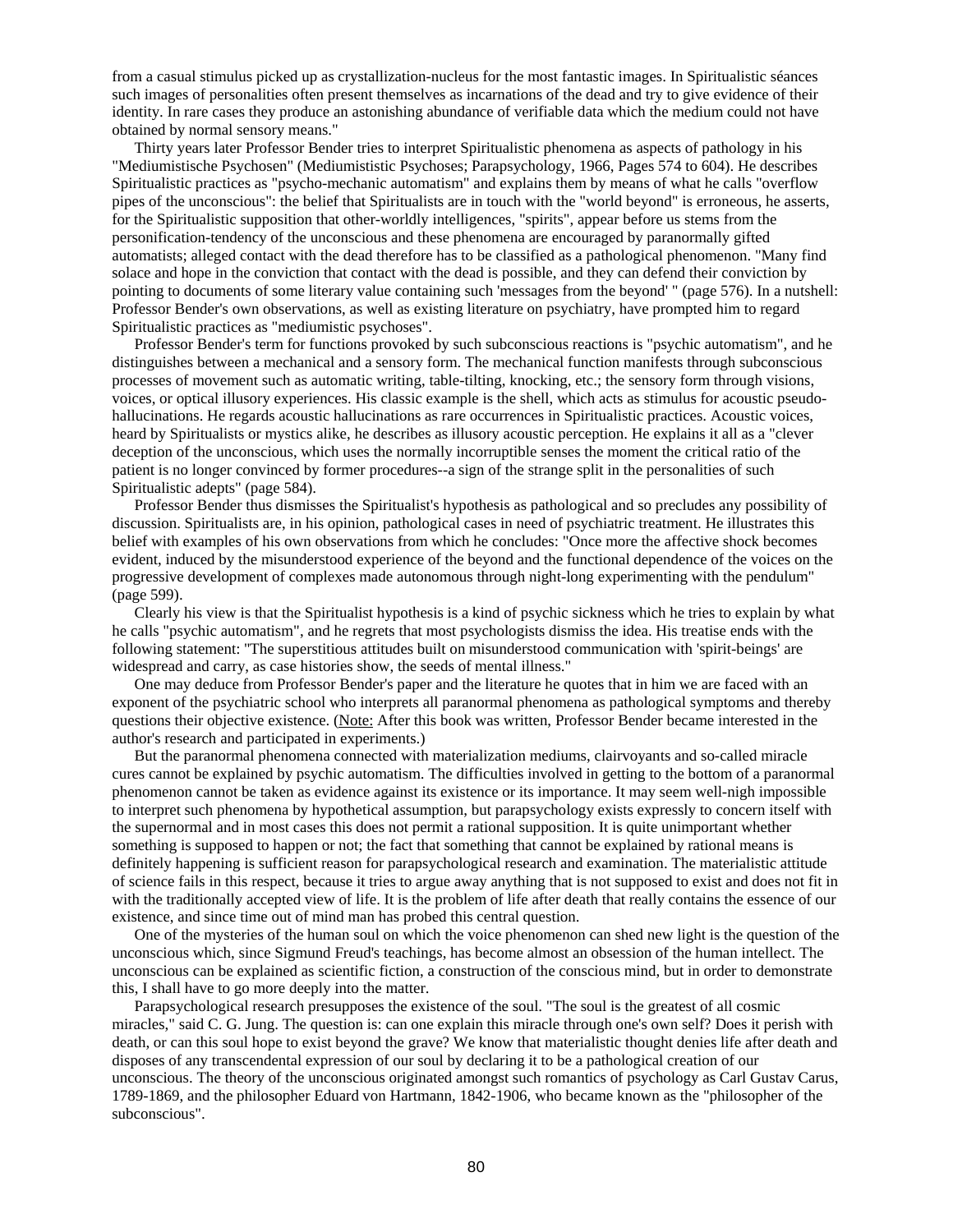Well, many things start in the heads of philosophers and poets! Sigmund Freud took up the idea, developed the theory of the unconscious and turned it into a kind of scientific dogma. C. G. Jung and, particularly, Gustav Richard Heyer were very much aware of this. "The unconscious has become a hodgepodge of all the psychic happenings that cannot be understood by simply applying the principles of ordinary, everyday psychology of the conscious mind, says Heyer in his lecture Tiefenpsychologie als Grenzwissenschaft (Psychology of the Subconscious—a Borderline Science), addressing the audience at the second Lindau Psychotherapy Week, 1951. The concept "the unconscious" (or subconscious) has only a relative meaning in connection with scientific truth and therefore cannot claim to be "definite".

This concept of the unconscious can, in my opinion, be likened to that of the "ether" in physics. Compared with other sciences, psychology, and parapsychology in particular, is of quite recent date; but physical science too has only developed gradually and was nourished for a long time by fictitious beliefs. Right into the twentieth century scientists believed in the existence of "ether", and even such a progressive and forward-looking physical scientist as Sir Oliver Lodge was convinced of its reality. Not until the beginning of the twentieth century did the physicist Max Planck dispose of this fictitious substance. He spoke of light quanta and photons and finally came to the conclusion that space was conditioned by electromagnetic radiation.

Prior to Planck, "ether" was made to explain something that could not be understood. Earlier physicists had tried to portray the whole of nature in mechanistic terms. Planck's conception of the world, however, was not a mechanistic one; on the contrary, it seemed impossible to connect it with any kind of mechanistic view of life. Mainly for this reason Planck was at first rejected and ridiculed, but his teaching triumphed and developed into one of the great principles of modern physics--the quantum theory. This was the end of the mechanistic era in physics, and an entirely new phase began.

One can take the "unconscious" of parapsychology as a parallel and rate it as mechanistic-automatic fiction which calls for revision. We cannot explain man through man himself.

The psychologists of the nineteenth century were apt to assume that their knowledge penetrated the whole of creation, and their dogmas on the nature of man were built up on that basis. Even today the unconscious is thought to be "something like a colossal labyrinth". Nobody, however, asks how this unconscious is sustained. The hypothesis of the unconscious can be regarded as a psychological illusion for the following reasons:

The apparently acceptable supposition of an "unconscious" fails immediately when we are faced with a new reality, namely post-mortal life. We come back, straightaway, to the cardinal question whether the unconscious, on whose efficiency our inner life is supposed to depend, really exists or whether it is no more than a figment of our imagination. We must always remember that the reality of the unconscious is only a hypothesis, introduced into science by the psychologists. These psychologists, who imagined that everything could be explained in mechanistic terms, concluded that all the activities of our psyche could also be interpreted by some mechanical means; but this intangible "something" is a supposition, a fabrication, an intensely private thing within the conscious inner realm.

To interpret the voices as products of the unconscious however is out of the question, as the phenomenon is of an objective, physical-acoustic nature.

Psychology uses the term "the unconscious", but admits that it knows nothing about it. C. G. Jung gives a hint in this context: "... psychology can know nothing about the substance of the psyche, because it cannot realize anything except through the psyche. One can therefore neither deny nor confirm the validity of such terms as Manna, Daemon, or God; but one can note that the feeling of unfamiliarity, which is connected with the experience of the objective, is authentic."

What we wish to express in the term the "unconscious", we can equally express as "Manna", "God" or "Daemon". C. G. Jung finds these expressions much more qualifying than "the unconscious". In his memoirs (page 339 of the German original) he says: "... for the unconscious is banal and therefore nearer to reality".

The reason why the theory of the unconscious is questionable, is that it seeks to explain man through man himself; consequently paranormal phenomena would be automatically reduced to something emanating from man himself. This opinion negates the independence of paranormal phenomena and dissolves in the end into conscious and subconscious subjectivism. We know nothing of that which moves and guides us, nothing of the sources of our paranormal faculties.

The essence of the voices can be gleaned from their acoustically perceptible appearance and from insight into the meaning of their utterances, rather than through psychological knowledge or psycho-philosophical theories. The voices make their objectively valid statements independently of our attempts at interpretation; they are an acoustic fact and need no special theories to confirm them.

#### **(B) The theory of relativity (or relativeness… not Einstein's theory)**

The hypothesis of the unconscious can be confronted by that of an "anti-world", which is based on the theory of relativity. There is no "thing as such", there is no "man as such," either. The phenomenon "man" exists, with his conscious and unconscious faculties, as a unit; but he is dependent on a host of relationships that mark him as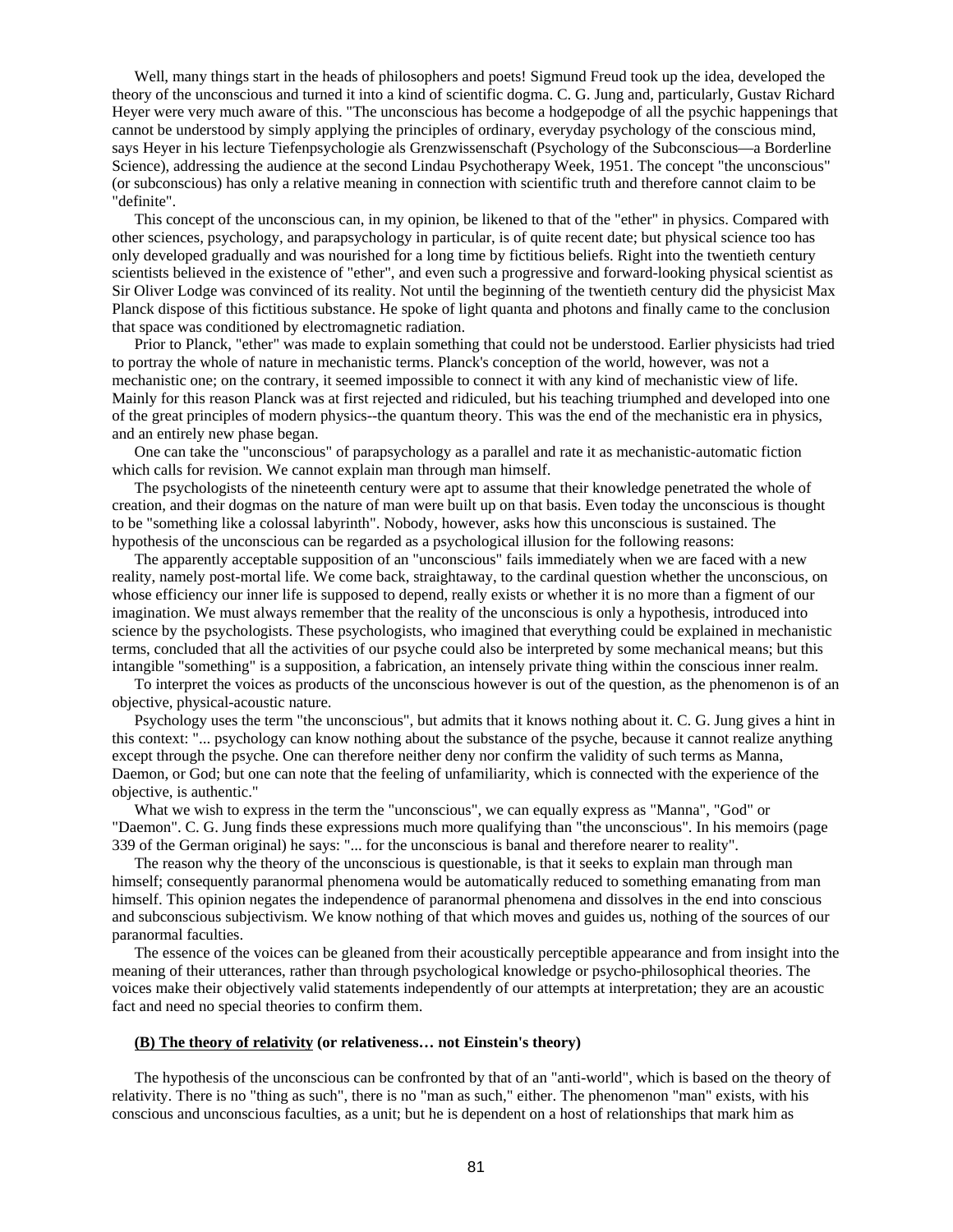"man". He can only then regard himself existent as "man" when both the world and its counterpart--the higher world--are in existence and he, as "man", has a relationship to both these worlds.

Starting from the same premise we see, for instance, that the unconscious can only prove its existence in relationship to a higher consciousness. A world establishes its reality by its relationship to an anti-world; and the anti-world is a condition for the relative existence of the world and of all that is portrayed as reality in man.

This assumption fits in with the hypothesis of "spirits": a spirit-world must exist in order to proclaim the earthly, human world. This hypothesis can be shored up, or demolished by experiments. It is by no means based on mere dogmas of faith, but on the theory of relativity. The key-note of our world is interaction, and man stands at its centre; he is not an exception to the rule, but the result of a great universal "teamwork". This is the reason why it is so difficult to understand man's earthly existence and his higher existence in isolation from each other, or to bring both under a common denominator. Nothing can be explained from the purely human point of view alone.

The voice-phenomenon calls for consideration of both these hypotheses, that of the unconscious and that of relativity.

The unconscious presents parapsychology with a dire dilemma: the problem concerns the belief in a "dark side" of our psyche on the one hand, and the principle of consciousness on the other. Can a way of reconciling the two be found? Is there something constant within us--without consciousness?

Philosophical thought and physical science have led us to the realization that no object can be more than the sum total of its attributes, and these attributes exist only in our consciousness. Accordingly, our world is a construction of the conscious, composed of symbols shaped by the human senses. The philosopher Berkeley, who believed in "categories of the spirit", held that components forming the structure of the world itself have no substance without the conscious, and reasoned that existence itself would be impossible, unless it existed in the consciousness of an eternal spirit.

This realization calls for the existence of a higher consciousness, which alone can give us an understanding of human consciousness. We comprehend that man stands in relation to a higher existence, and that this justifies his own "being".

Asserting that man can be explained through man himself must logically lead one to the conclusion that he needs no other reality outside himself. If, however, man assumes that he himself is the explanation of all extrasensory phenomena, then his existence loses all meaning; such an "explanation" is but a subjective feeling used to express the supernormal part of our psyche. In other words, instead of providing an explanation, man, in his subjectivism, simply rotates around himself.

It is interesting to note in this context that the most eminent physicists of our times, Einstein and Planck, followed this train of thought consistently when they pointed out that even time and space are just frames into which we fit our observations and are as inseparable from consciousness as are our conceptions of color, shape, or size. In the opinion of these two physical scientists, space simply serves to bring order into the range of objects we perceive, and time has no independent existence outside the order of events by which we measure it. This basic realization explodes our so-called reality and shows us how circumscribed our senses really are. The human eye is sensitive only to the limited range of colors between red and violet, and the difference of a few ten-thousandths of a millimeter in wave-length signifies the difference between the visible and the invisible.

The same applies to our ear, which can hear only a small fraction of the field of frequency. Our sense of hearing cannot discern electromagnetic waves; they must first be converted into- sound-waves by electronic apparatus. The sound-picture of the world received by the human ear is incomplete and attenuated. How much more would our world mean to us if our sense of hearing were a hundred or even ten times sharper, if our eyes were receptive to Xrays, or the gamma-rays of radium!

Realizing that in fact all our knowledge of the universe rests on fragmentary impressions of our senses, we must assume that we shall never fully appreciate the true reality of the cosmic structure.

The voice-phenomenon, however, opens up new paths for parapsychologists to explore and points to an underlying objective reality, which hitherto lived only as an assumption or a belief in our imagination. This reality is the continued existence of our soul after death.

To solve the puzzle of the human soul without taking life after death into consideration, seems to become increasingly difficult. The voice-phenomenon unmistakably indicates a higher reality of the soul, an "overself", that by some mysterious means can send us messages. Thanks to electronic apparatus it is possible to verify this existence after death objectively; through this objective knowledge we can heighten our perception of the universe and can be helped to understand many psychic phenomena which hitherto were shrouded in mystery.

If the physical scientists with their equations have been able to penetrate deeper into the invisible and inaudible secrets of the universe, than have the psychologists and parapsychologists into the secrets of the soul, it is because the psychologists have been philosophizing about themselves without any means of explanation of the psyche other than through the psyche. For this reason the psychology of the past could produce no objective interpretation of psychic phenomena and simply drowned in supposition.

The voice-phenomenon shows acoustically perceptible, objective manifestations that lead us, by inference, to what may be at least a true hypothetical reality. One must, of course, take into consideration that extra-sensory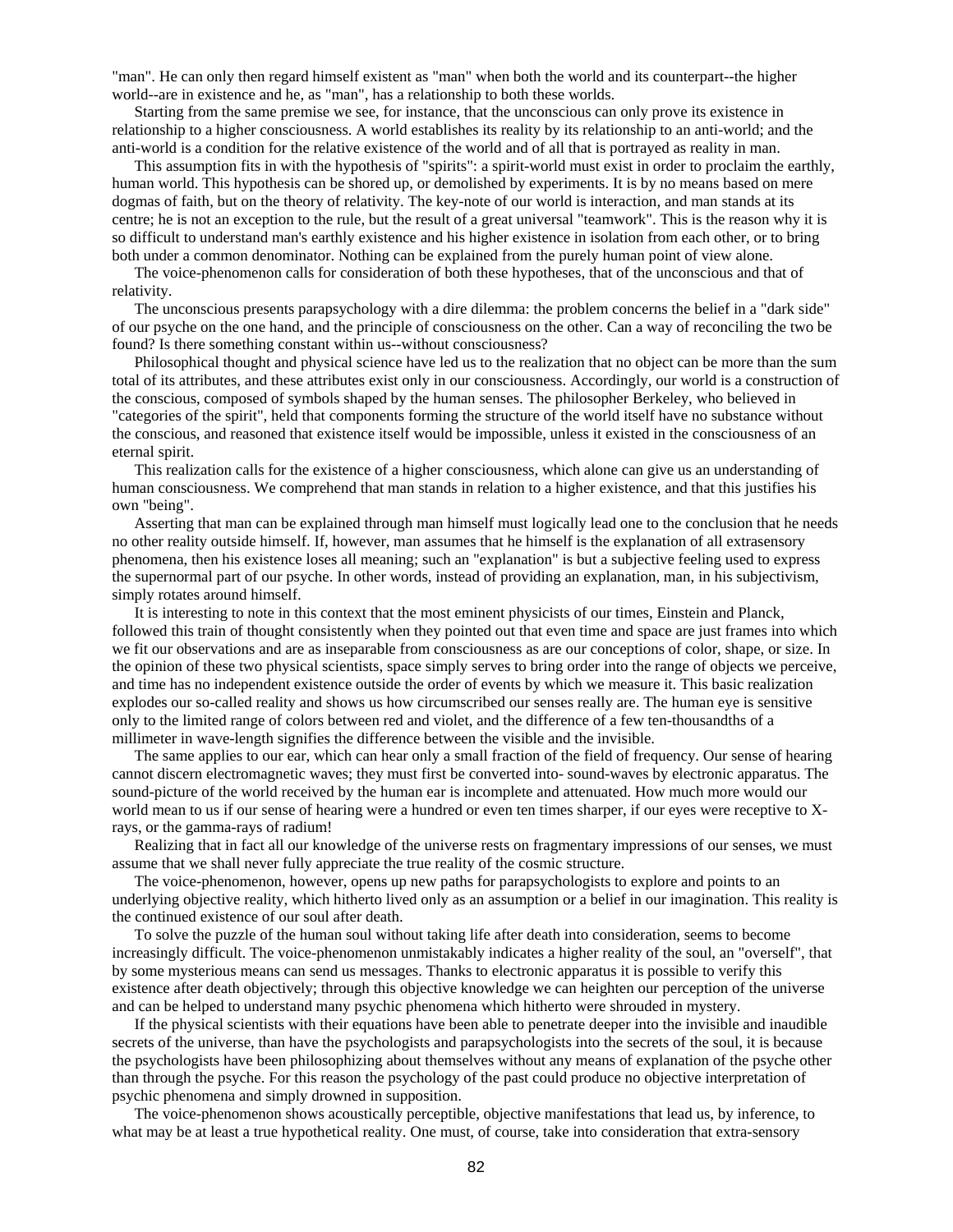phenomena can hardly be probed by the research methods of physical science. Further difficulties arise in research into the voice-phenomenon, because we have no idea of the substance in which our soul exists after death.

The American parapsychologist Rhine indicates in his book, The Reach of the Mind, that man possesses, in addition to his normal consciousness, an "inner window" that is breached time and again by experiences of extrasensory perception. Rhine compares the impact of this parapsychological fact with that of nuclear physics, while Professor Bender has now expressed the opinion in a talk, recorded on tape, that the voice-phenomenon is equal to nuclear physics in importance.

The working hypothesis of the unconscious and of relativism could complement each other in a significant way if researchers acknowledged the fact that all we commonly call "real" represents only a fraction of true reality. The voice-phenomenon establishes a relation to an extra-real or anti-real world of manifestations.

C. G. Jung followed the same trend of thought in his theories: "Our psyche is of a cosmic design and what happens on a large scale also takes place in the smallest and most subjective way in our soul. That is why the Godimage is always a projection of the inner experience of a mighty vis-à-vis."

The physicist Werner Heisenberg equally rejects the dividing of the world into subject and object, inner and outer world, body and soul, in his conception of the nature of modern physics. "In natural science," he states, "the object of research is no longer nature itself, but nature subjected to man's questioning." Das Naturbild, page 18; (The Image of Nature). The theme is no more just an "image of nature" as such, but an "image of our relationship to nature" page 21). Descartes' division of the world into "res-cogitans" and "res-extensa" is therefore no longer valid for modern natural science. Man is an interaction of sensory and extrasensory worlds, and the animistic view of life will have to be abandoned, for its image of man relates to sensory man only.

As an object can be explained only in relation to something else; so man stands in relation to a higher, spiritual, sovereign being that does not perish with death.

Meticulous analysis of the voice-phenomenon confirms the fact that it cannot be interpreted in animistic terms. It manifests in collaboration with our psyche (anima), but confronts us as an independent acoustic manifestation, exhibiting its specific, individual existence. The tangible results of this new discovery encourage the assumption that the voices can be defined as extrasensory entities. Appearing as independent manifestations, they can be determined by a host of basic features. We can experience the occurrence as an acoustic phenomenon and draw rich material for research from its content.

In searching for clarity concerning the ultimate questions of our existence we search for the most precious gift of all--the certainty of our soul's survival. This is perhaps the main problem parapsychology, in its attempt to define life after death empirically, has to solve. In the same measure that we attain clarity on the ultimate questions concerning our soul, shall we also find meaning and aim for our earthly existence.

It is my opinion that the voice-phenomenon produces facts by means of which we can break through the habitual confines of our existence and make contact with the "opposite world" that can be regarded as the center of our life after death. We step into a new dimension, and that means freedom from the fetters of time, space and physical preconceptions. We enter into transcendental reality.

One thing is clear--the path that leads to this truth will be long and arduous, for many preconceived ideas and thinking habits will have to be brushed aside. Those who do not shy away from all these difficulties however will feel enriched, and empowered to guide their lives towards a higher destiny.

#### **2. FIRST CONTACTS**

Towards the end of 1964 a book appeared in Stockholm under the title Rosterna fran Rymden (Voices from Space). The author's name was Friedrich Juergenson.

All my life I have been preoccupied with parapsychological problems, especially with those concerning death and life after death. These problems play a part in all my books and particularly in Der Chaosmensch und seine Uberwindung (Chaos-Man and his Conquest). Whilst studying in England I had come into close contact with men like G.N.M. Tyrrell and William Oliver Stevens, who were then working intensively on various parapsychological problems. After the war I lived in Sweden and I am closely connected with those interested in parapsychological research in that country. Jurgenson's name struck me as that of an outsider.

Reading Juergenson's book carefully several times gave me a very definite impression of the author as a highly sensitive and susceptible man. Many of his ideas seemed to me to have been formed by a vivid imagination; the kind that could conjure up pictures in an empty room or voices out of the stillness. Later in his book, however, he came to develop a fascinating theme: he maintained that with the help of tape-recorder, microphone and radio he was able to hear voices on tape which he called "voices from space"; that these voices did not belong to any other "physical" world, but to a world in contrast to ours, a spiritual world; that the voices were those of the dead. Juergenson gives a detailed account of this in a book called Sprechfunk mit Verstorbenen (Radio-Link with the Dead), 1967. He heard not only the voices of near relatives or friends, but also those of historical personages of the recent past, such as Hitler, Goering, Felix Kersten, the Yoga-author Boris Sacharow, the controversial Chessman etc. Juergenson mentions a great number of such voices--all recorded on tape in the course of several years.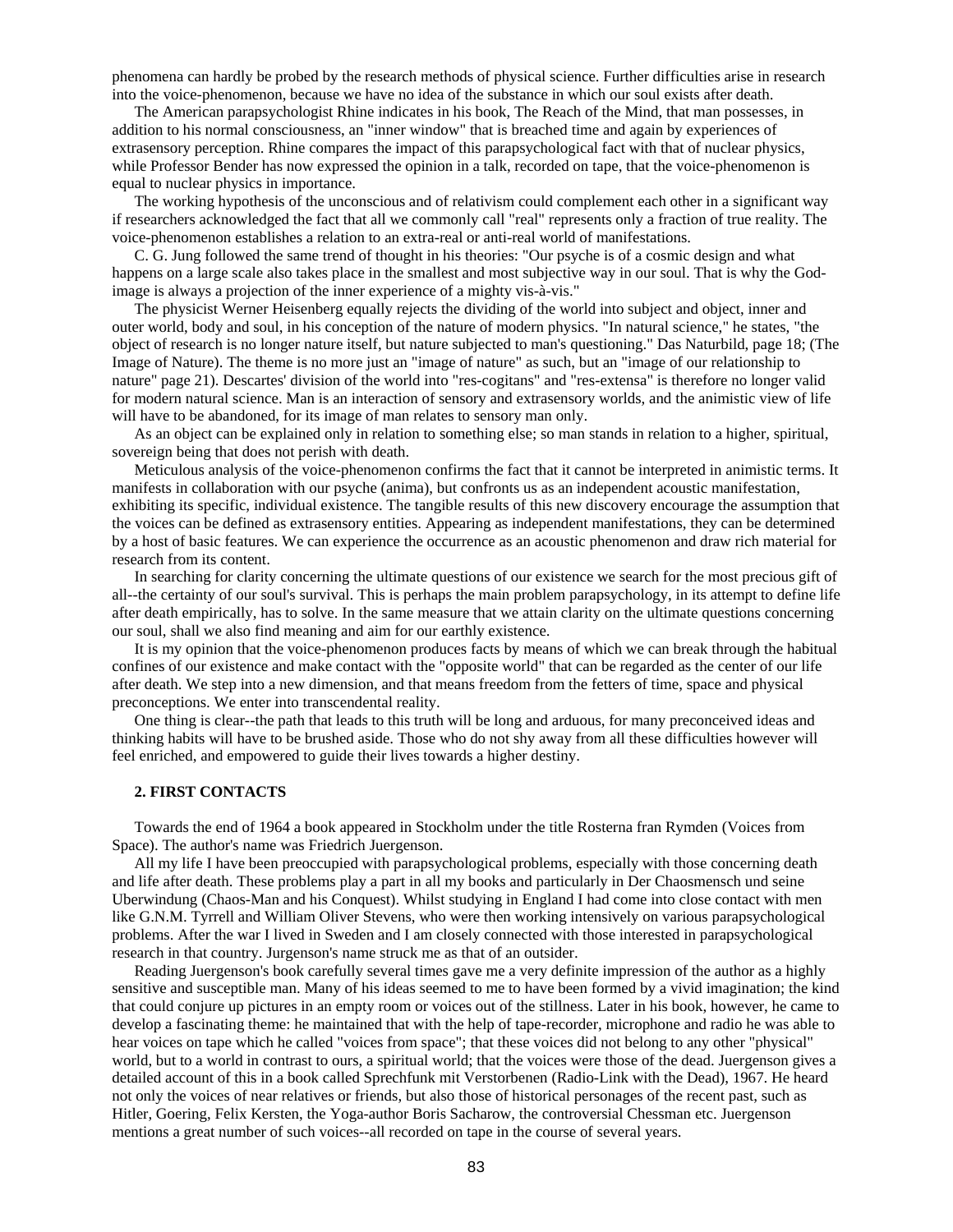Almost every page of the book confronted me with unanswered questions; no practical hints were given, and so I contacted the author in April 1965 and asked him to demonstrate some of his tapes to a small private audience.

I felt an immediate empathy towards Friedrich Juergenson: all that he told me had a ring of sincerity and deep emotional involvement.

Apart from myself, three people were present at the demonstration: Dr. Zenta Maurina, G. Sch. (a teacher) and Mrs. M. Juergenson. Juergenson went straight to the point and let us listen to a selection of his recordings. Against a background of ordinary tape noises, voices were audible; we could hear them, but our unpracticed ears had great difficulty in identifying or comprehending them. They had to be repeated several times before our sense of hearing could gear itself to the unusually quick rhythm.

At the first recording Juergenson made in our presence, through microphone, voices appeared that could not possibly have come from any of the people in the room. Dr. Maurina, for instance, remarked that she was under the impression that the inhabitants of the beyond were living a happy, carefree life. A voice answered: "Nonsense!" This word was distinctly audible and easily identified by all of us when we listened to the tape being played back, and there were other voices that could not be determined quite so unequivocally.

The phenomenon began to grip my attention and awakened all my explorer's instincts. After looking into several hypotheses and theories, I studied the phenomenon as a function of the unconscious; then again I tried to explain voices obtained through radio as coincidental sound-freaks from transmitting stations.

My searching and reflecting involved me more and more in Jurgenson's discovery, and in June 1965 I decided to do some research with Juergenson on his estate, Nysund, in order to gain some personal experience.

Renewed contact with Juergenson and deeper insight into his personality and his life's history confirmed my view that this man was utterly sincere; that he was completely immersed in the mystery of this phenomenon and firmly convinced that he was dealing with a world beyond--a world into which we merge after death and where we continue our activities in a transcendental existence. Faith and intuition can never harm a cause; for my part, I endeavored to understand the phenomenon in its factual sense.

In the beginning our recordings produced unclear, hardly discernible voices; not before 10th June at 9.30 p.m., did we achieve good results. This successful recording was made through radio. I have played it over to many people since, and all have heard and understood the voices it contains. First a voice calls: "Friedrich, Friedrich!"-- then a woman's voice says softly "Heute pa nakti" (German and Latvian: "Tonight") followed by a woman's voice asking "Kennt ihr Margaret, Konstantin?" (German: "Do you know Margaret, Konstantin?"); the voice continues in a singing tone: "Vi talu! Runa!" (Latvian: "We are far away! Speak!"). The fragment closes with a female voice: "Va a dormir! Margarete!" (French: "Go to sleep! Margarete!").

These words made a deep impression on me, as Margarete Petrautzki had died recently, and her illness and death had greatly affected me. This coincidence gave me much food for thought, and I resolved to investigate the phenomenon by myself; to isolate it, if possible, from Jurgenson's personality as medium and to make it "independent". Was the phenomenon really universal and free from all subjective influence? In that case it should be able to manifest itself on tape quite independently, regardless of persons, time, or space. Should this prove to be so, one would have to reckon with an objective existence of the phenomenon. If I were able to succeed in becoming aware of tile phenomenon through my own individual research, I would try to understand its working and penetrate its meaning.

So I started my own experiments in June 1965. In the course of five years I have made so many observations and gained so much experience that my main task now lies in sifting the enormous amount of voice-material collected on my tapes; in crystallizing the essential criteria common to all possible forms of manifestations heard, and in discarding all details not essential to a thorough comprehension of the phenomenon.

#### **3. FIRST STEPS TOWARDS EXPERIMENTS**

"Realization of the character of something seen or heard is the adding of a specific impression to an overall meaning one already knows", says A. F. Marfeld in his book on electrotechnics and electronics.

It is very difficult to trace the voice-phenomenon back to an already known denominator. First of all one has to grasp the nature of the manifestation, determine the pitch of the voices and understand the language they use; as the phenomenon is of a physical nature, all these problems are still this side of the "cloud of unknowing". How the voices create electromagnetic fields on the tape remains for the moment an unsolved riddle; but experimental work is bringing us nearer to the root of the problem.

To begin with I wanted to find out whether the phenomenon happened independently of outer influences. I started with recordings through microphone. Despite my most strenuous efforts I heard nothing but the words I had spoken myself and the rushing sound of the tape whenever I played a recording back. After three months of practice, at last I heard a male voice. In answer to my observation that the inhabitants of the beyond, just like earthly humans, probably have to contend with certain limitations, the voice said in Latvian: "Pareizi ta bus" ("That is right"). The voice keeps a definite, steady rhythm: "Pa- rei- zi- ta bus"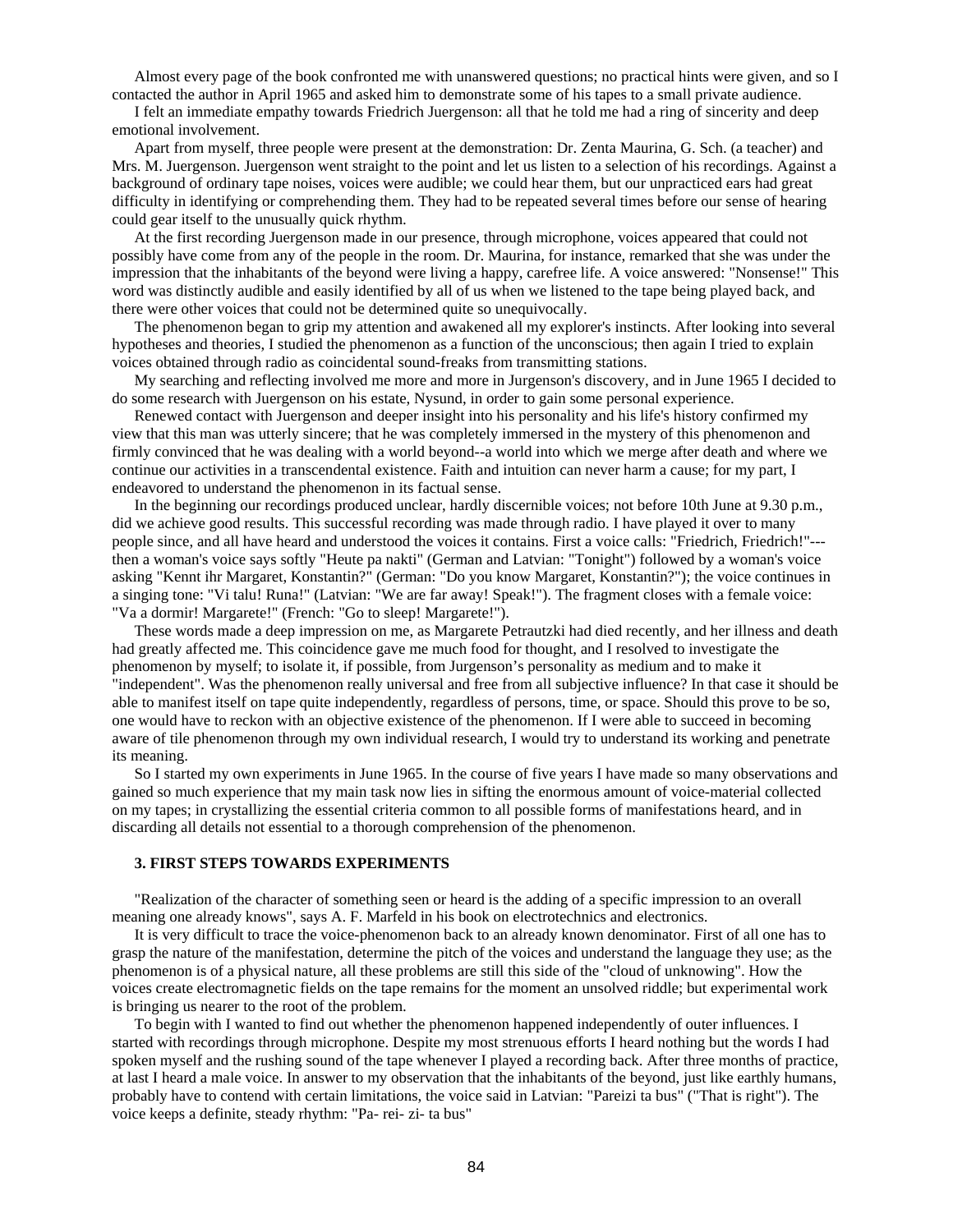I must stress here that although this was the first voice I heard, it was by no means the first to have imprinted itself on tape during my experiments. Later on, after repeated and careful listening-in, I could detect many voices I had not noticed in the beginning.

#### **(a) How the voices are heard**

Psycho-acoustic experts assume that the human ear can distinguish approximately 400,000 different sounds and therefore it always recognizes the difference between two sounds presented one after the other; but this is only a theoretical assumption. Research shows that most people are unable to distinguish more than seven levels of soundvolume and seven levels of pitch. During various listening-in tests, we made the interesting discovery that, to start with, the human ear either does not pick up the voices at all or distinguishes them only very slowly and vaguely. The ear must attune itself for quite a period before it can start to hear the phonemes. (A phoneme is the smallest unit of speech-sound that can be distinguished from another.)

All of us, with the exception of those who have a specially trained sense of hearing, hear only very superficially; but the sense of hearing is of the highest importance when it comes to discerning the voices. Musically trained people were able to follow the voices with much less trouble than others during tests. Professor Atis Teichmanis, of the College of Music in Freiburg (Breisgau, Germany), noticed immediately when listening-in that the voices differ in pitch and sound-volume from ordinary human voices. Despite his particularly acute sense of hearing, however, he could differentiate and understand the voices only with difficulty at first--because of the unaccustomed rhythm, pitch, intensity and strange mode of expression used, which make these voices sound so different from earthly human ones. After a time of diligent practice, when the ear has become attuned, we can find in these very deviations from the accustomed the clues to help us determine the structure of the voices. Voices may vary in sound-volume from whispering to fortissimo; their timbre is usually well defined.

Over four hundred people have taken part in listening-in tests, which have shown that each participant could become aware of the voices through the sense of hearing and could understand the speech content. At first, most people had difficulties, depended often only on feeling and guessing, and heard only vague noises; after a period of practice, however, the noises emerged as definite sound-shapes and meaningful sentences. Audibility of the voices, therefore, depends on practice, ability of the ear to distinguish, and the extent of undivided attention given whilst listening. The ear is the best voice-analyzer (apart from electrical measuring-techniques which allow us to measure the minutest time-differences); it is a masterpiece of nature, "for in the nerve-fibers, various electronic processes are connected in series, each of which lasts roughly 100 micro-seconds. With such slow-working elements as buildingmaterial, the electronics engineer could achieve such accuracy only with the greatest difficulty." A. F. Marfeld, Electrotechnik und Elektronik (Electrotechnics and Electronics)-Safari-Verlag, Berlin, 1965. p.725.

It is necessary to stress that the verification of the voices depends on repetition, and the ear cannot hear the voices without technical aids. Tape-recorder and microphone are as essential for the investigator of the voicephenomenon as microscope and telescope are for the natural scientist and the astronomer.

When we have detected a voice on tape we still have to identify and understand it. We start by determining what language it uses, and whilst the ear will not quickly differentiate unknown foreign languages, it can adapt itself to the mother-tongue or languages that are familiar to it much more easily. The voices are characterized by an unmistakable, polyglot speech.

After having determined the language(s), we try to grasp content and meaning. Only when we have analyzed the sentence in this way and found that it is composed of several languages and that the words add up to a sensible content, can we claim that the voice is paranormal. The extrasensory character of the voice phenomenon can only be determined by comparing its mode of expression with the rules and regulations of ordinary human speech. Everyday life, and speech in particular, is full of complicated noises composed of a multitude of varied frequency components. When such a noise spreads through the air one can treat each component separately, for the sound waves travel through the atmosphere without influencing each other. It is quite easy to determine, when listening to a tape, that the voices are in no way influenced by any other sources of human noise.

I would like to repeat here that the decisive factor in studying the voice-phenomenon is not the theoretical interpretation, not the philosophizing, but the empirical result, arrived at through experiment that can be verified under test conditions. The fact that the voices are audible to our ear and we can understand that speech, confirms that they exist physically and independently from us, and the experiments prove that the voices can be heard by anybody with a fair sense of hearing, regardless of his or her personal views, sympathy or antipathy. The voices are objective entities that can be verified and examined under psycho-acoustic, physical conditions. This concurrence of psycho-acoustic and paranormal data can hardly be brushed aside as mere coincidence; the voices must therefore be deemed to stem from a different plane of existence than our own.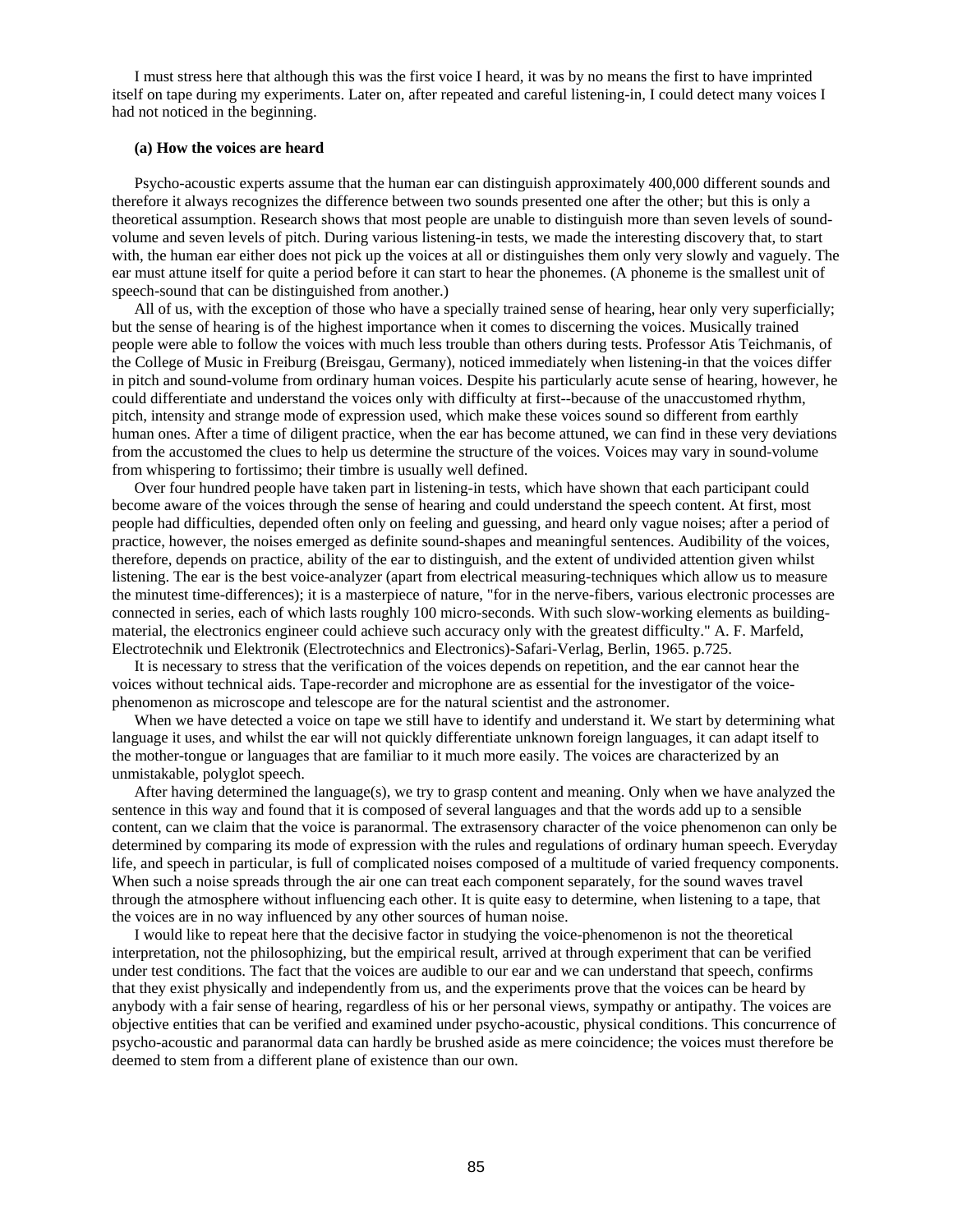#### **(b) Listening to the voices**

The main difficulty for effective research lies in the "listening-in" process. Because the ear has only a very limited range of frequency, and the language of the voices is tuned to more rapid frequencies than human speech, I have found that it takes at least three months for the ear to adjust itself to the difference: to begin with, though it may hear speech-like noises, it cannot differentiate the words--let alone understand what they mean. Of course, sharpness of hearing can differ widely from person to person: listening-in tests have shown that children and people with a musically trained ear have least difficulty in following the voices; military-trained radio operators achieve a high degree of accuracy, and for some unknown reason specialists of internal diseases and Catholic priests also seem to be able to discern the voices with relative success. To augment audibility, I have evolved the following method:

When a sentence that can be understood has been located, this section of the original tape is re-recorded on to another tape and this process is repeated at least five times. It is a procedure that makes it easier to analyze the voices phoneme by phoneme, and statements can be verified with greater certainty. It is for this reason that a recording of, for instance, ten minutes, may take ten hours to analyze and verify.

The concrete results of this new method of research give substance to the assertion that the voices can be defined as belonging to transcendental beings. They appear as independent acoustic shapes that can be determined by a number of basic, characteristic features. This means that we can recognize the phenomenon in its acoustic manifestation. Results vary considerably according to the method of recording used.

#### **4. METHODS OF RECORDING**

#### **(1) Microphone Recording**

The process of making recordings through microphone for the investigation of the voice-phenomenon is approximately the same as for ordinary tape-recording.' Speed can be adjusted to 3-3/4 i.p.s. or 7-1/2 i.p.s. Friedrich Juergenson considers that a speed of  $7-1/2$  i.p.s. is probably more suited to the fast speaking voices; but my own experiments show that 3-3/4 i.p.s. gives equally satisfactory results and quite often the voices appear to be even clearer at that speed.

When the tape-recorder has been switched to "recording", the person in charge of the session might begin, for instance, by simply giving the date: "Today is the ..." Unless the experimenter is alone, he can then give the names of participants. Should the investigator be by himself he might say perhaps: "Hello, hello, here is X.X.--- I should be very happy to know that the unseen friends are here and are manifesting through the tape." He can follow this up by calling the names of dead friends and acquaintances; he should feel free to say whatever he likes, to ask questions, to explain or to specify what he wishes to know. If, on the other hand, the recording is being made in the presence ·of several people, the conversation should be kept on general lines so that each participant can contribute whatever he or she wants to express. Recording sessions should not exceed ten to fifteen minutes, because, as I have explained, examination of voices received may take several hours.

I have found microphone-voices to be very soft, quick as lightning, and only too often drowned or made unintelligible by voices of people taking part in the experiment. I therefore advise participants to speak slowly, quietly, and to take time to pause; afterwards, when the tape is being played back, to pinpoint every hint of a voice precisely and to repeat that section, so that the utterance becomes audible, the contest clear and unequivocally verifiable and identifiable to the human ear.

Equally important is that participants should refrain from making noises, such as, for instance, murmurs of assent or dissent. Sincerity and honesty of purpose are, of course, essential. How the manifestations are explained or interpreted by those present is not important at this stage; it is most important that we should hear the voices and essentially comprehend them, in their various aspects of rhythm, language, content, etc.

Sincerity and honesty do not rule out logical thinking and criticism, but an atmosphere of harmony and discipline should prevail. Idle gossip during recordings is to be avoided.

The microphone voices fall into three classes of audibility:

**Class "A"** voices can be heard and identified by anyone with normal hearing and knowledge of the language spoken; no special training of the ear is needed to detect them.

There are several hundred microphone-voices amongst my recordings that fall into this group. It is easy to make tape copies of "A" voices, and they can be repeated as often as desired. Thus, I have analyzed roughly 25,000 voices according to speech content, language and rhythm. By this method of repetition, the acoustic reality of the voices can be established beyond doubt, and hallucinations of the ear are excluded.

**Class "B"** voices speak more rapidly and more softly, but are still quite plainly audible to a trained and attentive ear. The ability to differentiate increases with practice, but this is a slow and wearisome process. For this reason it is difficult to use non-regular participants for experimental purposes with class "B" voices.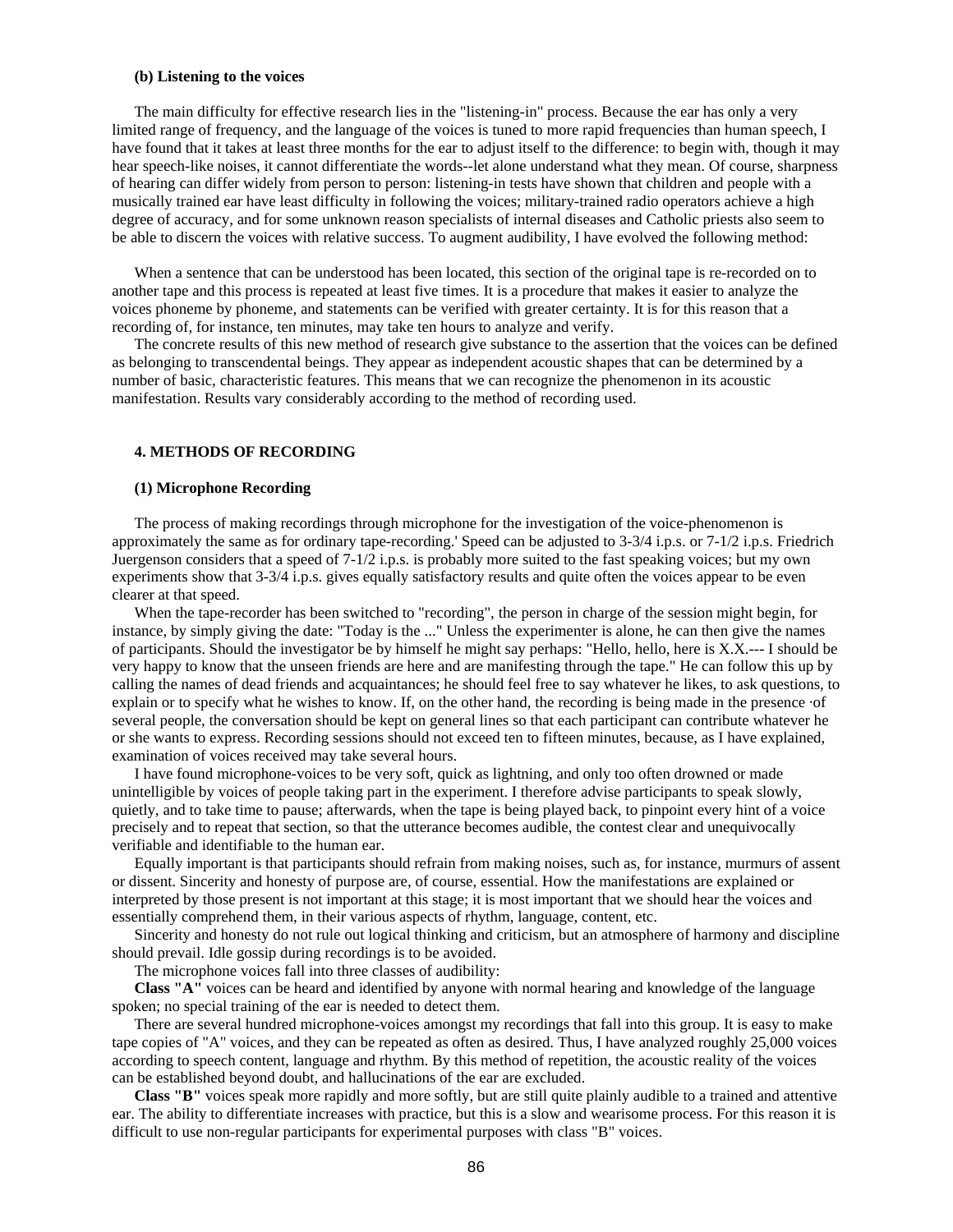**Class "C"** consists of the most interesting voices; voices that give us a great deal of information and much paranormal data. Unfortunately, these can be heard only in fragments, even by a trained ear, but with improved technical aids, it may eventually become possible to hear and demonstrate these voices, which lie beyond our range of hearing, without trouble. This grading and my comments are but a rough guide in the present stage of our approach to the psycho-acoustic aspect of the investigation.

#### **(2) Radio Recording**

The problems pertaining to the recording of voices through radio are complex. In recording, as well as in listening to the results, the sense of hearing is of vital importance. Friedrich Juergenson maintains in his book Voices from Space that no radio-voice recordings can be made without a "mediator". This "mediator voice" is that of a woman (in his case "Lena"), telling one which transmitting station, wavelength, and hour of day or night to choose for a recording. I was able to hear Jurgenson's mysterious "mediator" on one of his tapes. She asked him to wait for the recording till 9 p.m.; hints about people and events also came through in her strangely hissing voice.

I had to wait six months before such a mediator appeared on my tapes. It was at the end of 1965 when at last I heard a voice reply to my query as to who my mediator might be; it said "Spidola" (a Latvian name), spoken in Class "B" audibility. A male voice added in Latvian: "Mes dzirdejam. Latviesi tev palidzes." ("We have heard. The Latvians. will help you.")

At the next radio-voice recording--it was the first one I made by this method--I heard a female voice indicating a quite unknown transmitting station. "Sak' Peter!" (Latvian: "Tell Peter!"), it said. Further evidence on tape confirmed that someone called Spidola really did assist in radio-voice recordings, and that the voice-entities appear to have several transmitting stations of their own.

If one is relying on the help of the "mediator", one glides slowly from one end of the wavelength-scale to the other and listens carefully for a voice that will hiss "Now", or "Make recording!", or some such hint. At that precise moment one switches on the tape-recorder (which is connected to the radio) and starts the recording, regardless of music or speech being transmitted on that particular wavelength, or of any other noises. Afterwards, when the tape is being played back, all extraneous noises resulting from radio transmissions have to be carefully eliminated, so that possible "voices" (always distinctly marked by their unmistakable rhythm, language-mixture, and frequent habit of addressing the experimenters) may be discerned. I will come back to these special features later, when we examine speech-content.

Further experiments proved, however, that successful radio recordings could be achieved even without the help of Spidola. One chooses transmitter waves that meet and produce a typical "rushing" sound (or 'white noise'). In this way one can make recordings without interference from radio programs; but only afterwards, when the tape is being played back, can one hear how the voices stand out against the background of any incidental fragments of radiotransmissions. Once again they are recognizable by their paranormal features. They may address the experimenter and give him hints; or persons we know may give their names, tell us something, warn us or plead with us. But whether the voices are microphone, radio, or other methods of recording, they always keep the same rhythm, the same peculiarities of speech, and often say things that relate to extrasensory data.

The presence of Spidola, the mediator, is confirmed on many of my recordings. Sometimes she gives quite definite advice; sometimes other voices rebuke her, or try to make her appear unimportant, even unnecessary.

Radio-voices too can be grouped into three grades of audibility; but they differ from microphone-voices in that their pronunciation is clearer and their messages are longer and have more meaning.

The voices themselves tend to clamor again and again for radio-recordings. I have some extremely good examples of this on tape. We know that radio waves penetrate the human body without being registered by the sense-organs. Electromagnetic fields within us continually make music or speeches --and perhaps these voices from "beyond" also cry out for contact within us and we fail to hear them. Many things are inaudible to our unaided ears, but a sensitive radio or microphone receives these subtle vibrations and creates electromagnetic fields on tape which are transformed into sound waves and made audible. Perhaps these "voices from space" seem strange to us only because they are excluded from our ordinary, everyday powers of perception, but I have the impression that they are always present and through microphone or radio, can give us enormously varied information.

So we see the voice-phenomenon is closely linked to radio waves that come from afar, penetrate everything and create electromagnetic fields within the so-called physical world, and we can regard the tape-recorder as an intermediary between electronic waves and sound-waves; only with the help of a tape-recorder can we hear what the electronic world tells us through the medium of sound-waves.

#### **(3) Radio-Microphone Recording**

Quite by chance I discovered a method of combining radio and microphone recordings. One day, whilst I was playing back a recording, I noticed changes on the tape. A voice incessantly demanded "signals". Suppressing my astonishment I followed this strange recording to the end. When the tape had run through I fixed a fresh one, as I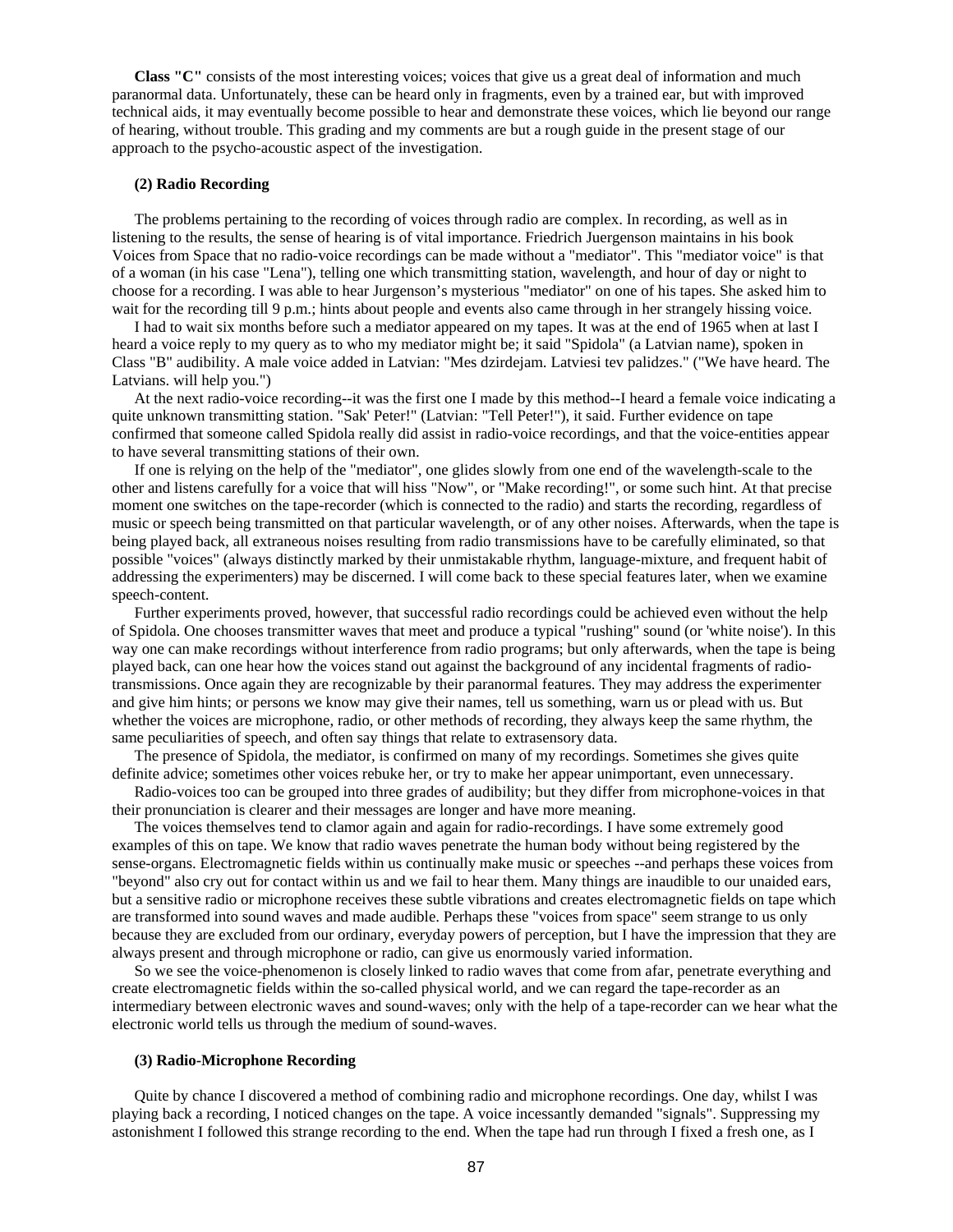intended to make a radio-voice recording, but I forgot to adjust the tape-recorder, so that in effect the recording was made through microphone while the radio connection remained in operation. On playing the tape back I discovered several voices; by mistake, so to speak, I had stumbled upon a method which opened up quite new possibilities of registering conversation. By this method the voices can enter into discussions and answer questions, listening, as the tape is being played back, we hear our own queries, and conversations between participants, to which quite exceptionally meaningful answers and comments are received. Once again I noticed the characteristic peculiarities of the phenomenon, which remained exactly the same as in the other recording methods. Sentences are compressed, the meaning is usually obscure, and in all languages used grammatical rules are ignored; for instance, the German word "binde" ("bind") becomes "bindu", a combination of "bind" and "du", the German word for "thou". Neologisms are particularly remarkable: our apparatus is called ''Dezentraten"--"decentrators".

My question as to how it had been known that I was playing back a tape was answered by a woman's voice: "Wir waren in deinem Zimmer." German: "We were in your room." Sentences in Latvian and Russian followed, for example: "Izradas tads nevizigs, nebo!"--literally, "It becomes apparent that he is negligent, oh Heaven!" but as we might say "Heavens, he's obviously been careless!" The next sentence is striking: "Jundahl kan ga sjalv,--oh veca pott! Bindu han an de(m) mort-bed!" The sentence is composed of five languages: Jundahl--a name; kan ga sjalv-Swedish: veca--Latvian; pott-North German dialect or Swedish; bindu--modified German; ban--Swedish; an de(m) - -German; mort--Latin or one of the Romance languages; bed--English. In English the sentence would run: "Jundahl can walk by himself, the old pot. Tie him to the death-bed."

In this context yet another sentence became audible: "Lido ernst nach ziami auf Konstant! Konstantin, Alex." This is a mixture of Latvian and German words: lido--Latvian: flying; ernst-German= serious; nach--German: to; ziami-Latvian: earth; auf-German: on (or: to); can be understood in English as: "Fly in earnest to earth to Konstant! Konstantin, Alex!"

The method of recording is virtually the same as in radio recordings, except that the tape-recorder remains switched to "microphone"; the microphone itself is placed very close to the radio. It is best to tune the radio--set to a wavelength that gives only the "rushing" sound, so that no noises from radio stations can be heard and even the "rushing" sound is hardly audible. There is, of course, always a chance that earthly transmitting stations may intervene, but, as stressed before, the voice phenomenon has its own distinctive features which rule out any danger of confusion. With me the voices use mostly Latvian, and as the Latvian language is very rarely heard on radio, one may safely regard messages spoken in Latvian as being of the same paranormal origin as those spoken in various languages.

Radio-microphone-recordings, where voices can take up points of discussion and answer questions, produce excellent evidence of the voices' independence and their partnership with us, and the results like the others, can be grouped into A, B and C grades of audibility.

Since April 1968, two new recording methods have been developed in cooperation with Physics Professor Alex Schneider of Switzerland:

#### **(4) Frequency-Transmitter Recording**

This method excludes freak noises from radio and microphone only carrier-frequencies operate and these are used by the voice-entities. The voices thus recorded show the same traits as those of other recording methods. Their statements are often slightly overlaid by sinus-frequencies, but their audibility is good and they are free from other interferences. Up to several hundred voices recorded in this fashion have been definitely verified by Professor Schneider and other collaborators.

#### **(5) Diode Recording**

In this highly interesting method, the recording is made directly from the room on to the tape. For various reasons it is a complicated process. The length of the aerial (6-8 cm.) has to be exactly adjusted, and vibrations sent out by the voices are received by this aerial. In quality the voices thus received come nearest to those of ordinary human ones, although we find exactly the same peculiarities as before. When this last method has been further developed and perfected, we shall be able to regard it as a direct contact, in every sense of the word, with the unseen entities. Results of diode-recordings can be heard without great difficulty even by an untrained and unprepared ear. One has the impression that the voices speak directly onto the tape; they have a spaceless quality, an immediate impact, and their diction is remarkably clear; they are instantly received and can be heard without atmospheric interferences. These recordings have to be made with the tape-recorder turned to highest sound-volume. (The copying too has to be done with both machines turned to maximum. Other recordings, whether by radio or microphone, would produce ear-splitting noises at that volume.)

For more information about these latest two methods, see Professor Schneider's technical commentary in the appendix of the original book.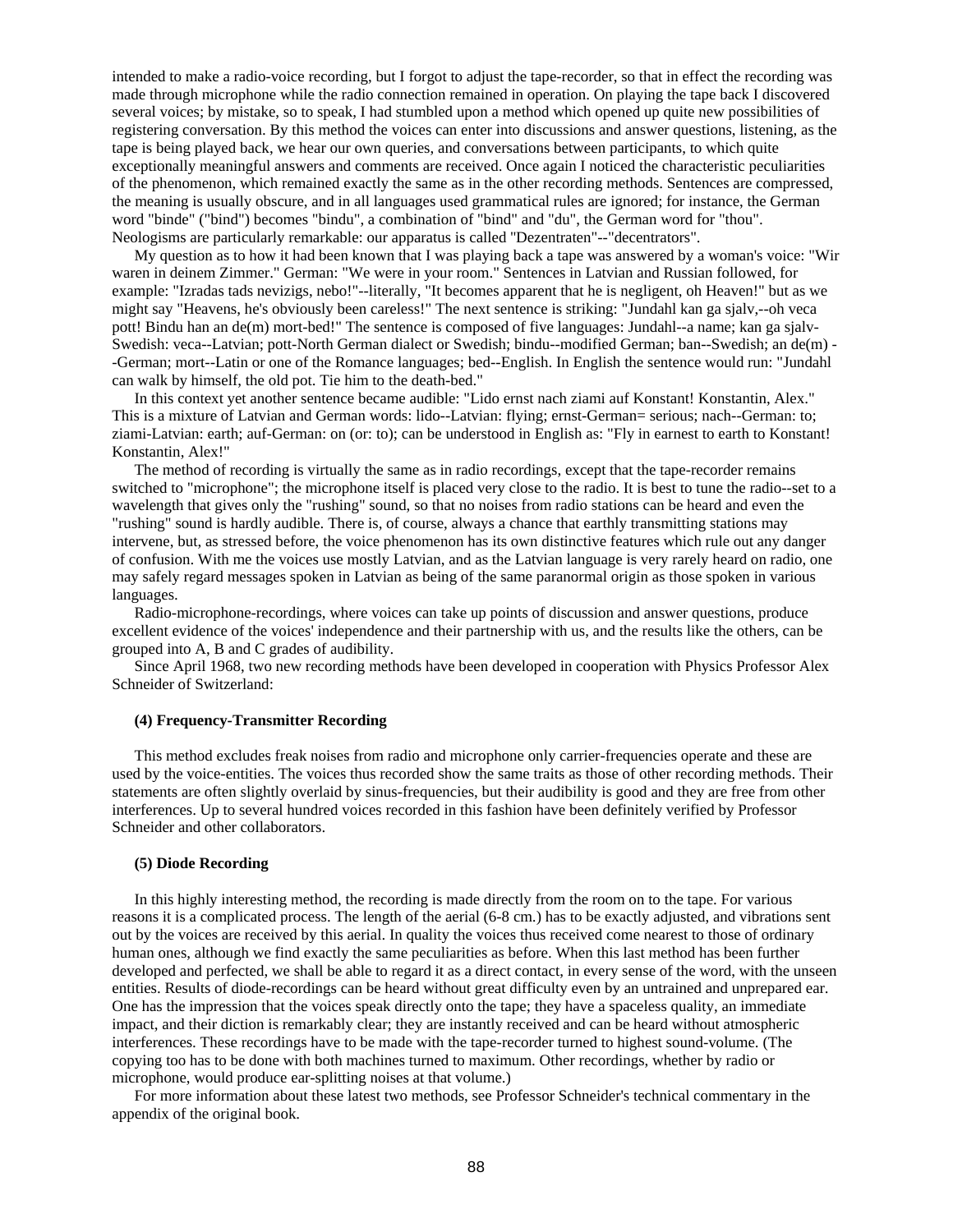#### **5. THE LANGUAGE OF THE VOICES AND HOW THEY SPEAK**

Although we are far from grasping the full complexities of the phenomenon as yet, the so-called "voices from beyond", are easily distinguishable from terrestrial human voices. They speak in an unmistakable rhythm and usually employ several languages in a single sentence; the sentence construction obeys rules that differ radically from those of ordinary speech and, although the voices seem to speak in the same way as we do, the anatomy of their "speech-apparatus" must be different from our own.

Examination of our human speech-mechanism has shown that the whole process of "speaking" is a very complicated one; vocal chords, glottis and lungs all play their part. In producing the sound of a voice, the vocal chords are brought together by a system of rotatory cartilages and a complicated interaction of small muscles; air, being pressed out of the lungs, causes the vocal chords to vibrate, and size and tension of the chords determine the frequency of this vibration. The movement of the vocal chords, influences the stream of air and this, in turn, sets off the resonance-frequencies in the oral cavity. The timbre of a voice depends largely on the shape of the mouth. Voices are usually unique and everybody possesses, so to speak, his or her own voice, distinguished by its special, unmistakable tone-quality.

Apart from their paranormal characteristics, the voices that manifest on tape show great similarities to those produced by ordinary human speech organs. It is possible that they may use already existing human voice material. They are softer, (those in Class B or C generally only a whisper) but they do seem to be produced through some kind of speech-apparatus.

Differentiations in their speech pattern also seem to indicate that in some unexplained way, the voices use the same sources from which we terrestrial humans build our speech. They use continuous and fragmentary sounds just as we do. The continuous sounds are characteristically drawn out, whilst the fragmentary ones break off abruptly. One can also distinguish vocal and non-vocal sounds, according to whether vocal chords have been in action to produce them or not.

The words made audible on tape are generally pronounced in an unmistakably uniform way, regardless of the language used. Identification of the voices is, nevertheless, often a remarkably difficult task. One may, whilst listening-in, discern the resonance and frequency of voices--one hears the sounds, but the sense of hearing has the utmost difficulty in recognizing them as words; only after intensive and concentrated listening does a tangible word emerge. Some of my collaborators often heard definite resonance-frequencies over quite a period of time, without being able to grasp what they contained. These difficulties pertain particularly of course to the whispering Class C voices. It is interesting to note that troubles arise not only on the side of the listener, but also on the side of the speakers--the voice-entities. I have examples on my tape which demonstrate how a voice tries to form words out of torn vibrations that sound like the humming of a bumble-bee.

It is impossible to explain the language of the voices by saying that it is formed through the language of the experimenter himself. The voices speak their own language--a kind of Esperanto, a single sentence often comprising a number of languages and cut down to the barest essentials. For instance, the experimenter calls upon his deceased collaborator, Professor Frei, to state his name clearly and unequivocally from "the other side". A voice answers distinctly: "Frei! Du sova, willst nicht glaube!" (Swedish and German: "You sleep, you will not believe!"). Here we have the curtailed polyglot mode of expression repeated consistently in all the recordings that have produced voicetexts, up to the present time over 72,000. It is this particular voice-phenomenon-language, differing fundamentally from terrestrial human languages, by which the entities can be distinguished from ordinary human voices.

The voice-phenomenon-language must, of course, strike us as highly complicated and on first encounter, without comment given or some knowledge of the situation, it seems confusing, even senseless. In many cases, however, each word has a wider, symbolic meaning, given to it in such a way that the individual experimenter may recognize the voice-entity behind it; in a few instances I have added comments, but in general I have quite intentionally avoided interpretation, as I wanted to stress the factual character of the phenomenon rather than its deeper meaning. The voice-phenomenon must be allowed to speak to the reader directly. Facts are the servants of truth; to understand the new reality in the form presented to us by the voice phenomenon, we need a certain amount of preparation and much more knowledge relating to the possibility of a higher existence.

Let us ask ourselves briefly an important question: does a thought consist of words? The answer is: no. Thoughts consist of psychic particles that stand in the same relation to reality as words. As we all know, there are many forms of language: the language of the battlefield, the language of reports, the language of everyday life, an ex-cathedralanguage, and so forth. This means that to think of a language form is to think of a form of life.

I will give some examples of the voice-phenomenon language portraying a form of reality we have not yet learned to understand:

"Eine no Tote," German and English: "One who is not dead." We find here a rigorous shortening of the sentence construction.

"Rant te pustjak," Latvian and Russian: "Rant does not have any importance here." This we may understand to mean that values are different in the spiritual world; even Rant does not have any special importance there.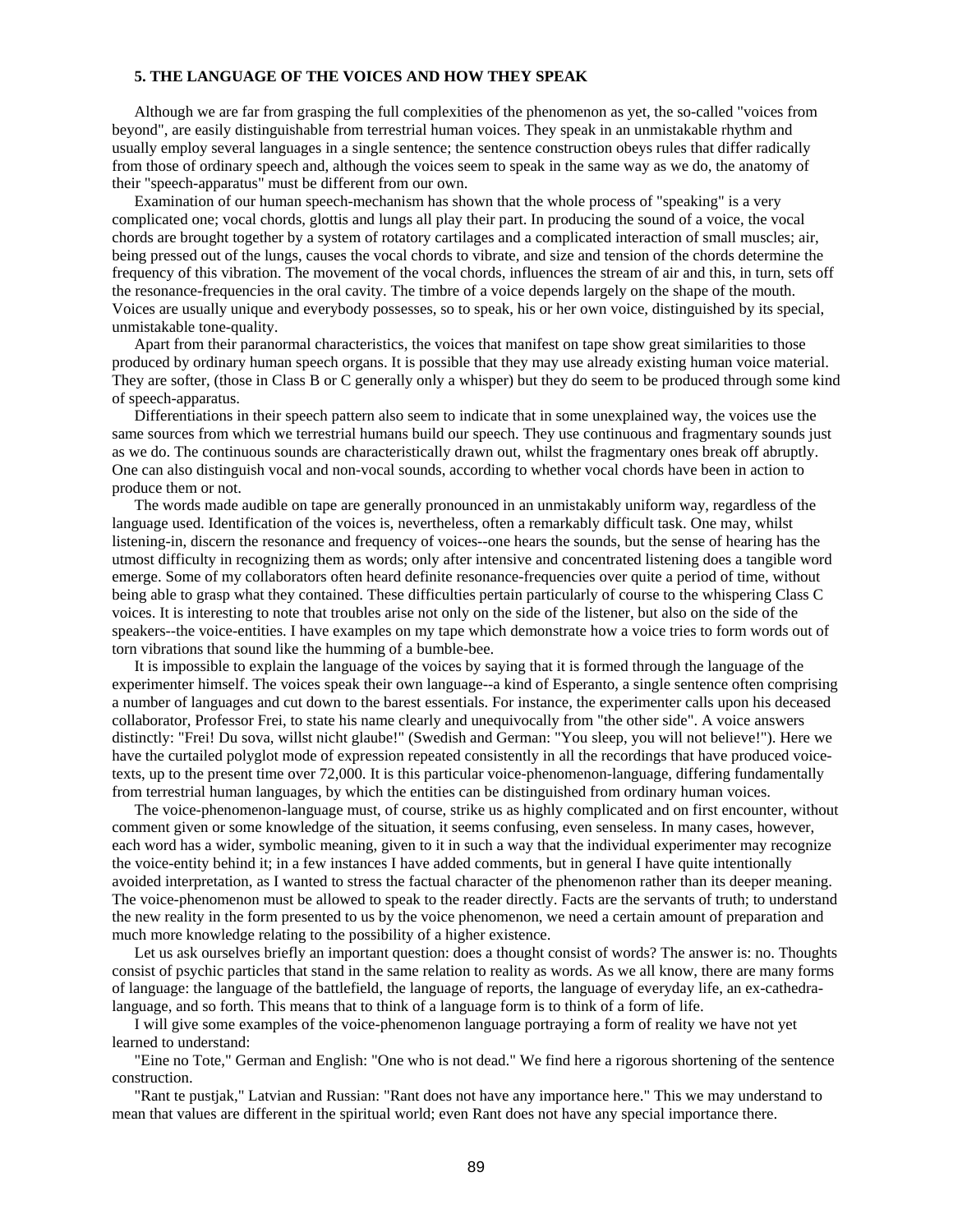Another example: I address the Russian poet Majakowskij and complain about the difficulties in dealing with certain human beings. Quick as lightning a voice answers briefly: "Majakowskij! Konstantin, pluj!" Russian: " Majakowskij! Konstantin, spit on it!" meaning that I should not bother about what people say, but get on with what I think is right.

These short sentences are rich in meaning. Briefness takes many forms.

One more example: "Nedoma zirgi;" Latvian: "Horses don't think." One might complete the sentence by adding: "... because they do not possess the mental ability." Here it seems I am told that I cannot expect too much from people who lack certain mental or spiritual qualities.

Naturally, intimate knowledge of the particular language helps. The Latvian sentence: "Koste, Slankis, sapulci- vaciete", for instance, literally translated: "Koste, Slankis, the gathering --the German", can only be properly understood by those who know the Latvian language well. A full translation of this truncated sentence would read: "Koste, here is Slankis. The gathering (or meeting) is being conducted by the German woman."

Sometimes pronouncements are kept strictly to the point and refer to current situations on our side, or on theirs. Once, reporters of the newspaper Bild am Sonntag (Sunday Pictorial) visited me, remaining in the studio almost the whole night. Dr. Zenta Maurina, whose night's rest had been disturbed, was somewhat upset. A voice summed up the situation in three words: "Du zornig, Maurina." German: "You angry, Maurina."

Complicated thought processes may be expressed in very short sentences. For example, the experimenter asked in the course of a recording session whether the voice entities could tell him something about Dr. X. The answer came: "Ko, dativo bes." This is Spanish and Russian and means: "Ko (Konstantin,), dative-devil." In the light of the given situation, this means that Dr. X. in his capacity of examiner of the voice-phenomenon, can be taken as the "devil's advocate". However, only if one remembers the scholastic tradition of discussion in the Middle Ages--from which the expression "advocatus diaboli" stems--in which the "dative" played an especially important role, and the fact that it is still quite common for philologists analyzing Greek and Latin texts to argue for hours, does the meaning become clear.

On the other hand, there are quite straightforward utterances needing no explanation, for example: "Konstantin, tev netic, Munthe." Latvian: "Konstantin, one does not believe you, Munthe." Or, again, "Bedenke, ich bin!" German: "Imagine, I am!"

This last clear pronouncement was made by Margarete Petrautzki who, in the last days of her life, had maintained that she could not envisage an existence after death. During one of his recording sessions, the experimenter asked her how she felt "over there", and the answer--"Imagine, I am!"-was spoken in a happily astonished tone of voice.

I will summarize briefly the characteristics I have mentioned in this section:

1. The voice-entities speak very rapidly, in a mixture of languages, sometimes as many as five or six in one sentence.

2. They speak in a definite rhythm, which seems to be forced upon them by the means of communication they employ.

3. The rhythmic mode of speech imposes a shortened, telegram-style phrase or sentence.

4. Presumably arising from these restrictions, grammatical rules are frequently abandoned and neologisms abound.

These characteristic features of the language of the voices and their speech content are the outstanding paranormal aspects of the phenomenon and the guide-lines to further research, and in my opinion this is, at least for the time being, the best approach in our endeavors to get closer to its essence.

#### **6. PLAY-BACK OF THE RECORDINGS**

One may look at the problem of reproducing the voices from various points of view. Results depend on the sense of hearing as well as on mechanical and electronic aids.

The psycho-acoustic aspect plays a major part in listening to the recordings, for the sound encounters many pitfalls on its complicated route between ear and brain, and one tends to hear what one wants or expects to hear. The radio's humming may be transformed into words, and a blurred shout may sound like a name, but these errors can be eliminated in time, because everything recorded on tape can be repeated until the ear is sufficiently well-trained to make sharp, accurate distinctions.

One must admit, however, that emotions welling up whilst listening to the voices can be of a highly personal nature, and this may be due to the communication of extremely subtle sensations. The voices transmit--as we shall later learn from speech-contents--a vast range of feelings, emotions, passions, thoughts and wishes that are deeply embedded in the human psyche and awaken within us a transcendental sensibility. It would be naive to presume that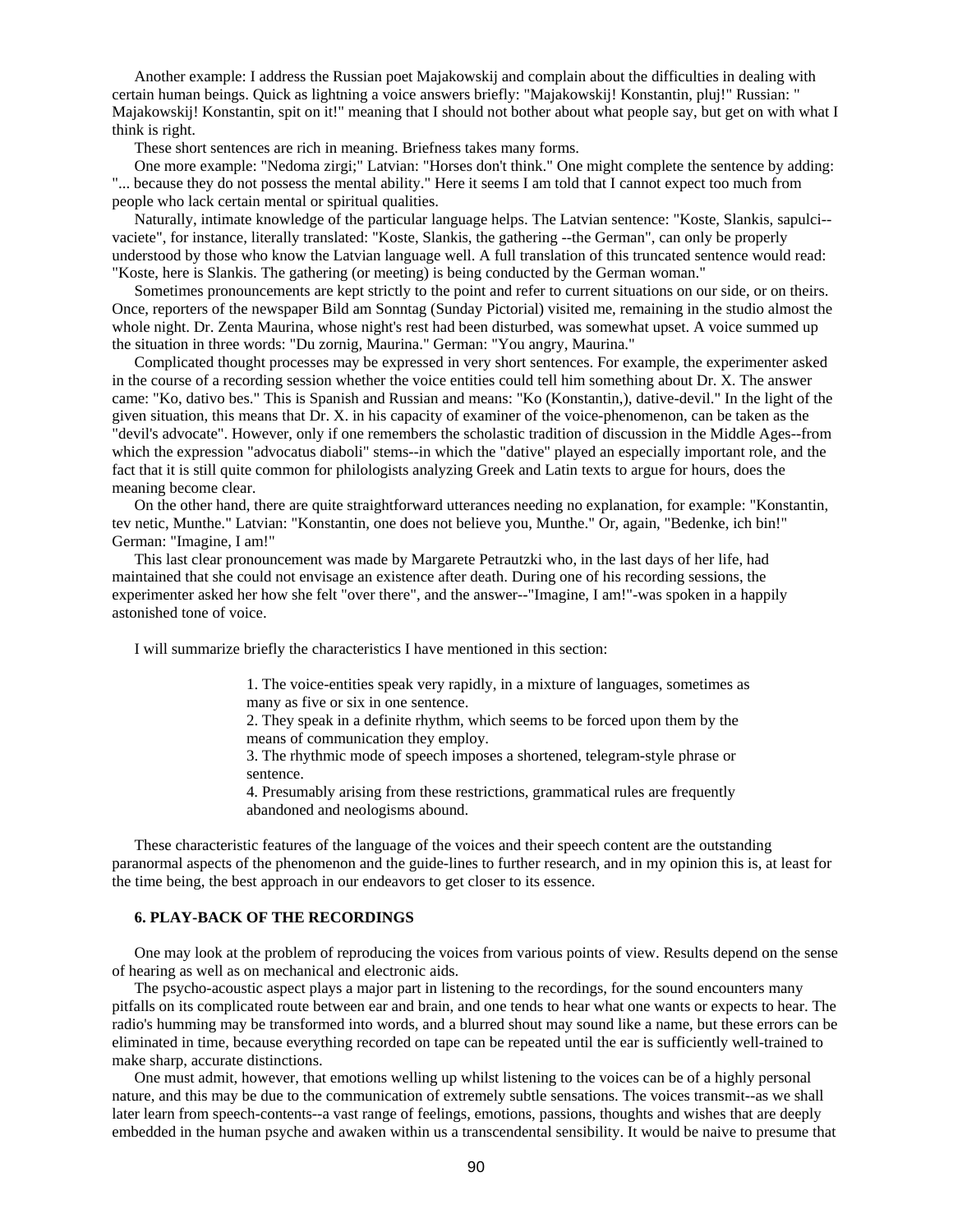such complex interrelations could be explained through simple physical formulae. Each individual may react quite differently when listening to the voices, according to his or her thinking-habits or ethical and religious concepts. Whilst listening-in one should try, as far as is possible, not to be emotionally affected by what one hears and to keep one's feelings, thoughts and wishes well under control.

Gradually, the ear adapts itself to the voices and their various individual characteristics. We realize that each one has its own typical voice-quality, and these qualities help us greatly when it comes to identifying individual voices. With practice it becomes possible to guess at the type of personality hidden behind a particular voice.

As recordings vary a great deal in quality and the experimenters are still unsure of their ground, many voices reach us only in a heavily distorted form. A voice may lose its characteristic quality through the recording process. Radio-recordings are particularly prone to such distortions, caused mainly by music, speech or insufficiently strong transmitting beams, and in such cases it is impossible to recognize the voice either by its timbre or its speechcontent. The problem we have to deal with here is the technical one of how to improve recording methods in such a way as to perfect the audibility of a voice and retain its original timbre. The technical aids currently at our disposal allow no more than a partial, often faulty, reproduction of the voices, although quality has been substantially improved by the diode method of recording, and the repeated copying of the audible voices on tape is a further improvement, as it helps the ear to distinguish words phoneme by phoneme (smallest sound-unit). A voice thus recorded can be measured by technical apparatus in the same way as a human voice.

# **CHAPTER 2 SPEECH-CONTENT OF RECORDINGS** (Excerpts)

#### **1. INDIVIDUAL MANIFESTATIONS**

Out of the abundant recorded material, my collaborators and I have analyzed over 25,000 voices, and I have made a selection of voice texts divided into categories for this book.

I do not wish to give the impression, through the voice-texts selected, that I am bent on any particular hypothesis, interpretation or explanation. Quite simply, I want to report on the physical-acoustic aspect of what I have heard; for only on the basis of concrete experience can we come to understand the nature of the phenomenon. In the long run it will not, of course, be enough to admit the reality of the voices and just leave it at that. Their statements have a much deeper significance than we might suspect on hearing them for the first time, but a too hasty interpretation may only hinder research at this stage.

Whilst reading the following pages, I would like my readers to keep in mind that the existence of a phenomenon bearing characteristics of the paranormal has been established beyond a shadow of doubt. That being so, conventional methods of evaluation according to our own preconceptions cannot be rigidly applied.

When we find incoherent ejaculations, and sometimes phrases consisting of words which do not seem to make sense, the natural impulse to dismiss them as unworthy of consideration should be resisted, for we are dealing with facts (including the fact that research is as yet in its infancy), and we should be willing to await, and to seek for, the revelation of their true significance.

From the speech-content of the texts, it seems that "dead" persons are trying to make contact with the "living", from a world hidden from our conscious perception, that has hitherto remained inaccessible to us.

There are those who will find this a new and difficult conception, but I would remind them that much they encounter in daily life only makes sense because of the previous knowledge brought to its contemplation; for example, a political cartoon is meaningless to a small child or to a primitive tribesman. The phenomenon opens up new vistas of a transcendental existence, and we should study it with unprejudiced interest and sympathy.

#### **a) Mother**

Amongst roughly 72,000 audible voices the 'mother-motive' is statistically the most frequent. My mother appears in manifold forms and uses various languages, including some she did not know during her lifetime; Spanish, Swedish and German, for instance; but most of all she uses Latgalian, the dialect of Latgale, and a Latvian province. Usually she addresses me directly and personally, but sometimes other entities report her presence, introduce her or give some messages regarding her. A female voice:

"Tava mate!" (Latvian: "Your mother!")

<sup>&</sup>quot;Mote te atrudas. Tekla." (Latg: "Mother is here. Tekla.")

At times she uses very tender terms in addressing me:

<sup>&</sup>quot;Kostulit, ta tove mbte." (Latg: "Kostulit, this is your mother.")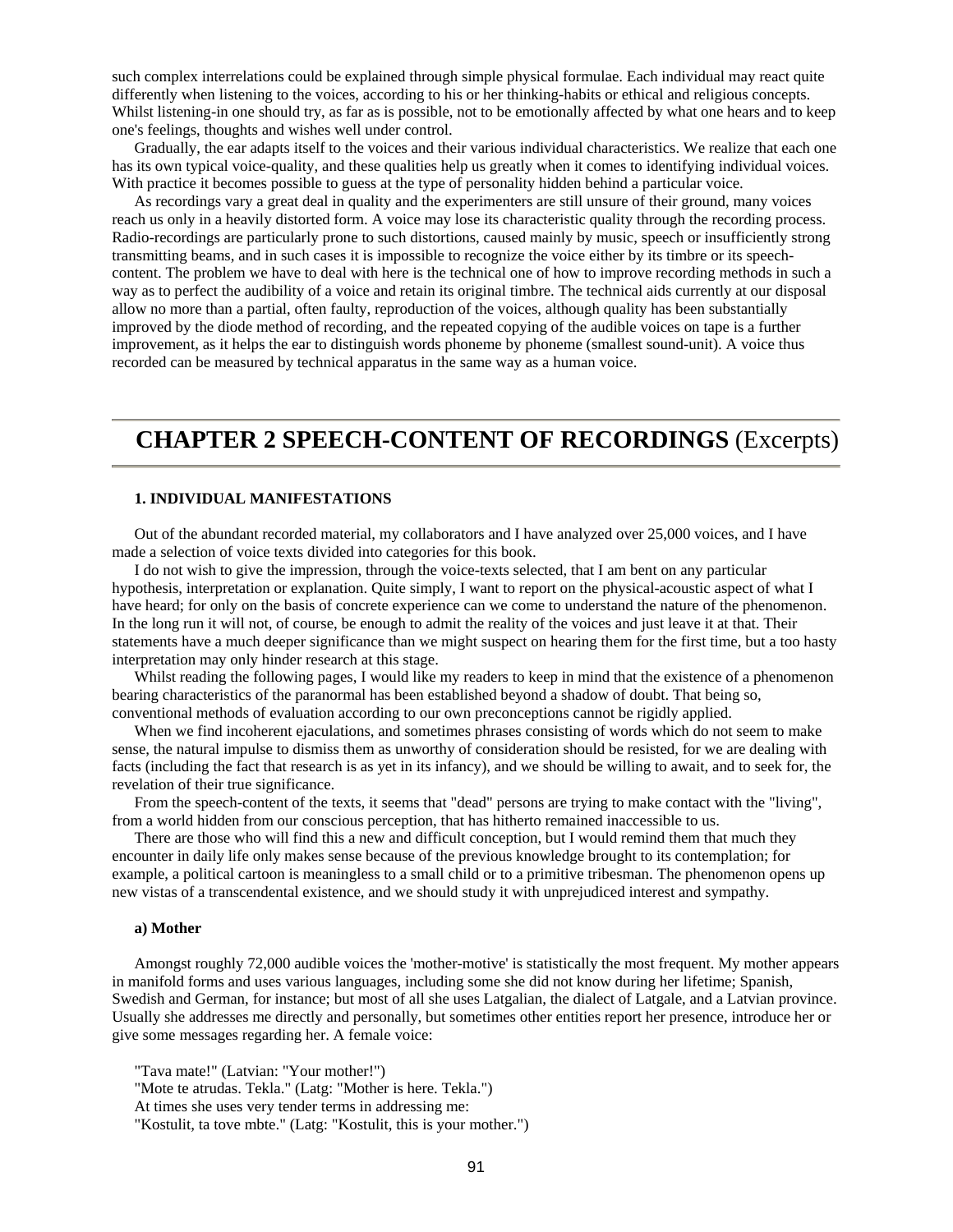In some sentences she uses Spanish words, for instance:

"Te madre, Kostja." (Latv, Spanish or Italian: "Here is Mother, Kostja.")

Her presence is indicated by the following messages:

"Mote tevi pavad" (Latg: "Mother is with you.")

"Moti laid!" Then a female voice: "Kosta!" (Latg: "Let mother through!"—"Kosta!")

"Kostulit, Kostulit! Mate" (Latv: "Kostulit, Kostulit! Motherl")

"Koste, tava mate runa." (Latv: "Koste, your mother speaks.")

"Tala Kosti, mamucis." (Swedish, Latv: "Speak, Kosti, Mummy.")

"Wir danken."—"Mate lente." (German and Latv: "We give thanks."—"Mother on the tape.")

"Mate te, runa Kosta!" (Latv: "Mother is here, speak, Kosta!")

"Kostja, mote ustoba." (Lettg: "Kostja, Mother is in the room.")

"Din moder."-"Krustmeita." (Swedish, Latv: "Your mother."—"Niece".)

The experimenter addresses his mother: "I shall be happy to hear your voice."

"Deine Mama!" (German: "Your Mama!")

"Tava Mamma, tava mate." (Latv: "Your Mama, your mother.")

Immediately afterwards and even more directly: "Mati mil, tavu jauno Mona Roz" (Latv: "Love mother, your young Mona Rosa'.")

The name of the experimenter's mother was Rosalia. In some other recordings the experimenter's mother introduces herself now and then as "Mona".

"Mona, Ijubi judi!" (Russian, German; the latter with a modified ending: "Mona, love the Jews.") "Mona, tuva tu!" (Latv: "Mona, you are near!")

"Din Mona dzird, dzird." (Swed, Latv: "Your Mona hears, hears.")

"Kosta, atmin mote Mona!" (Latg: "Kosta, remember mother Mona'"

Every now and then somebody reports on the mother's condition; for instance:

"Matei sip galva." (Latv: "Mother has a headache.")

"Mite sjuk. Tava krustmeita te. Deras pensionats." (Latv, Swed: "Mother is sick. Here is your niece. Her boarding-school,")

"Te mate raud." (Latv: "Here mother cries.")

"Konstantin, tova loba mate raudaja par savu zuduso delu. Konstantin, par savu zuduso delu rand tava mate." (Latg, Latv, with unusual modifications of sentence and words: "Konstantin, your kind mother cried over her lost son. Konstantin, over her lost son cries your mother.")

A little later she speaks herself:

"Konstantin, te tava mate." (Latg: "Konstantin, here is your mother.")

The concern apparent in the above example is often expressed:

"Konstantin, tava mate. Furchtbare, furchtbare Krafte mot dej. Turies bei mej! Deine Mutter." (Latv, German, Swed: "Konstantin, your mother. Terrible, terrible forces against you. Hold on to me! Your mother.")

"Mote tu nici." (Latg: "Mother. You are pining away.")

"Aizgulej, Kosti, paliec par spiti!" (Latv: "You have overslept, Kosti, stay in spite of that!")

"Kosta, tu kurls, te mote". (Latg: "Kosta, you are deaf, here is mother.")

After two recording-sessions with a group of participants, in which his mother does not manifest, the

experimenter makes a recording by himself alone. He asks his mother which of the collaborators she likes best. "Nivins napatik—tava Mutter." (Latg, German: "I like none of them—your mother.") The same voice asks:

"Miiti tu juti?" (Latv: "Have you felt mother?")

His father is interested in what the experimenter is doing:

"Ko tu dari? Tavs te." (Latv: "What are you doing? Here is father.")

On the same tape we hear.

"Vientula mate."-"Mate te vieno." (Latv: "Mother is lonely."—"Mother unites here.")

"A ko tu dor? Klars monds. Neredz tu moti? Mote stipra." (Latg, German: "What are you doing? The moon is clear. Don't you see mother? Mother is strong.")

The following fragment of a conversation seems to indicate that the voices respect the mother:

"Mote, stoj!"

"Lettisch prut?

"Prutam".

"Kop tik iksa!" (Latg, German: "Here is Mother, stop!"—"Do you understand Latvian?" "We understand—"Just step in.")

We hear messages regarding the mother's "domicile". The experimenter wishes that his mother may walk on easy paths in the" beyond".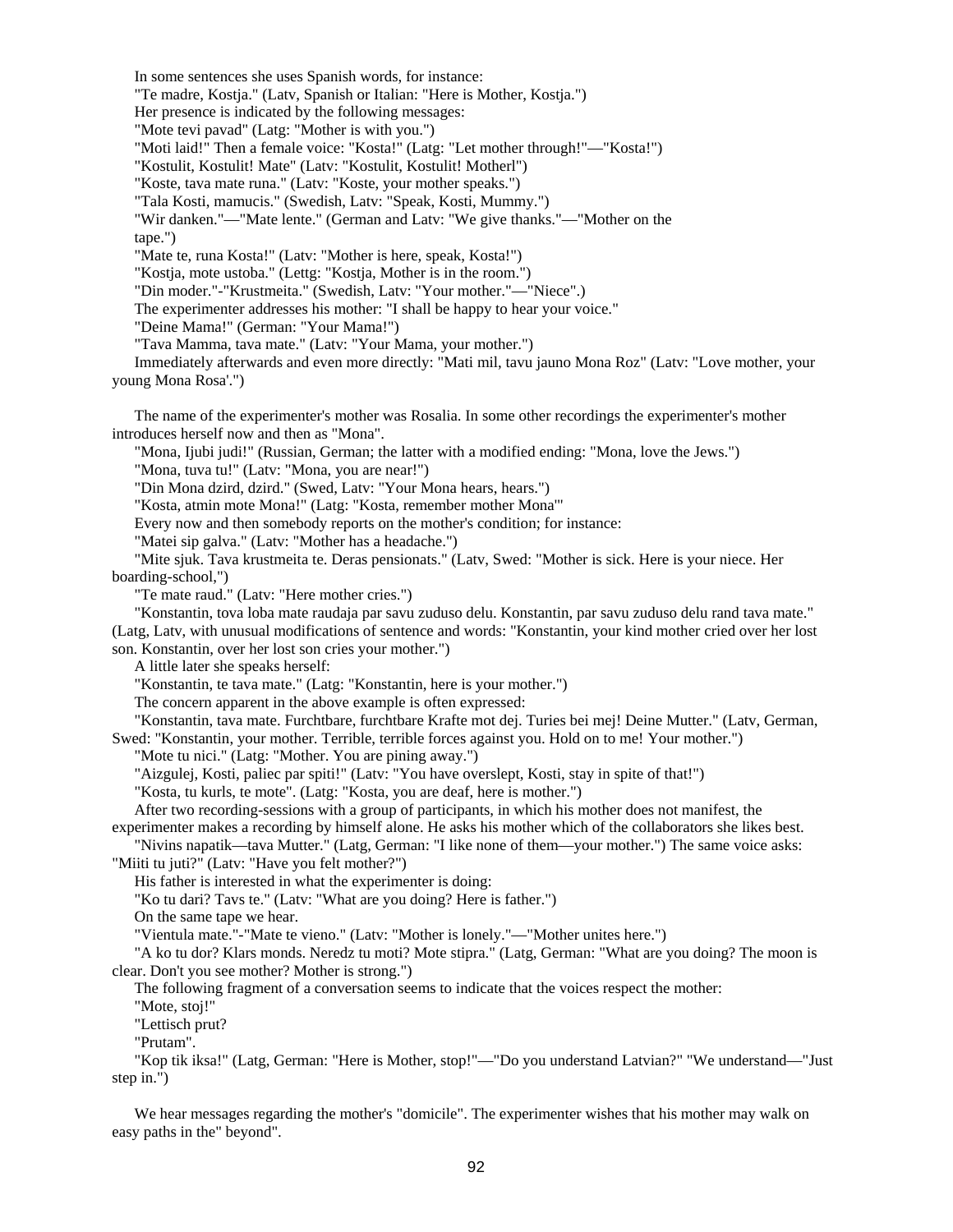A voice: "Danke, palidzes man." (German, Latv: "Thank you, it will help me.")

Experimenter: "I am very close to you. Where do you live now ?"

Voice: Es te dzivoj Nonsburde. Bade amico sind, Kosti. (Latv, Swed, Germ: "I live here in Nonsburde. We two are friends, Kosti.")

At a different occasion the experimenter asks again:

"Mother, where do you live now?"

Voice: "Es dzivoju Niapoli."—I"Tu Mutter hjalpi." (Latv, Germ, Swed: "I live in Niapoli."—"You help mother." The experimenter says he is convinced that her strength is growing through her spiritual nourishment and environment.

A voice answers: "Vi skall hoff, Kost. Mutti, Ko." (Swed, Germ: "We shall hope, Kost. Mummy, Ko.") She, on her side, asks: "Bist Du zufrieden?"—"Mama, Konstantin." (German: "Are you content?"—"Mama, Konstantin.")

The following sentence is particularly interesting from a language point of view:

"Raudive, taure, nabaga matj. Rau—tut aber nichts. In der Kirche sleep!" (Latv, Russ, Germ, Engl: "Raudive, blow, poor mother. Rau-, but it doesn't matter. In the church sleep!")

The following voices show a very definite relationship to the experimenter:

"Nevaru dziedat tev, mans milais. Tava maza mate." (Latv: "I cannot sing for you, my dear. Your little mother.") "Mate tencina." (Latv: "Mother thanks.")

"Pagaidi te, Kosti. Mutti seviski mili!" (Latv, Germ : "Linger here, Kosti. Love mother particularly.")

"Mote. Ich liebe Dich." (Latg, Germ: "Mother. I love you.")

"Mile, Kosta, moti!" (Latg: "Love, Kosta, mother!")

"Neatkapies tik lieluma! Mote!" (Latg: "Don't give in in big things only! Mother.")

"Koste, te mote, laba diena, Mes warten, Kosti, tagadne." (Latg, Germ: "Koste, here is Mother, good day. We wait, Kosti, in the present.")

"Mate—prima norma." (Latv: "Mother—the first norm.")

#### **j) Writers and Artists**

Many writers who had been friends of the experimenter manifested on tape; but the phenomenon also produced names of long-dead writers whom the experimenter had never met.

#### **(a) Latvian writers and poets:**

The first of these voices was Albert Sprudzs, a close friend of the experimenter, who was killed in a bombingraid in 1944. The experimenter calls on him and a rhythmic voice answers:

"Pateicas Sprudzs no sirds." (Latv: " Sprudzs thanks with all his heart!")

Other voices followed intermittently:

"Albert te stav." (Latv: "Here stands Albert.") "Albert Sprudzs te." (Latv: "Here is Albert.")

Once again the experimenter addresses his friend.

"Golva! Golvas nav! Konstantin, Konstantin, esmu ar tevi vienmer." (Latg, Latv: "Head! No head! Konstantin, Konstantin, I am always with you.")

The statement "no head" may refer to the fact that A.S. had been blown to pieces by the bomb; this ghastly experience may have had emotional repercussions after death which A.S. had not been able to overcome as yet.

"Albert Sprudzs, glabies ewigi du!" (Latv, Germ: "Albert Sprudzs, save yourself for eternity!")

"Alberts te. L'homme nesteidz!" (Latv, French: "Albert is here. The man doesn't make haste.") "Albert! Hei, Kritiki! Tu te nevar drukaties!" (Latv: "Albert! Hallo, critic! Here you can't print.")

"Es pa venti Kosti." (Latv, Swed: "I am waiting for Kosti.")

"Kadreiz dzimtene tik mil." (Latv: "Sometimes only the native country loves.") "Kosti, kontakts tu!" (Latv: "Kosti, you are the contact!")

"Raudiv', Sprudzs."

The second name to be called by the experimenter is that of Janis Akuraters who died in 1937.

"Lauj mieru!" (Latv: "Grant me my peace!")

"Labak gulet!" (Latv: "Better sleepl")

"Miers!" (Latv: "Quiet!")

The experimenter asks Janis Poruks (died 1911): "What are you doing, Janis Poruks?"

"Ich denke." (Germ: "I think.")

At another recording-session the experimenter asks: "You think. What are you thinking, dear poet?" "Muzibu." (Latv: "Of eternity.")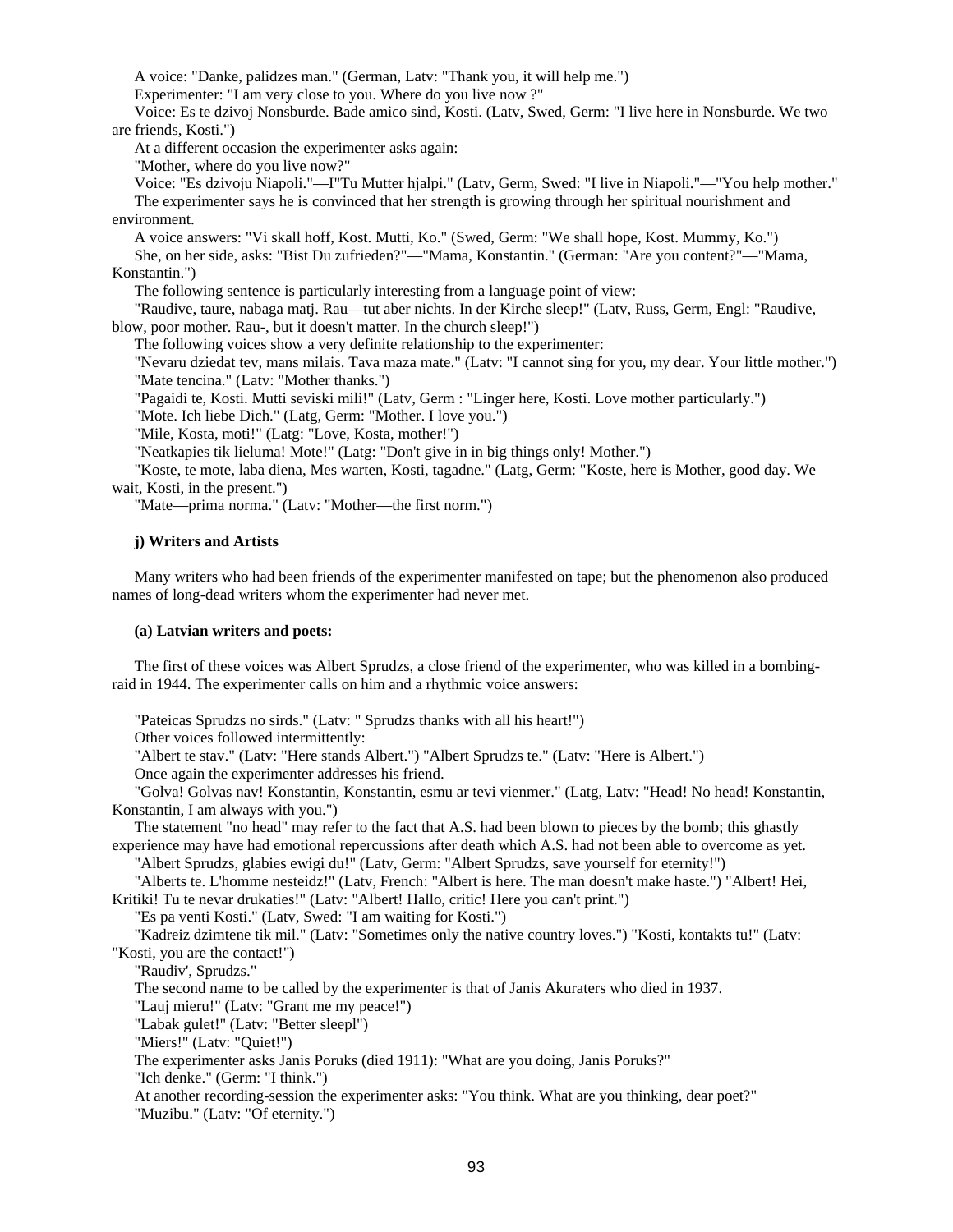The experimenter states that he regards Poruk's poem "Near thy white, high window" as the best lyrical poem in Latvian language.

"Pateicos!" (Latv: "I thank!")

During one recording, we hear the following sequence of phrases :

"Ka tu pari tiki?"

"Poruku Janis"

"Tava skaistule. Te tu majas." (Latv: "How did you come over?—Poruku Janis."—"Your beautiful one. Here you are at home.")

"Esmu Poruks, dyrt!" (Latv, Swed: "I am Poruks expensive!")

"Poruks vientulais!" (Latv: "Poruks the solitary.")

"Vi koordinati." (Swed: "We are co-ordinated."

Karlis Skalbe (died 1945) manifests often and very clearly; right from the start he indicates that he wants to help the experimenter.

The experimenter begs Skalbe to speak to him, if possible.

"Kon…"

A woman's voice interrupts: "Nevari!"

A man's voice counters: "Nem bomani!" (Latv: "Kon…" Woman's voice: "You cannot!" Man's voice: "Take the toll-bar.")

At a subsequent recording-session the experimenter says: "Dear Skalbe, you were ready to help me."

"Ja, palidzesu manam draugam." (Latv: "Yes, I will help my friend.")

The experimenter expresses a wish to hear his friends.

"Skalbe hort.)' (Germ: "Skalbe hears.")

"Pomini, Skalbe te." (Russ, Latv: "Think of me, here is Skalbe.")

"Tev tik Skalbe! Van tatad tot." (Latv, Swed, Germ: "For you only Skalbe! So the friend is dead.")

"As Skalbe." (Latv: "I am Skalbe.")

The experimenter addresses his friend in the "beyond". In response a male voice:

"Piemini Skalbi. Vesna!" "Wy pomni Skalbe." (Latv, Russ: "Remember Skalbe. Spring!"—"You remember Skalbe.")

A very distinct voice:

"Bau! Autori raida. Tu nemirsi."

"Skalbe, tu skapi karto?" (Germ, Latv: "Build! The authors are sending. You will not die."-"Skalbe, are you tidying the cupboard?")

"Skalbe—mili Latviju!" (Latv: "Skalbe—love Latvia.")

After the experimenter had addressed Skalbe, a voice says:

"Konstantin nepietiek." (Latv: "Konstantin, it is not enough.") This is probably a pointer to the restrictions imposed by our means of communication.

"Kosti, varu. Skalbe." "Tici tu?" (Latv: "Kosti, I can. Skalbe."—"Do you believe?")

"Skalbe, gulesi!" ("Skalbe, will you sleepl")

"Achtung, Skalbe!" (Germ: "Attention, Skalbe!")

"Te la guarde lepna. Piemin Skalbe!" (Latv, Spanish: "Here the guard is manifold. Remember Skalbe.")

The experimenter again addresses Skalbe and, amongst others, the following voices are heard:

"Tu te vivaci." "Juergensonu!" "Te mirklis skaitas." "Mes Latvijai. Te masinas." (Latv Ital.: "You will live

here."—"Please, Juergensonl"-"Here one counts the moment."-"We are for Latvia. Here are the little sisters.") Response to the experimenter addressing Skalbe:

"To no naves dzirdi." (Latv: "You are hearing from the realm of the dead.")

Vilis Lacis, a well-known Soviet-Latvian author who died in 1965, appeared on tape before the experimenter had heard of his passing.

"Kosti, unser Wiedersehen. Vila Lacis dels. Lacis te." (Germ, Latv: "Kosti, our meeting again. Vila Lacis' son. Lacis is here.")

We hear the following segment of a conversation:

"Es ludzu rili." "Kadu Vili?" "Liedzeju Vili Laci." "Es gribu Vili." "Ko tu Pjapa! Guni, Konstantin!" (Latv: "I beg Vilis."—"Which Vilis?"—"Vilis Laci the negator."—"I want Vilis."—"What are you babbling! Light, Konstantin!")

"Es lupata, Kosti,—saproti?" "Vilis Lacis patiesi." (Latv: "I am a scoundrel, Kosti, do you understand?" "I am really Vilis Lacis.")

Janis Veselis was a well-known Latvian writer and a friend of Zenta Maurina, although the experimenter had known him only briefly. He died in 1962. We hear a whole collection of satements either from him, or about him:

"Te Veselis—Zentai—tev! Raudive, Raudive, ko raksta tie? Veselis te." (Latv: "Here is Veselis—for Zenta you! Raudive, Raudive, what are you writing? Veselis is here.")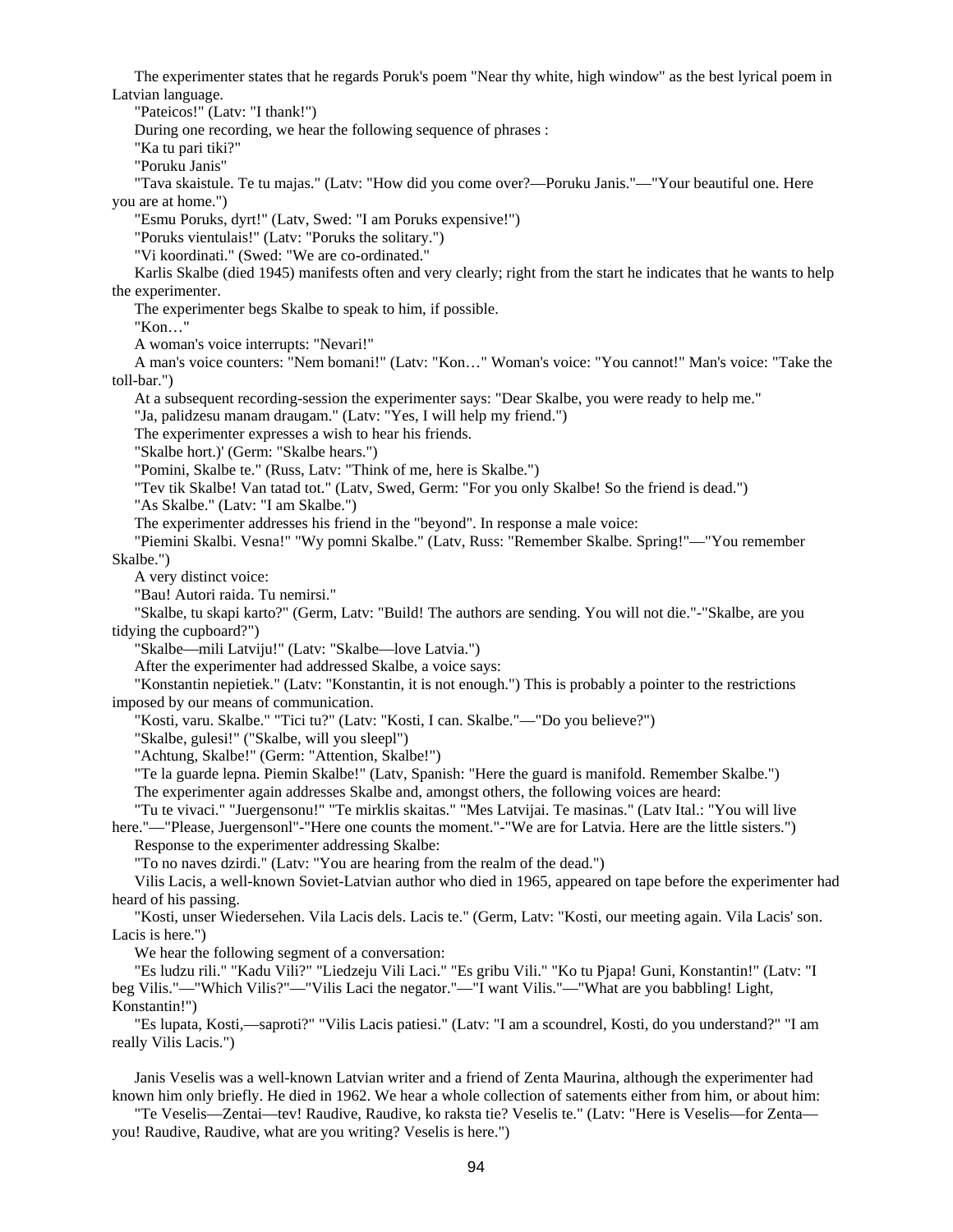"Sdravstvuj, hallo, Herr Raudive! Herr Raudive, Vesel!" (Russ, Germ: "Good day, hallo, Mr. Raudive! Mr. Raudive, Vesel!")

A voice demands:

"Veseli gribu!" (Latv: "I want Veselis!")

After the experimenter has addressed Veselis:

"Tas gull" (Latv: "He sleeps.")

"Kostulit, tu teiksi!" "Veselis spirit." (First sentence Latv: "Kostulit, you will say."-Second Latin: "Spirit of Veselis.")

"Veselis!"

"Gulu, ko tu gribi?" (Latv: "I sleep, what do you want?")

The experimenter did not know the famous Latvian Poet Rainis, who died in 1929, but later he did make the acquaintance of Rainis' wife, Aspazija, herself a poetess. We hear the following voices:

"Rainis te." (Latv: "Here is Rainis.")

"Rainis pusdienoj mit." (Latv, Germ: "Rainis takes part in eating lunch.")

"Rainis te under, Kosta. Vai tu redzi vinu? Kaudzit, Konstantin." (Latv, Swed: "Rainis is down here, Kosta. Do you see him? Kaudzit, Konstantin.")

"Raini gaidijat?" "Rainis fordera." (Latv, Germ: "Have you waited for Rainis?"—"Rainis will promote.")

"Rainis. Visi gaisie! Lieber Kosta, te vidno." (Latv, Germ, Russ: "Rainis. All the shining ones! Dear Kosta, here one sees.")

"Rainis dobrata." (Russ: "Rainis is goodness.")

"Te Rainis! Gaidi, tu sabris." (Latv: "Here is Rainis. Please wait, neighbour.")

Edvards Virza (died 1940) has manifested on tape quite often, though the experimenter hardly knew him.

"Kundziski Virzu piemin!" (Latv: "Remember Virza in grandiose manner.") This request is in tune with Vima's style of living: his poetry as well as his way of life had been "grandiose".

"Te Virza." (Latv: "Here is Virza.")

"Virza runa. Te Raudive runa." (Latv: "Virza speaks. Here speaks Raudive.")

"Virza pat te!" (Latv: "Even Virza is here.")

The experimenter talks to Virza. In answer:

"Balts Cigans." (Latv: "White gypsy.")

"Nemocies, Kosti. Tulko Virzu!" (Latv: "Do not torture yourself, Kostl, Translate Virza!")

"Piemin tu Vifza." (Latv: "Remember Virza.")

"Virza te, Kosta." "Virza, tu netiec! As tja sture. Kur te tas Kosta?"

(Latv, Latg: "Virza is here, Kosta."—"Virza, you can't follow. I am steering here. Where is Kosta?")

"Pulaties, veca galva! Virza te. Te Jerums vel." (Latv: "Make some effort, you old headl Here is Virza. Here is also Jerums.")

"Laila! Kosti, Virza!" "Koste, kapec tu vaciets? Es Virza." "Koste, Virza!" (Latv: "Koste, why are you a German? I am Virza." — "Koste, Virza.")

"Virzu tirda. —Wichtig!" (Latv, Germ: "Virza is being stringently interrogated." —"Important !") Janis Grins, another author (died 1966), had been ill-disposed towards the experimenter, whom he had not known personally.

"Te Grins." "Ir Grins." "Es Kosti pasiitu." (Latv: "Here is Grins." —"Grins exists." —"I ask for Kosti.")

"Te listiga. Hallo, Janis Grins!" (Latv, Swed: "Here are the cunning ones. Hallo, Janis Grins.")

"Koste, piedod, te Grins. Koste, te Grins, piedod. Latviesi!" (Latv: "Koste, forgive, here is Grins. Koste, here is Grins, forgive. Latvians!")

"Hej, Raudive! Piedodi, Konstantin, te Grins." (Swed, Latv: "Hi, Raudive! Forgive, Konstantin, here is Grins.") Caks (died 1950):

"Ko tu guli, Cak?" (Latv: "What are you sleeping for, Cak?")

"Pasaku, Caks." (Latv: "Fairy-tale, Caks!")

"Musu Caku!" (Latv: "Our Caks!")

Vilis Cedrins, a poet of repute (died 1946), was carried off by the Bolsheviks and perished in some slave-labour camp. The experimenter knew him well. The poet manifests on tape:

"Vilis Cedrins—Musu Kosta, es pieminu Cupos." (Latv: "Vilis Cedrins. —Our Kosta, I remember Cupos.") " Vilis Cedrins gul." (Latv: "Vilis Cedrins sleeps.")

"Cedrins tja." (Latg: "Cedrins is here.")

The poet Veldre disappeared without trace after the Russians had marched into Latvia in 1944. Nobody knows what happened to him, but it is presumed that he committed suicide. The experimenter knew him.

"Veldre ir. Raudiv, skal! Te nemirusie." (Latv, Swed: "Veldre exists. Raudiv, cheers! Here are the non-dead.") Zeibolts was a Latvvian author, not very well known, whom the experimenter had never met.

"Koste, te Zeitbolts." (Latv: "Koste, here is Zeitbolts.") —In fact Zeitbolts had already manifested.

The experimenter addresses his friend, the poet Janis Ziemelnieks, who died in 1933.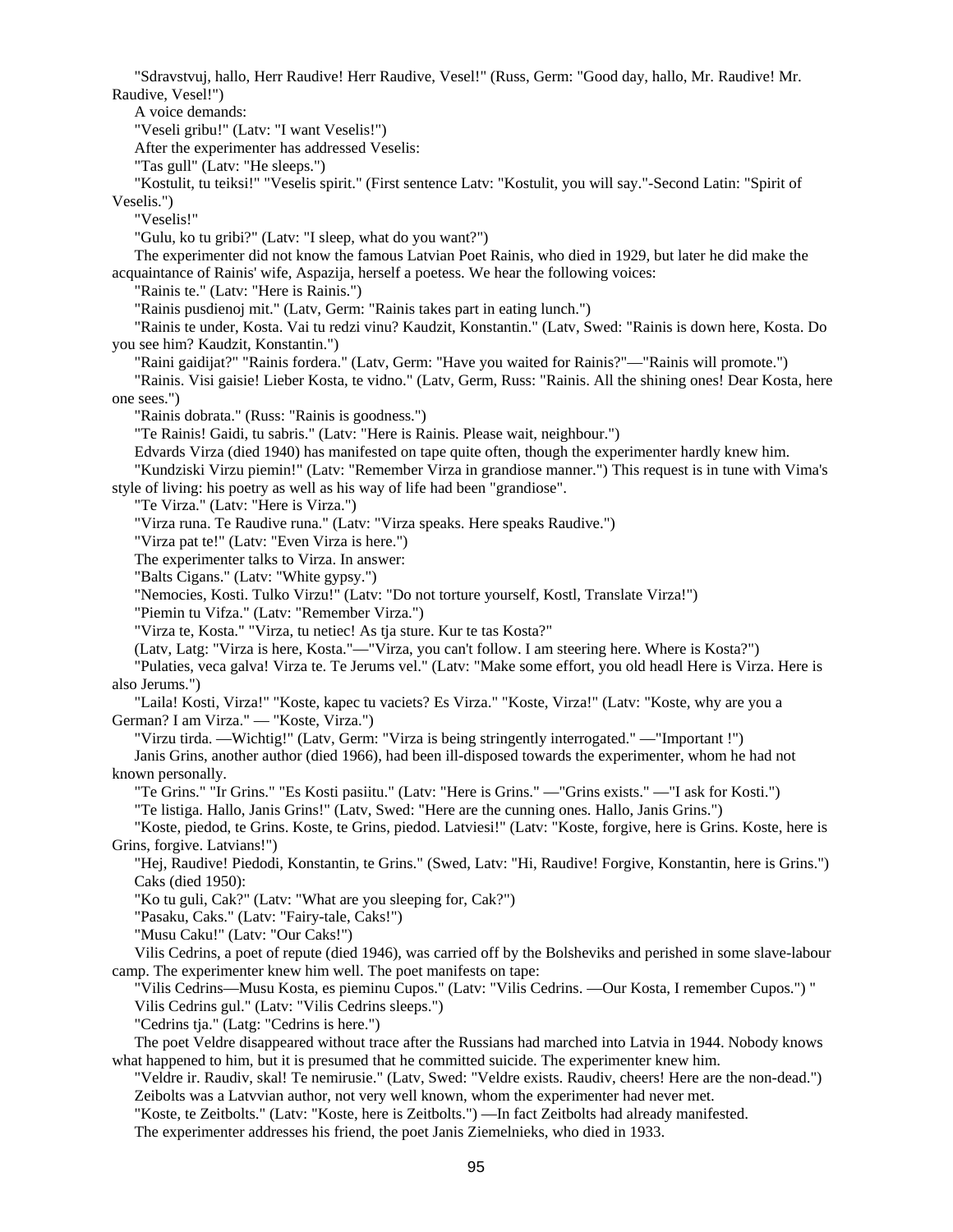"Te tavs Janis Ziemelnieks." "Te tev Raudive kalpo. Pazags tja." (Latv: "Here is your Janis Ziemelnieks." — "Here Raudive serves you. Here is Pazags.")

Kvalis, also a poet, knew the experimenter. Kvalis died in a bombing raid on Berlin.

"Veseli dzimtenes draugi! Kvalis, Koste. Tja pa vidu geh!" (Latv, Germ: "Greetings, fi·iends from my homeland! Kvalis, Koste. Co here in the middle.")

A voice adds:

"Denke, Koste ir vel. Nauda vipam mysli." (Germ, Latv, Russ: "Think, Koste still is. Thoughts are like money to him.")

Endzelins, well-known Latvian-Baltic philologist, manifests:

"Es Kokmuize. Endzelins." (Latv: "I am in Kokmuize. Endzelin.") "Tikai tu, Endzelins." (Latv: "Only you, Endzelins.")

#### **(b) Writers of other nations:**

The first to manifest was Ortega y Gassct. The experimenter had heard his lectures on philosophy at Madrid University, had translated his works into Latvian and had dedicated to him an essay in his book, *Der Chaos-Mensch und seine Uberwindung (Chaosman and his Conquest).* 

"Ortega. Wir sind, wir sind, wir sind!" (Germ: "Ortega. We are, we are, we are!")

"Madri..., yo siento. Man prieks. Pensamiento, Ortega." "Gigants." "Buena cosa man." (Span, Latv: "Madrid, I feel. I have joy. Thoughts, Ortega." "Giant." "A good thing for me.")

"Ortega, din van." (Swed: "Ortega, your friend.")

"Ortega te." (Latv: "Ortega is here.")

"Ortega! Partei wird Ortega!" (Germ: "Ortega! Party becomes Ortega!")

"Entro jas muchas cuestionas." (Span: "You will solve many questions.")

There are other occasions when the name of the philosopher is pronounced by himself, or mentioned by others. Unfortunately, these particular voices belong to the group most difficult to verify and cannot therefore be quoted here.

Garcia Lorca was killed in Malaga, during the Spanish civil war. He was a friend of the experimenter. The experimenter talks to his friends in the "beyond" and asks them to help him as much as possible.

"Te Garcia Lorca sture." (Latv· "Here steers Garcia Lorca.")

"Garcla Lorca. Sei ruhig, Kostja. Vi bundna kopa." (Germ, Swed, Latv: "Garcia Lorca. Be calm, Kostja. We are linked together.")

"Garcia Lorca putjom bystro." (Russ: "Garcia Lorca on quick route.")

"Garcla Lorca—auf Wiedersprechen!" (Germ: "Garcia Lorca—speak to you again!") "

"Reparemos hablando. Achtunga—Garcia, danke!" (Span, Germ: "We strengthen each other talking. Attention— Garcia, thank you!")

"Lorca nakti, sonakt, Raudive." (Latv: "Lorca in the night, tonight, Raudive.")

Miguel de Unamuno (died 1936) was in close contact with the experimenter during the latter's student days in Spain. The experimenter has translated Unamuno's works into Latvian.

"Amico Unamuno! Invencibles, Konstantin! Wir sind." (Span, Germ : "Friend Unamuno ! You are invincible; Konstantin! We are.")

The experimenter says that he has written about Unamuno.

"Unamuno te. Nakti—Miguel." (Latv: "Here is Unamuno. At night—Miguel.") "Amico Unamuno." (Span: "Friend Unamuno.")

"Vai tu Cervantes?" (Latv: "Are you Cervantes?")

L.N. Tolstoy (died 1910)

"Tolstoj, kum. Ty Kosta?" (Russ: "Tolstoi, godfather. Are you Kosta?")

"Te Tolstoj! Te Kosti slave." (Latv: "Here are the Tolstois. Kosti is praised here.") "Tolstoj, Koste. Golvu tev nokers beda." (Latv: "Tolstoi, Koste. Sorrow will get hold of your head.") "Raudive, te Tolstoj." (Latv: "Raudive, here is Tolstoi.")

"Te Tolstoj. Te tik Ort. Willst du te palikt?" (Latv, Germ: "Here is Tolstoi. What a place this is. Do you want to stay here?")

The experimenter greets Leo Tolstoi and Dimitri Mereschkovsky in Russian.

"Kosta runa. Mes milam tevi." (Latv: "Kosta speaks. We love you.")

"Tolstoj spirits. Var tikai tencinat." (Latin, Latv: "Tolstoi's spirit. One can only give thanks.")

"Tolstoj ist. Tolstojs maina profession." (Germ, Latv: "Tolstoi is. Tolstoi changes profession.")

"Tada flickes nakti." (Latv, Swed: Such a girl at night!")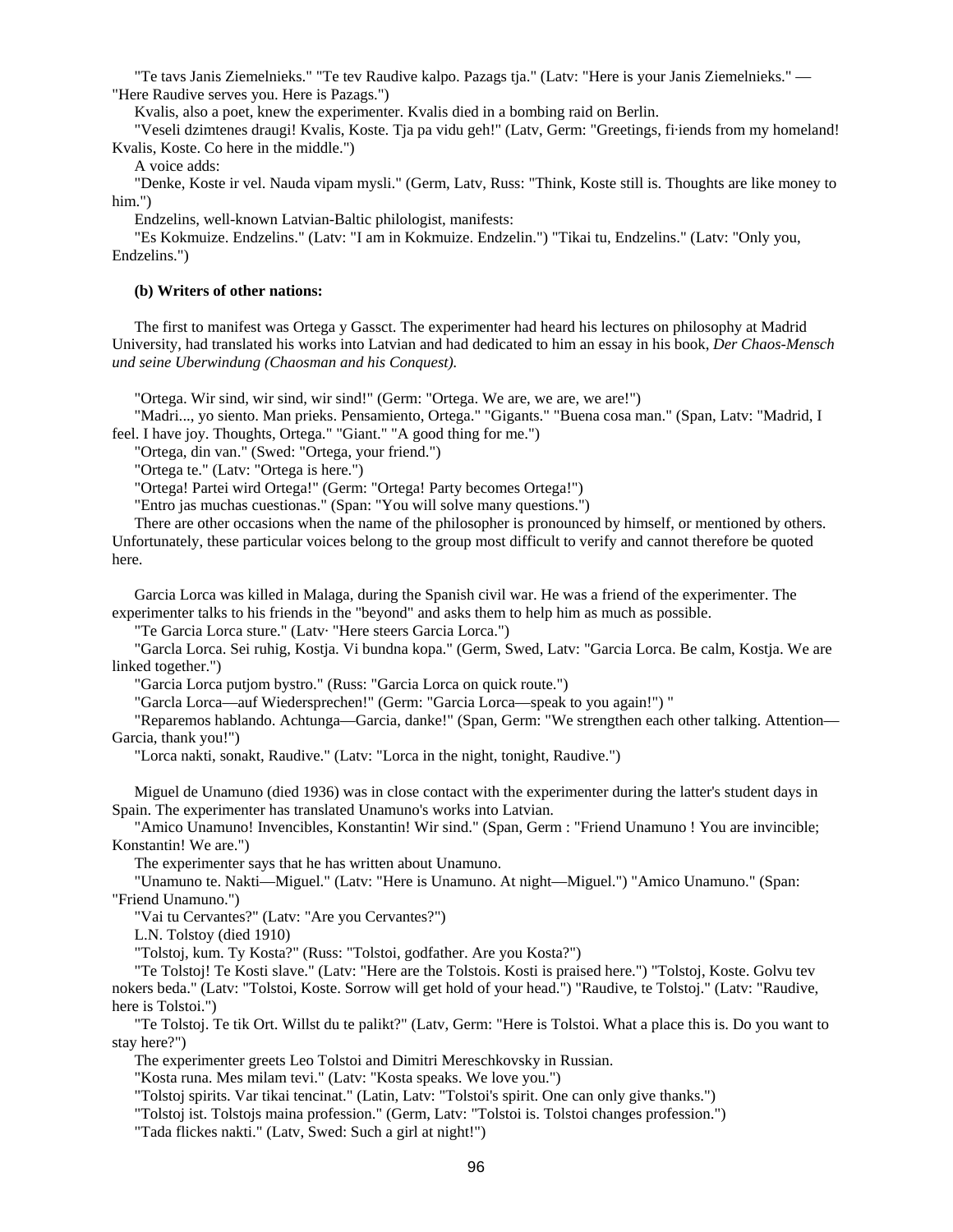A woman's voice replies:

"Tolstoi!"

"Tolstojs, Konstantin. Pisi." (Russ: "Tolstoi, Konstantin. Write!")

"Kosti, pisi, Tolstoj." (Russ: "Kosti, write, Tolstoi!")

Fjodor Dostojevsky (died 1881)

"Dostojewski, gulat." (Latv: "Dostojevsky, sleep.")

"Lieber Kostja, Dostojevsky muns admirals." "Te veins katolis." "Tas nav veins." "Dostojavskijs, dela cid." (Russ, Latg, Latv: "Dear Kostja, Dostojevsky, my admiral." —Here the Catholic is a dcvil."—"He is not a devil." —

"Dostojevsky, the cause suffers.")

"Kosti, Dostojevsky!"

The experimenter asks to be advised if he should go to the USA to make speeches and carry through demonstrations, as medium A. had suggested. He asks for information about medium A. too. The voice:

"Cepucha!—Tu malesi piektdiena. Kompromisa. Koste, Dostojevskii." (Russ, Latv: "Nonsense!—You shall paint on Friday. Do make compromises. Koste, Dostojevsky.")

There is relevance in what this voice says. Medium A. used to do her mediumistic painting on Fridays. We further hear the advice to make compromises, not to be too rigorous about the point of view of other people. And we are informed that it is Dostojevsky who speaks.

Fjodor Stepun (died 1965). The experimenter greets Fjodor Stepun and thanks him for his friendship.

"Lieber Raudi, Kosti, danke dir." (Germ: "Dear Raudi, Kosti, thank you.")

The experimenter adds: "Try to help your friend."

"Nevaru. Na, boman! Kostja, du borja nur." (Latv, Swed, Germ: "I can't. Well, barrier! KostJa, you are only starting.")

"Nachste Liebe sage dir." (Germ: "Love thy neighbour, I tellyou.")

"Kostja ty? Kosti, braue pa Izi." (Russ, Latv: "Kostja, you? Kosti, go on the Isar.") The Isar is a river in Bavaria, Germany. Meaning of this sentence is obscure.

The experimenter addresses himself to Stepun.

"Raudive, tematu main." (Latv: "Raudive, change the subject.") "Grusse Dichter, mans draugs!" (Germ, Latv: "Greet the poet, my friend!")

The experimenter greets Stepun and asks how he is.

"Negreko. Gut Prostite!" (Latv, Germ, Russ: "Don't sin. Good. Forgive!")

"Bunin, Konstantin, pa mysli-mosti." (Russ, Latv: "Bunin, Konstantin, over the bridge of thought.") Maxim Gorki.

"Kur Kosti palika? Tja Gorki." (Latv: "Where has Kosti got to? Here is Gorki.") "Gorkij."

The experimenter makes a recording in Darmstadt (Germany) and addresses the poet Arnold Krieger; with whom he had often been in company in that city.

"Tuja!" (Tuja is the name of the dead poet's wife.)

The experimenter greets A.K.

"Arnold-Tava slava, Arold." (Latv: "Arnold-your glory, Arnold.")

The experimenter addresses himself to all who would like to meet him in his hotel-room.

"Arnold!" "Kriegers ir tja." (Latg: "Krieger is here.")

Friedrich Nietsche (died 1900). Nietzsche's name can be heard often, either by itself or in whole sentences. "Tja Nietzsche." (Lattg.: "Here is Nietzsche.")

In the following fragment of a conversation Nietzsche emerges quite clearly:

"Kur ej?" "Nietzsches bugata." "Te yudins." "Stockholm, staru tiltu!" "Nietzsche—he—he—he !" "Natschow,

Kosti." "Nietzschi gribi, pfui!" "Nietzsche selbst." "Vi anwoh—nase Kranke." (Latv, Latg, Swed, Germ, Russ:

"Where are you going?"-"In Nietzsche's bugata." The word "bugata" might mean a small hut or a bungalow.—

"There is water here."—"Stockholm, bridge of rays."—"Nietzsche, he, he, he!"—"Natschow, Kosti." -"You want Nietzsche, fie!"—"Nietzsche himself!"—"We have become accustomed to our sick ones.")

A recording made by Dr. Hans Naegeli also produces Nietzsche's name:

"Te furchtbar. Vai tev Nietzsche ieteicama butne?" "Eteriska butne." (Germ, Latv, "It is terrible here. Do you think Nietzsche is a commendable being?"—"An ethereal being.")

"Nietzsche, ko tu doma?" (Latv: "Nietzsche, what are you thinking'")

The following names manifest sporadically:

"Natasha, Kontakt, te Goethe." (Latv: "Natasha, contact, here Goethe.")

"Natasha" is a name that often appears in connection with "contact". One gains the impression that she is a helper in the linking-up process.

"Goethe! Liebe Helene." (Germ: "Goethe! Dear Helene.")

"Piemin—te Goethe." (Latv: "Remember—here is Goethe.")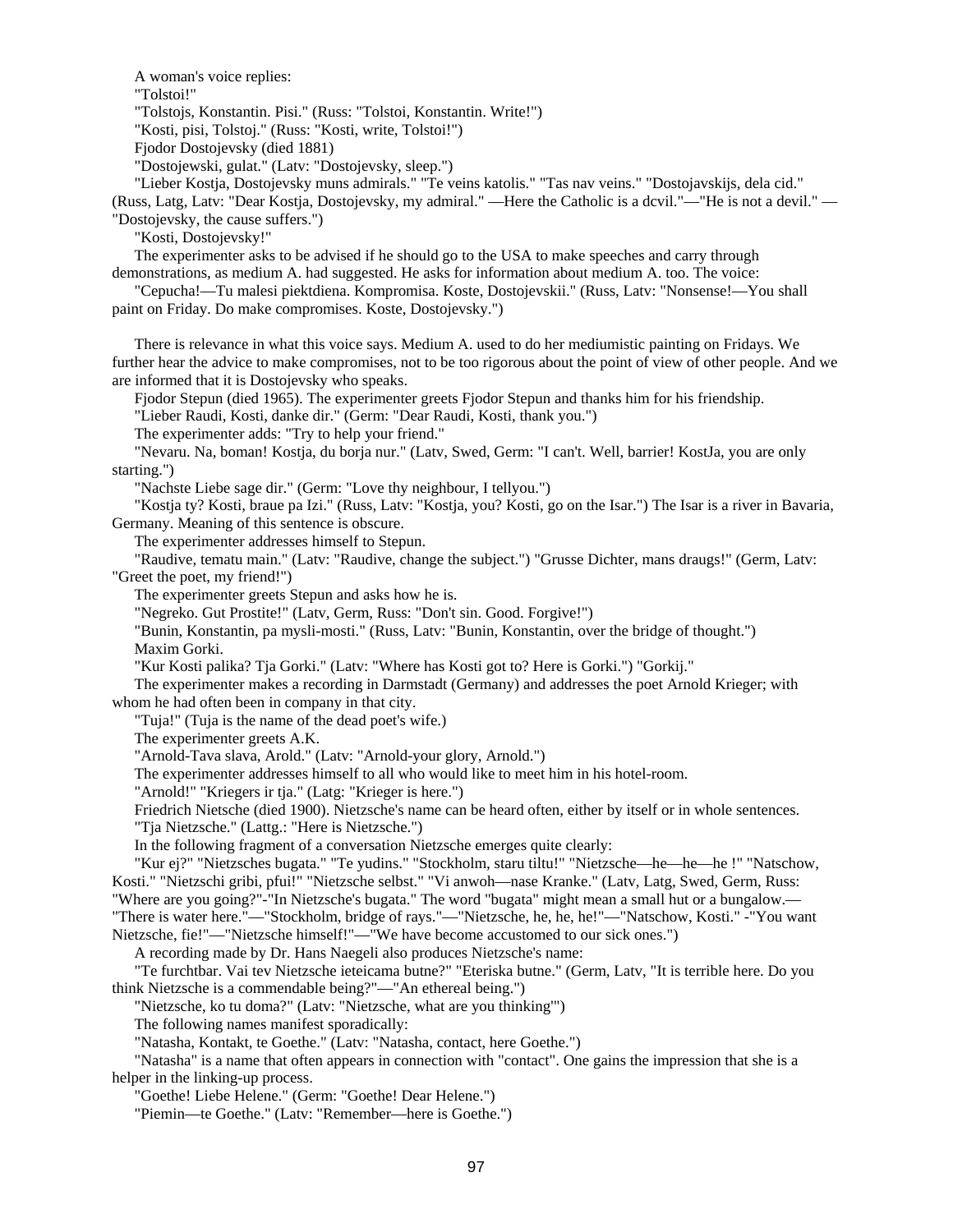"Lieber Goethe. Laiks allerdings. Laiks, anti·" (Germ, Latv: "Dear Goethe. The time nevertheless.—The time anti.")

"Glaube—te Goethe hilft." (Germ, Latv: "Believe—there helps Goethe.")

"Kosti, turpina, te tavs Rilkis." "Velu versuchen." (Latv, Germ: "Kosti, continue, here is your Rilke."—"Too late trying.")

"Barlachs nav." Lasst suchen." (Latv, Germ: "There is no Barlach."—"Being searched for.")

"Heidenstamm." "Te Dominique, horst du?" (Latv, Germ: "Here is Dominique, do you hear?")

"Wirklich Descartes. Kosti, Descartes!" (Germ: "Really Descartes. Kosti, Descartes.")

#### **2. STRENGTHENING CONTACTS**

#### **14. Experiments in partnership**

Amongst the thousands of voices on tape, those that address themselves directly to the experimenter—often giving their names—are the ones with the greatest value to the investigator. Contents and structure of utterances give a strong impression of independence. Many fragments seem to indicate that close relatives or friends seek contact from beyond the grave, and wish to be remembered by those remaining on earth:

"Vai tu liebe Kosti?" "Asune, kopiga skola." "Dzirdi mus?" "Snabis, pudele te. Piemini!" (Latv, Germ: "Do you love Kosti?"—"Asune, school together." "Do you hear us?" "Brandy, the bottle is here. Remember us.")

The secondary school to which the experimenter went was in Asune.

"Atceries tu mani no skolas?" (Latv: "Do you remember me from our schooldays?") "Konstantin, te Vladislavs, tu mani pazini Kraslava." (Latv: "Konstantin, here is Ladislav, you knew me in Kraslava.")—The experimenter was at the grammar-school in Kraslava.

"Boris tja!" "Raudive styrka." "Tu peti te?" "Vorslavs te. Peti, uszvilp man!" (Latv, Swed: "Here is Boris."— "Raudive is strength."-"Are you investigating here?"—"Here is Vorslavs. Investigate, don't give a hoot about me!") Vorslavs was a schoolmate of the experimenter.

"Radiniek, radiniek baci!—Radiniek!" "Deine Schwester." (Latv, Ital., Germ: "Relative, relative, kisses!— Relative!"—"Your sister.")

"Tovi broli, Konstantin, tovi broli!" (Latg: "Your brothers, Konstantin, your brothers.")

"Kosti, te Vanka. Kosti, Kosti, Kosti paliec! Redzat man, redzat mani, djadja Kostja!" (Latv, Russ: "Kosti, here is Vanka. Kosti, Kosti, Kosti stay! Do you see me, do you see me, Uncle Kostja!")

"Ko Koste saka?"

"Raudive !"

"Daugava tja bus." "Tu Latve. Koste, te Jadviga." (Latv: "What does Koste say?" "Raudive!"—"The Duna will be here!"—"Latvian woman. Koste, here is Jadviga.") Jadviga was a schoolmate and later a good friend of the experimenter. She was married to Voldis D. who manifests often on tape. "Kosti da!"— "Te Energie twa."

"Vitalist." "Ursula atliek." (Germ, Latv, Swed: "Kosti here!"-"Here is Energy two." "Vitalist." "Ursula postpones." "Tala, Konstantin, tu svesa."

"Es redzu musu Kosti." (Swed, Latv: "Speak, Konstantin, you are a stranger. [or: You are strange.]"—"I see our Kosti.")

"Koste, vai tu detekte? (Latv: "Koste, are you detecting?"—The word "detekte" is a neologism of the Latvian word for "detective".)

"Raudiv, te velti nauda. Raudive quar." (Latv, Swed: "Raudive, here money makes no sense. Raudive remains.") "Laid, Kosti fint! Vestibi." (Latv, Swed: "Let Kosti through, fine! Vestibi.")

"Konstantin, wir brauchen hoeren, wir brauchen dich." (Germ: "Konstantin, we need to hear, we need you.")

"Turi, turi mani, Konstantin!" "Tautiets mans!" (Latv: "Hold me, hold me, Konstantin!"—"My compatriot.") "Ludz tu Kostuli!" (Latv: "You ask Kostuli.")

"Musu Kosti treff!" (Latv, Germ: "Meet our Kos ti!")

"Wir zini, kur Ko...." (Germ, Latv: "We know where Ko. .. .")

"Kostja, Kostja, hoerst du uns?" "Kosta, Kosta, hoerst du uns!" (Germ: "Kostja, Kostja, can you hear us?"— "Kosta, Kosta, hear us!")

"Slava, Kosta dzird!" (Latv: "Praise, Kosta hears!")

The voices also indicate that to them the experimenter is far away:

"Konstantin, tu mums esi talu." (Latv: "Konstantin, you are far from us.")

The plea for contact is always voiced more or less urgently:

"Raudive ir tja! Kosti, taisi tiltu!" (Latv: "Raudive is here! Kosti, build the bridge!")

Another voice adds: "Musu Kosti vadi!"

"Brahms ir till Kostja." (Latv, Swed: "Guide our Kosti!"—"Brahms is for Kostja.")

"Ba vakara Kosti." "Sveiki Koste!" "Lobs pazina." "Tiltu!" (Latv: "Kosti is without evening."—"How do you do, Koste!""A good acquaintance."—"The bridge, please!")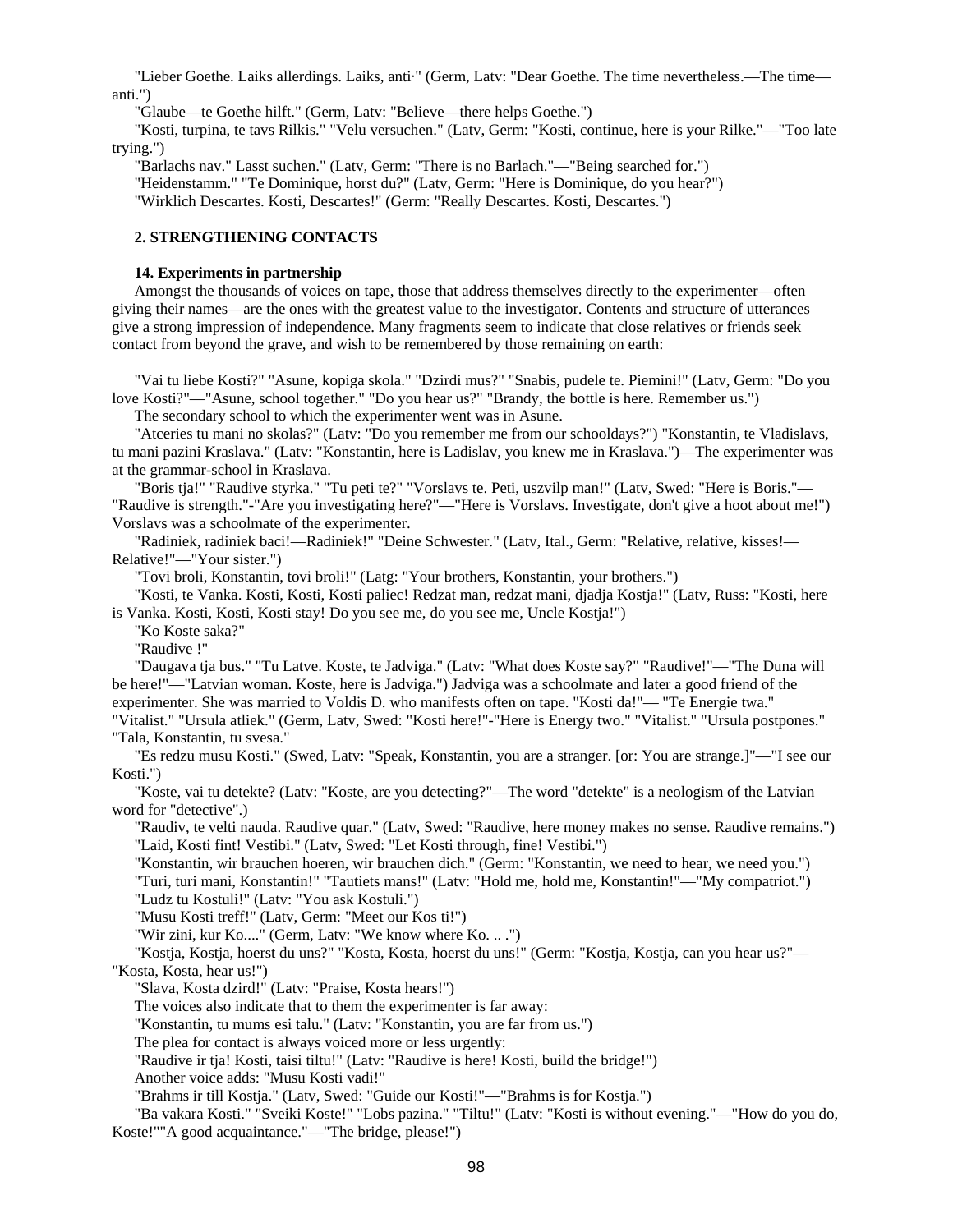A distinct microphone voice:

"Sveicinats esi! Te Kosti will." (Latv, Germ: "Greetings. Here one looks for Kosti.")

"Konstantin Raudive!" "Hej Raudive, solo mej." (Swed, Ital.: "Greetings, Raudive, I am alone.") "Raudive, wo willst Du hin?" (Germ: "Raudive, where do you want to go?")

"Du wolltest ja, jau pusnakts." "Tas Kenins." "Wieviel Dank!" "Edison pats." "Wir Menschen such weit." (Germ, Latv: "You wanted to, it is already midnight." "This is Kenins" (a well-known Latvian poet). "Many thanks!" —

"Edison himself."—"We are looking all over the place for human beings.")

"Raudive, piedod!"

"Konstantin, Latvis!" (Latv: "Raudive, forgive." "Konstantin, a Latvian.")

"Guten Tag, Kosta Raudivel Raudiv', Guten Tag. Vi skersa Raudive. Nasa Kosta." (Germ, Swed, Latv, Russ: "Good day, Kosta Raudive! Raudiv', good day. We are crossing Raudive. Our Kosta.")

"Kostja, tja Hugo. Tja gruti. Hitlers ir viltigs. Te Hitlers. Nietzsche te." (Latv: "Kostja, here is Hugo. It is difficult here. Hitler is cunning. Here is Hitler. Nietzsche is here.")

The impression grows that the voice-entities react directly when addressed. The experimenter addresses, for instance, Sir Oliver Lodge. In answer:

"Oliver, Koste, Oliver!"

After the experimenter had addressed Garcia Lorca, the following sequence of phrases is heard:

"Danke, tu Koste!" "Smerti tev vajdzej, angel tu." "Raudive tu putns." "Nomira Oidipus. Vk·aka pietiek." Latv, Russ: "Thank you, Kcrste."—"You needed death, you angel."—"Raudive, you are a bird!"—"Oedipus died. Incense

is enough.")

"Te Kosta, Loge." (Latv: "Here, Kosta, Loge.")

There are many indications that the voice-entities are able to see the experimenter; that, in fact, they are present in the room.

"Konstantin, es kakta stavu pie tevis." (Latv: "Konstantin, I am standing in the corner near you.") "Kosti, moment bei dir drin!" "Kostja tja. Vi zajedim. Lorca secret." (Germ, Latv, Russ, Swed: "Kosti, this moment I'm in with you."—"Here is Kostja. We come in. Lorca's secret.")

"Da Kostja, du!" "Lipoj tu!" "I tukstos te redzam!" (Germ, Latv: "There you are, Kostja!"—"You are [symbolically] wagging your tail."—"We are here in our thousands.") "Darom, Koste."

"Saskija, prima Kosti!" "Razalite, redzu Kosti." (Russ, Latv: "Free, Koste."—"Saskija, first class, Kosti."— "Razalite, I can see Kosta.") "Koste, mill Nambrenci." (Latv: "Koste, love Nambrencl.")

"Raudive te." (Latv: "Here is Raudive.")

"Kur tu te?" "Pirti, Konstantin." "Nakam sisti pie Kostes." (Latv: "Where are you here?"-"Bathroom, Konstantin."—"We come beaten to Koste.")

"Wir hier sind. Kostja, kur tu?" (Germ, Latv: "We are here. Kostja, where are you?")

"Pa Kosti radzu tja. Kozu Janis." (Latv: "I see Kosti here. Kozu Janis.")

Sometimes access seems to be impossible:

"Nu ej, nu ej, Konstantinu panem!"

"Ieksa netiek. Nosoditas par grekiem." (Latv: "Now go, now go, take Konstantin with you." "One can't get in. They are punished for the sin.")

"Kosti, Fremde!" "Ga borta." (Germ, Swed: "Kosti, strangers!"-"Go away.")

The voices assure the experimenter of their love and friendship :

"Kosti, mans miluli!" (Latv: "Kosti, my dear!")

"Lieber Konstantin, ich liebe dich." "Konstantin, du Lieber, liebe du mich." (Germ: "Dear Konstantin, I love you."-"Konstantin, dear one, love me.")

"Tava Brigita tevi mil, Konstantin. Brigita tevi mil.—Vins mil Brigitu." (Latv: "Your Brigita loves you, Konstantin. Brigita loves you. He loves Brigita.")

"Es visu Konstantinu milu." (Latv: "I love all of Konstantin.")

"Van Kosti, tu musu draugs." (Swed, Latv: "Friend Kosti, you are our friend.")

"Ty—jag, Freunde! Wo konnen ... stanim!" (Russ, Swed, Germ: "You... I, friends! Where can ... stay.")

"Wir beten fur Raudive." (Germ: "We pray for Raudive.")

"Kosta, van, pietiek ar muziku." (Swed, Latv: "Kosta, friend, it is sufficient with the music.")

"Dorgs Kostule! Ecco, tu man dorgs!—Ko dara Zenti? Ekkur Raudi." (Latg, Ital.: "Dear Kostule! Ecco, you are dear to me! What is Zenta doing? There is Raudi.")

"Kosti, tev ir draugi." (Latv: "Kosti, you have friends.")

We hear remarks about the experimenter, positive and negative judgements concerning him, and hints as to his physical and mental condition.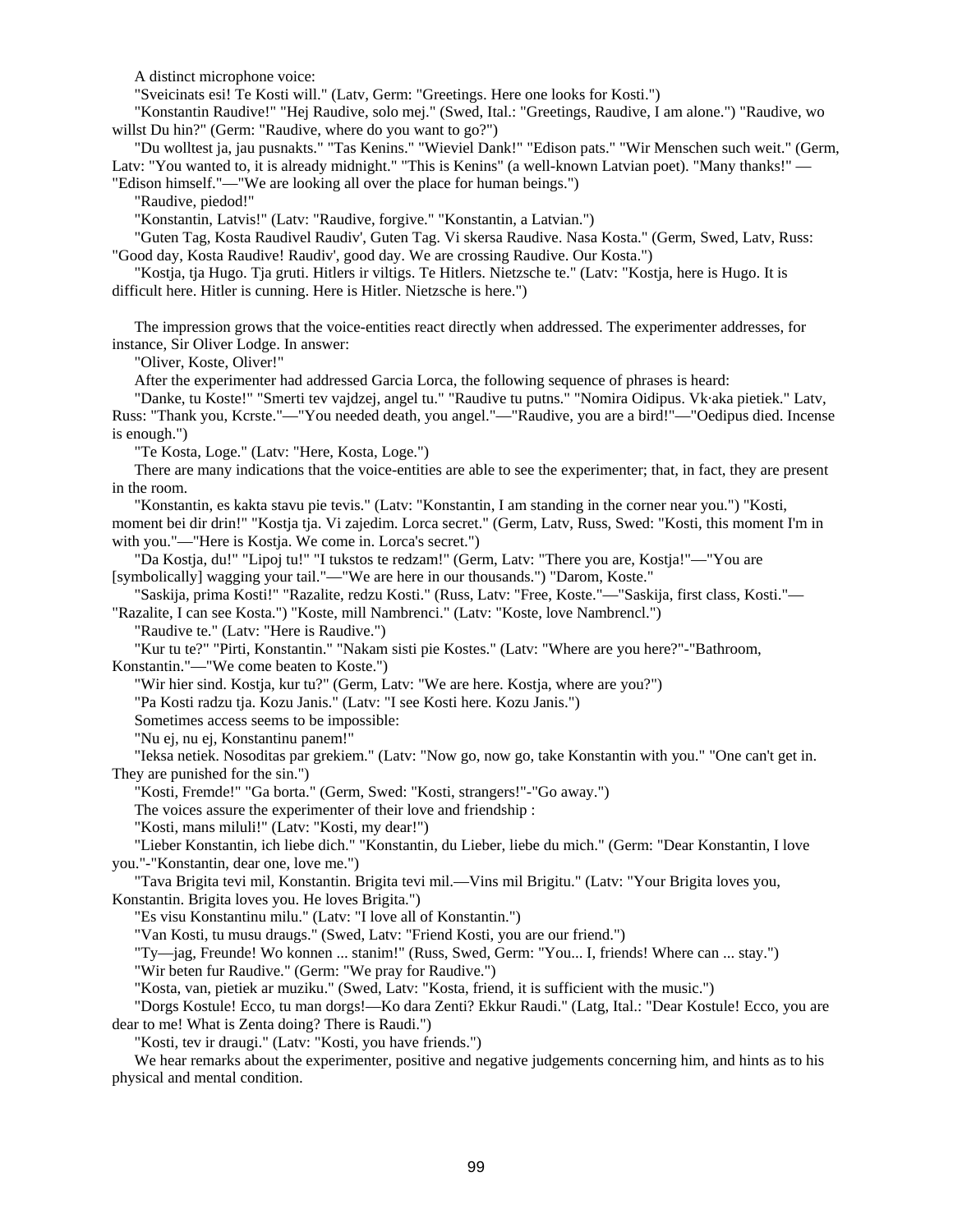At one recording, in which Zenta Maurina, Gustav Inhoffen and his wife Ingeborg, a Miss H. and a Miss M.R. took part, Mrs. Inhoffen remarked that Zenta Maurina was contributing more than anyone else, whereupon a female voice was heard to say:

"Konstantin, unser Psychologe!" (Germ: "Konstantin, our psychologist!")

An interesting dialogue ensued between a man's and a girl's voice:

"Meitens, vins nav Schwed in schwedischer Sprache." "Vins nav Schwed?"

"Er einwanderte in Schweden." (Latvian, Germ: "He is not Swede in Swedish language, my girl."—"Isn't he Swedish?"—"He emigrated to Sweden.")

"Vi kanner Kosta." (Swed: "We know Kosta.")

"Dzivo, dieser Kosta." "Raudive ir skeptikis."

"Atstoj, moj skeptikis!" (Latv, Germ, Rues.: "He lives, this Kosta."—"Raudive is a sceptic."—"leave it, my sceptic!")

"Pero Lindstroem, piesargi Kosti, tagad nikst pie radio." (Latv: "Pero Lindstroem, take care of Kosti, he is now pining away at the radio.")

"Raudive nava bargs." (Latv: "Raudive is not strict.")

"Es gibt richtig stroga. Warum, lieber Koste?" (Germ, Russ: "There is real severity. Why, dear Koste?")

"Fein, sachlich, Koste da." "Raudive tiesa." "Kostulit, tautas grib." "Vi hoppas te Raudive." (Germ., Latv, Swed: "Fine, factual, Koste is."—"Raudive judges."—"Kostulit, the nations want to." "We are hoping, here is Raudive.")

"Raudive deutsche versteht." (Germ: "Raudive understands German.")

The experimenter usually speaks German during investigations. A voice asks:

"Kapec vaciets tu nu?" (Latv: "Why are you now German?")

"Diktare Kosti." "Kosti ir diktare." "Saki nadi, liels zupis." (Swed, Latv, Span: "Poet Kosti."—"Kosti is a poet."—"Don't say anything, he is a great tippler.")

"Hej, hej! Perkoni nodruka!" (Swed, Latv: "Good day, good day! Let 'Perkons' be.printed!") This refers to a novel by the experimenter which was just due to be printed in New York when this recording took place.

"Kosti lobs katolu Sohn's" (Latv, Germ: "Kosti is a good Catholic son.")

"Dums Kostis." "Vins ir ipatnejs. (Latv: "Kostis is stupid." "He is strange.")

"Ekis, Kosti padums." (Latv: "Ekis, Kosti is a little stupid.")

"Kosti, wieviel noch strunt!" (Germ, Swed: "Koste, how much more silly stuff!")

"Liels slinkulis!" (Latv: "A big loaferl")

"Koste, tu traks." (Latv: "Koste, you are mad.")

"Septini piki, tev napatiksanas!" (Latv: "My word, you have worry!") The experimenter really did have worries at that time.

The voice-entities are concerned about the experimenter's concentration and his abstinence. They issue warnings: "Kostulit, tikai nepagurt!" (Latv.: "Kostulit, above all don't get tired!")

"Tu nogurs esi. Vai tur Kosta redz?" (Latv: "You are tired. If Kosta can see there?")

"Konstantin, nepere greku!" (Latv: "Konstantin, don't buy sin!")

"Konstantin, streite nicht!" (Germ: "Konstantin, don't quarrel."j

"Negausa! Kosta par daudz plite, musu Kosta. Du Trinker!" (Latv, Germ: "Insatiable! Kosta drinks much too much, our Kosta. You drunkard!")

"Ora !" "Piestaj, Kosta! Dvesele piestaj." "Die Liebe,der kuenftig varge!" "Slova. Kosti gul tai pasa gula." (Lat., Latv, Germ, Swed, Russ: "Pray!" "Stop, Kosta! The soul calls a halt." "love, the future she-wolf."—"The word. Kosti sleeps in the same bed.")

"Kosti, tu? Raudive, guli tu? Mutti." "Gib mir einen Kuss!" "Ko tu vilini?" "Isti smirde pec skorosti." "Kostulit, nakts miers!" (Latv, Germ, Russ: "Kosti, you? Raudive, are you asleep? Mother."—"Give me a kiss."—"Why are you attracting?"—"It really stinks of speed."—"Kostulit, night's rest.")

"Ka tu skrini var tupet!" "Furchtbar tu dzer, muns Koste." (Latv, Latg: "How can you hover in the cupboardl" Could also mean "in the shrine", the "chest" or the "cabinet". "You drink terribly, my Koste!")

"Kosti, Alozs pakal. Cela nav." "Pievelc tu, padre te." "Vai tu plitt?" "Gryuti, Winter te." (Latv, Span, Germ: "Kostja, Alozs is following you. There is no way."—"Pull tight, here is father."—"Are you boozing?" "Difficult, here is winter." Not clear whether the last word means the season, or whether it is "Winter"—the name of a person.)

We often hear congratulations at successes, or other staterents that show interest in our investigation of the voice phenomenon.

"Jagau. I wishy fuer Raudive Erfolg." (Engl, Germ: "Jagau. I wish Raudive success.")

"Walters Rapa, Janis Rapa: Konstantin, begluekwuensche. Wirklich ein stor petijums. Nepagurt." (Germ, Swed, Latv: "Walter Rapa, Janis Rapa: Konstantin, congratulations. Really a great research. Don't get tired!") Walter and Janis Rapa were the experimenter's Latvian publishers in Riga. They manifest several times.

"Koste, te ist Rapa." "Koste, te ir Rapa." (Latv, Germ: "Koste, here is Rapa."—"Koste, here is Rapa.")

"Fischer Koste, te Rapa." (Germ, Latv: "Fisherman Koste, here Rapa.")

"Te tev Rapa. Skaitit lugsanas." (Latv: "Here you have Rapa. Go on praying.")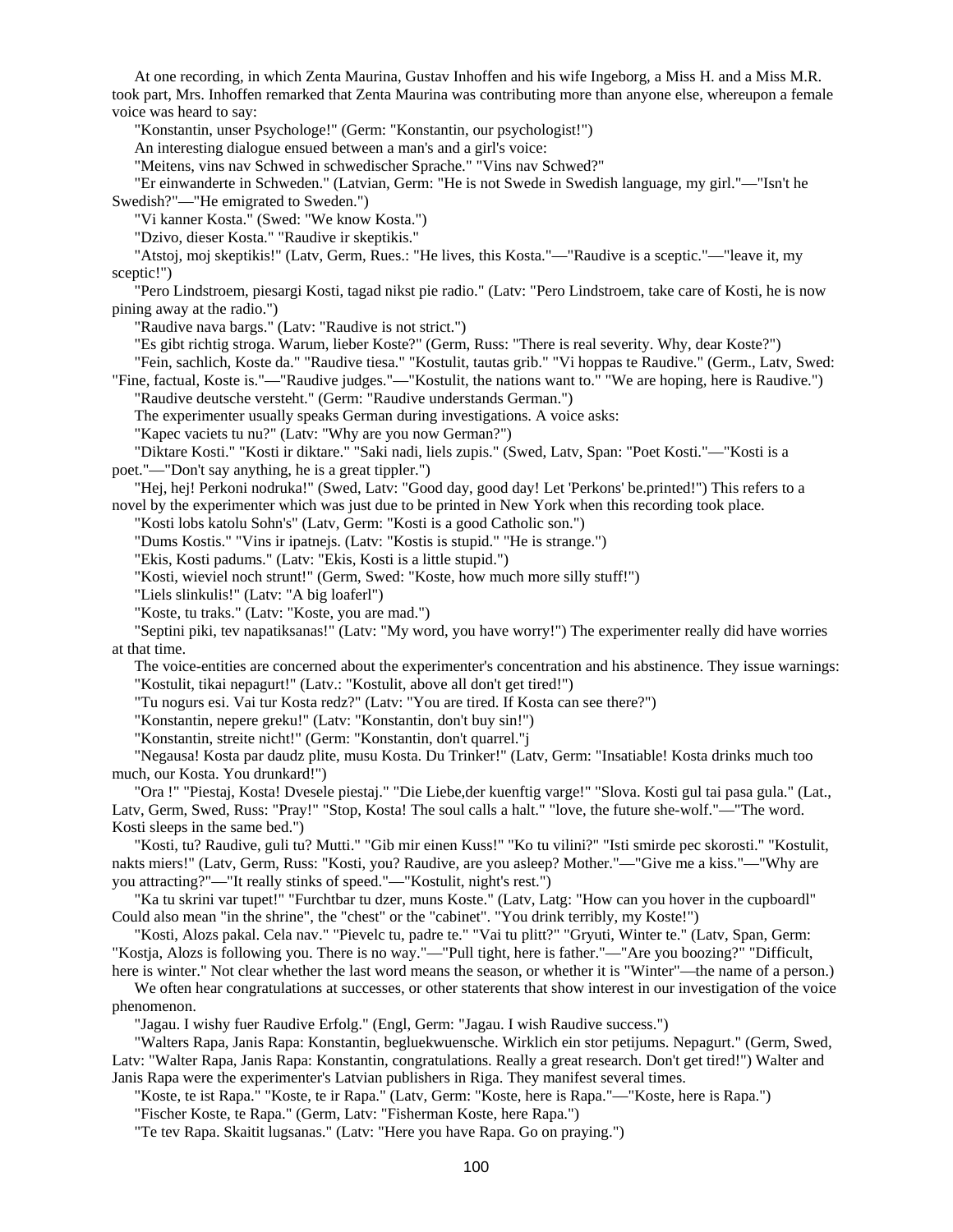"Izdevejs ir Rapa. Projektins, projektins!" (Latv: "Publisher is Rapa. Little project, little project!") "Konstantin gruts darbs. Diezgan rupju par Zentu. Sasniegsit praktiski ko velaties." (Latv: "Konstantin has heavy work. Enough worries about Zenta. They will practically attain what they are wishing.")

"Man tu pateici patiesibu." (Latv: "To me you have told the truth.")

"Wir sind deinetwegen." (Germ: "We are [here] because of you.")

"Tack, Raudive." "Gratulation tev, Konci! Pekainis. Tev nav ko eilt, Konsta." (Swed, Engl, Latv, Germ:

"Thanks, Raudive!"—"Congratulations to you, Konci! Pekainis. You don't have to hurry, Konsta.")

One voice encourages the experimenter:

 "Weg, Raudive, slipsi! Mes cinamies. Raudive, tu tol" (Germ, Latv: "Away, Raudive, with the tie! We are fighting. Raudive, you are far away!")

"Konstantin, mit kraft." (Germ: Konstantin, with strength.")

Apsveicam tev, Konstantin, durch Radio."

"Anna Strotford begluecka."

"Hammarskjold, mit meinen Worten, prosit, Konstantin, du mutig!" (Latv, Germ: "We greet you, Konstantin, through radio." "Anna Strotford congratulates." "Hammerskjold, with my words, cheers, Konstantin, you courageous!"

"Kosti, atskir labi svarigako!" (Latv: "Kosti, distinguish well the most essential!")

The voice-entities are equally concerned with the experimenter's environment:

 "Saluzusi Zenta, Raudive." (Latv: "Zenta has broken down, Raudive.") This statement refers to the fact that Zenta Maurina was feeling ill at the time the recording was being made.

"Wo willst du hin? Tu mil Kosti. Zenta, kehr um! Te Masi. Roberts sjukhuseta." (Germ, Latv, Swed: "Where do you want to go? You love Kosti. Zenta, turn back! Here is Masi. Robert is in hospital.")

This strange sentence contains a hint from Zenta Maurina's sister Renate, called "Masi"; she seems to be indicating that Robert Maurini, the father, continues to work at a hospital after his death.

As a further illustration of direct partnership between the voice-entities and the experimenter we add a few more excerpts from various recordings. The dialogue indicates immediate contact and shows the rudiments of a proper conersation between the voices and the experimenter. The latter tries at times to provoke a reaction by addressing himself to a particular person. He calls on Margarete P. and a voice answers:

"Petruschka !"

"Margarete Petrautzka!"

The experimenter addresses Robert and Renate Maurins. A voice:

"Lyudzam mes tevi. Mellis ir Starke." (Latg, Germ: "We beg of you. Mellis is strength.")

Mrs. Mellis was at that time staying with Zenta Maurina.

#### **3. TWO WORLDS**

#### **23. Existence After Death**

The question of life after death has become a dominant consideration in this investigation. Leo Tolstoy, once firmly convinced that death was the end of all things, repudiated his own conclusions after a lifetime of questioning, his spiritual energies consumed in the attempt to bridge the gulf between seen and unseen.

Perhaps no one can fully understand the true value of life, his own or others, until he experiences the terror of facing complete annihilation. To innumerable thinkers throughout the ages, life has appeared as more than a puppet show; they have rejected the idea of dissolution in a limitless void as a denigration of human intelligence and dignity, and have looked for a deeper meaning behind man's existence.

We all realize to a greater or lesser extent the abilities of our human "animal nature", but precise knowledge of matters beyond the boundaries of this life is withheld; there is no exact knowledge about what happens after death, all is guesswork, conjecture, supposition. This book records the results of research into physically verifiable phenomena which seem to some of the researchers to point to the existence of another world and of beings who, with the aid of tape-recorder, radio and microphone, seek to impart a certain amount of information about the place they inhabit.

Insight into another plane of existence might be expected to free us from the concepts of our temporary physical abode, limited as they are by our culture and customs, our passions, prejudices and preconceptions. Hitherto we have had choice but to strive to realize intangible truths through ourselves and within ourselves, but the facts now being investigated through strictly controlled experiments present a challenge to the restrictions and preconceived ideas of modern man, and perhaps offer an opportunity to prove at last, as Leo Tolstoy believed at the end of a long life of trial and error, that "the soul of man contains an element that is not subject to death".

This chapter sets out a selection of references to this absorbing problem.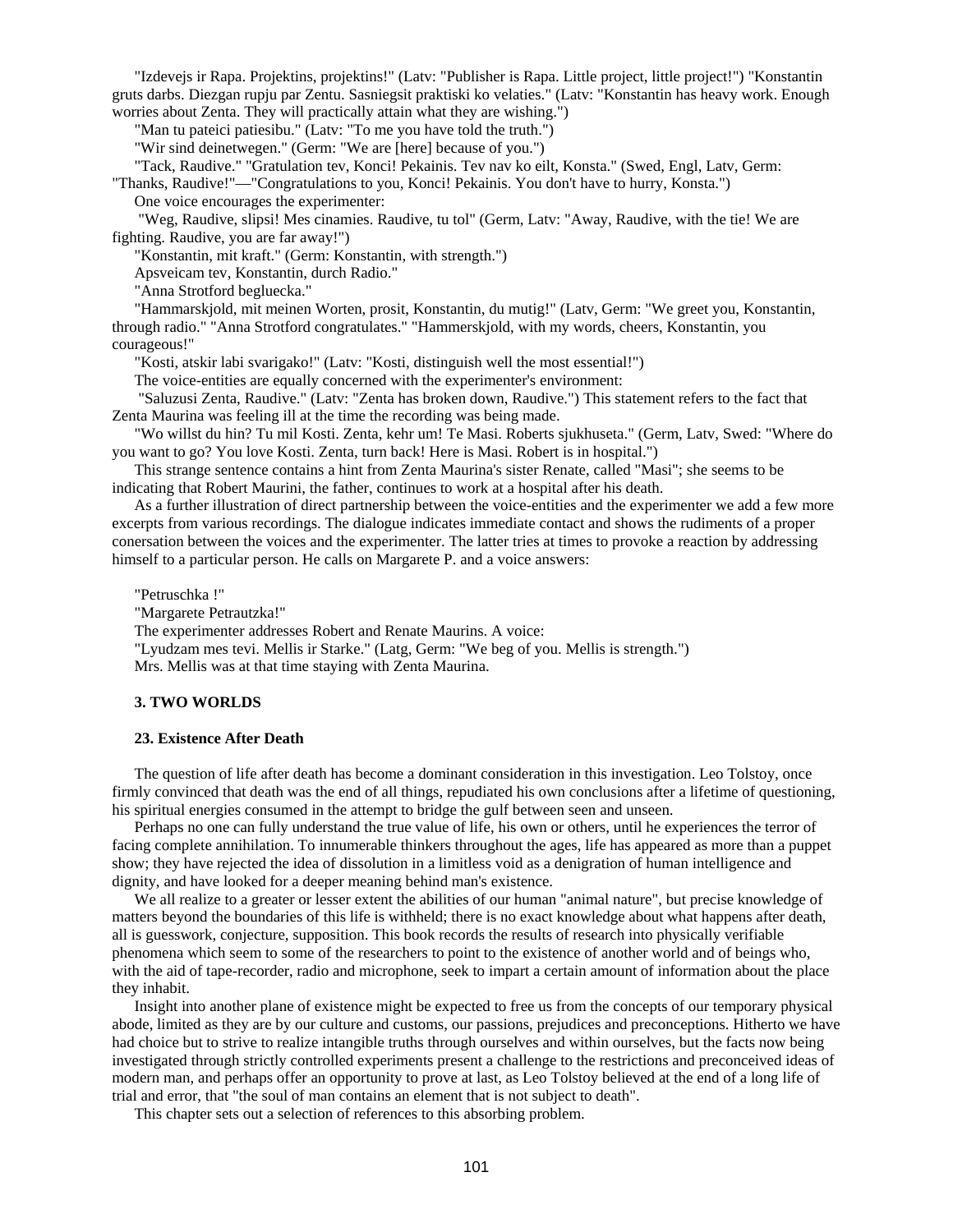During one of his first recordings, the experimenter remarked that man had very little knowledge of matters concerning life after death and that neither his understanding, his judgment, nor his intuition could follow the implications. A voice responded with: "Er kann." (Germ: "He can.")

It is a microphone-voice, clearly audible to anyone, and this remark may perhaps answer the question mankind has been asking since time immemorial. In such a context, the curt statement is an assertion that man can indeed discover what happens to him after death.

The experimenter says that we leave life hoping that we may find ourselves still in existence ... whereupon a male voice answers: "Wir nie verlassen." (Germ: "We never leave.")

Here perhaps is a hint that our view of departure from lift is erroneous; it seems we are told that we continue to live through the transition we call death, which affects only the temporary dwelling-house of our physical organism. The voice-entities make many comments, some of which are given in the following pages, that apparently refer to the relationship of the spirit to the body it has left.

The experimenter, influenced by the happenings of our time, asks whether the souls of those killed in Vietnam perished with their bodies. A woman's voice answers briefly:

"Leben." (Germ: "Live.")

The experimenter repeatedly asks for an answer concerning life after death. A woman's voice: "Ludzu tici!" (Latv: "Please believe.") The experimenter calls on his dead friend R.P. and a male voice says: "Wir dzivi." (Germ, Latv: "We live.") Existence after death is often confirmed in categorical terms: "Leben wir." "Lebe tota, Konstantin." "Kosti, vi viva!" (Germ, Swed, Ital.: "We live." "The dead live, Konstantinl —"Kosti, we live.") "Es dzivoju." (Latv: "I live.") "We greet you all here", says the experimenter, and a voice responds with: "Vi lever." (Swed: "We live.") and immediately following, a male "Ich vive." (Germ, Ital.: "I live.") The voice-entities often repeat such confirmation of existence and their presence: "Wir sind." "Vivi wir." (Germ, Ital.:"We are." "We live.") "Vi viva." (Swed, Ital.: "We live.") "Konstantin, wir sind." "Wir sind." "Wir, Kosti, sind. "Kosti, vi viva." (Germ, Swed, Ital.: "Konstantin, we are." "We are." "We, Kosti, are." "Kosti, we live.") Sometimes voices introduce themselves: "Te sestra, Tante viva." (Latv, Russ, Germ, Ital.: "Here is sister, Aunt lives.") Wir sind Gaeli. Wir lebe, wir lebe." (Germ: "We are Gaels. We live, we live.") A voice-entity declares very definitely that it exists: "Te Tursa. Facit, patiesi mes esam." (Latv: "Here is Tursa. Sum total, we exist.") "Bet smertes, Koste." (Latv, Russ: "Without death, Koste.") "Ego, Vinkalne ir." (Latv: "I, Vinkalne, exist.") Margarete Petrautzki had told the experimenter during her lifetime that she did not believe in an existence after death. In one of the recordings featuring her we hear: "Bedenke, ich bin!" (Germ: "Imagine, I am!") "Musu Kosti, Kosti ir." (Latv: "Our Kosti, Kosti exists.") The experimenter asks whether the dead are amongst us. A male voice: "Mes esam." (Latv: "We are.") When the experimenter comments that man does not live only here, but lives many lives, a voice says: "Pareizi tu runa." (Latv: "You speak correctly.") Listening to these, and to other examples, we gain a firm impression of a conscious, seeing and hearing world confronting us. The experimenter once made a recording in Schienen (Lake Constance). One of the participants says that a brother who died lived on in the memories of those who knew him. We hear in answer: "Ich binl" (Germ: "I am!")

The same participant goes on to say that the dead brother was, so to speak, a part of himself.

"Ich glaube dir gern. Giaub mir!" (Germ: "I believe you gladly. Believe me!")

The experimenter asks the deceased how he is.

"Blendend, Herr Raudive." (Germ: "Splendid, Herr Raudive.") comes the answer.

After the experimenter has stated further that the brother loved the deceased very much, the voice calls the living brother by name:

"Gerfried!"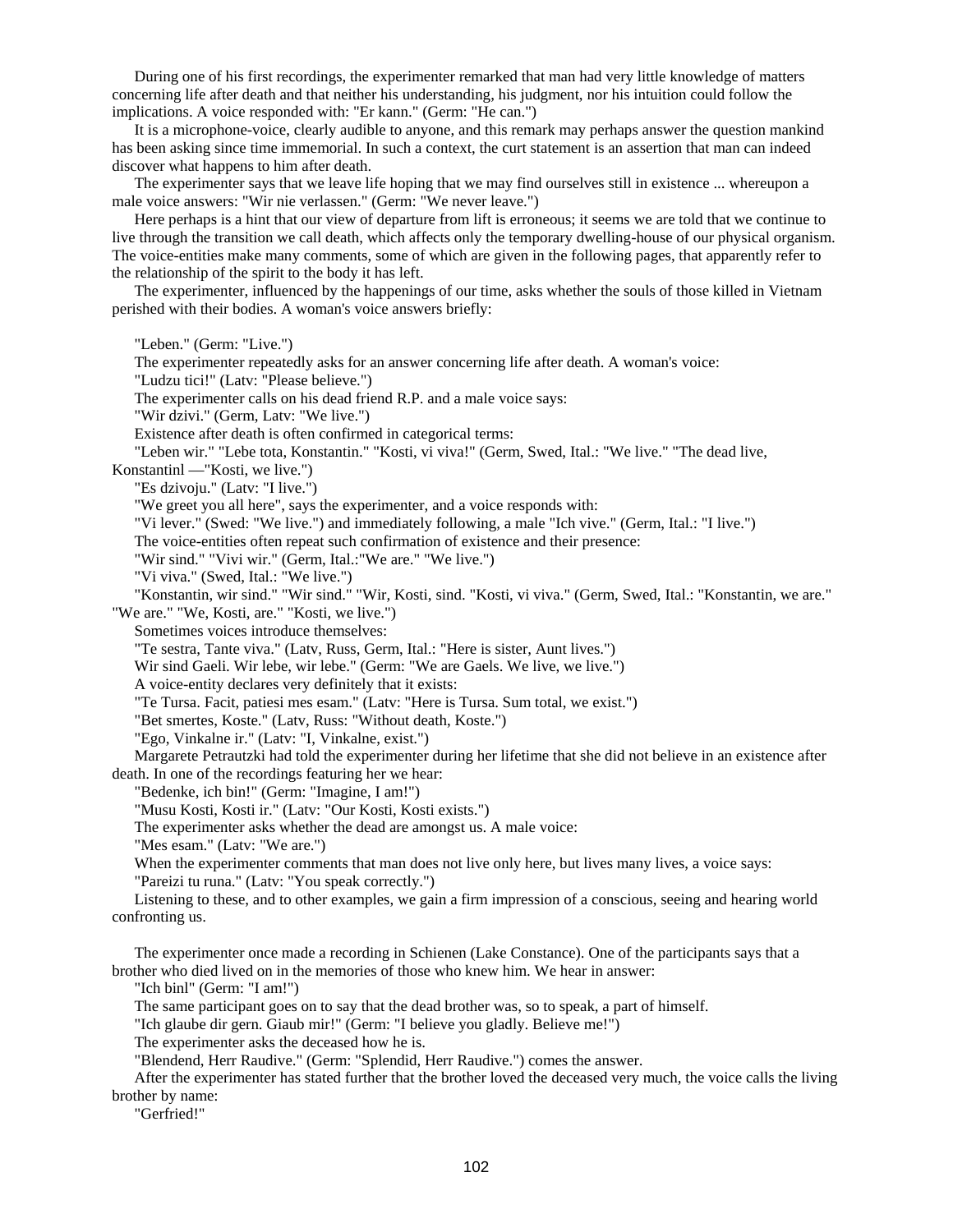The experimenter then tells the voice-entity that the brother has shown him his photograph and that his spirit must have been present on that occasion.

zxzxzx

"Pareizi!" (Latv: "That's right.") con6rms the voice: and when experimenter adds that he then read a bit of his novel aloud, voice comments with:

"Schlecht!" (Germ: "Badly.")

At another recording-session the experimenter addresses a young woman who has recently died.

Wakna dej! (Swed: "Awake!")

The impression of a transitional sleep is given repeatedly on different occasions.

The experimenter says that in his opinion the woman may still be tied to habitual thoughts.

"Raudive nobiede Zenta." (Latv: "Raudive frightens Zenta.")

To the experimenter's suggestion that perhaps the woman has had to leave this life too suddenly, a delicate female retorts:

"Glaubst du, Papa?" (Germ: "Do you think so, Papa?")

The experimenter wishes her all the best in the beyond.

"Danke." (Germ: "Thank you.")

The experimenter's plea that the deceased may help him to prove the immortality of the soul, is answered by: "Ich bin!" (Germ: "I am!")

One of the recordings was made in the presence of an Estonian nurse, Nora S.; she greets her father, who disappeared somewhere in Siberia. Immediately an Estonian voice is heardl-

"Tervitana, Nora!" (Estonian: "Greetings, Nora!" As the experimenter does understand Estonian, he noted down what he heard phoneme by phoneme, and a later check showed that the deciphering had been correct and meaningful.

After the experimenter's words: "Welcome here", a voice is heard to say:

"Neraud vairsl" (Latv: "Cry no more!")

The Estonian nurse calls on her dead friend Lenart and asks him if he is happier over there.

"Nein!" (Germ: "No!")

The experimenter says to the participant: "Thank you, dear Nora, we hope ..." and is interrupted by a voice calling:

"Lenart!"

The participant then asks whether her dear ones in the beyond fare better than they did on earth; she would like to hear at least a word from them.

"Wir horen!" "We hear!"

In the preceding recording we had been able to hear desperate weeping and so the experimenter asks who it was that cried so bitterly.

"Noziedzniece. Neraudu vairs." (Latv: "The criminal (woman). I no longer cry.")

The experimenter says that nothing touches him so much as tears.

"Esi stiprs!" (Latv: "Be strong!")

The same consoling voice can also be heard elsewhere:

"Neraud, mili citus!" (Latv: "Don't cry, love the others!")

"Ich bleibe bei dir." (Germ: "I stay with you.")

Death and the dead are mentioned in various contexts. On several occasions the expression "Tota" appears; this had also come up in some of Friedrich Juergenson's recordings.

"Vi Tota (Swed: "We, the dead.") It also appears in the sentence "Lebe tota, Konstantin" ("The dead live, Konstantin.") already quoted.

"Wir singen, wie heilig fuer uns Toten." (Germ: "We are singing, how sacred for us dead.")

"Eine no Tote." (Germ: "A non-dead.")

"Negribas." (Latv: "He doesn t want to.")

"My smertiaki. Gulet." "Te nav vergu nometnu." "O ja, te vergi." (Russ, Latv: "We dead. Sleep."—"There are no slaves here."-"Oh yes, there are slaves here.")

"Gari tevi aizsuta tulit puti!" (Latv, Russ: "The spirits send you immediately on your way!")

"Navi tu klaus!" (Lat.: "Obey death!" A very distinct voice. "Raudiv, tu smerti redzeji." (Latv, Russ: "Raudiv,

you have seen death.")

"Navi binda!" (Latv, Swed: "Bind death.")

#### **4. PRACTICAL PROBLEMS OF COMMUNICATION**

**26. Spidola**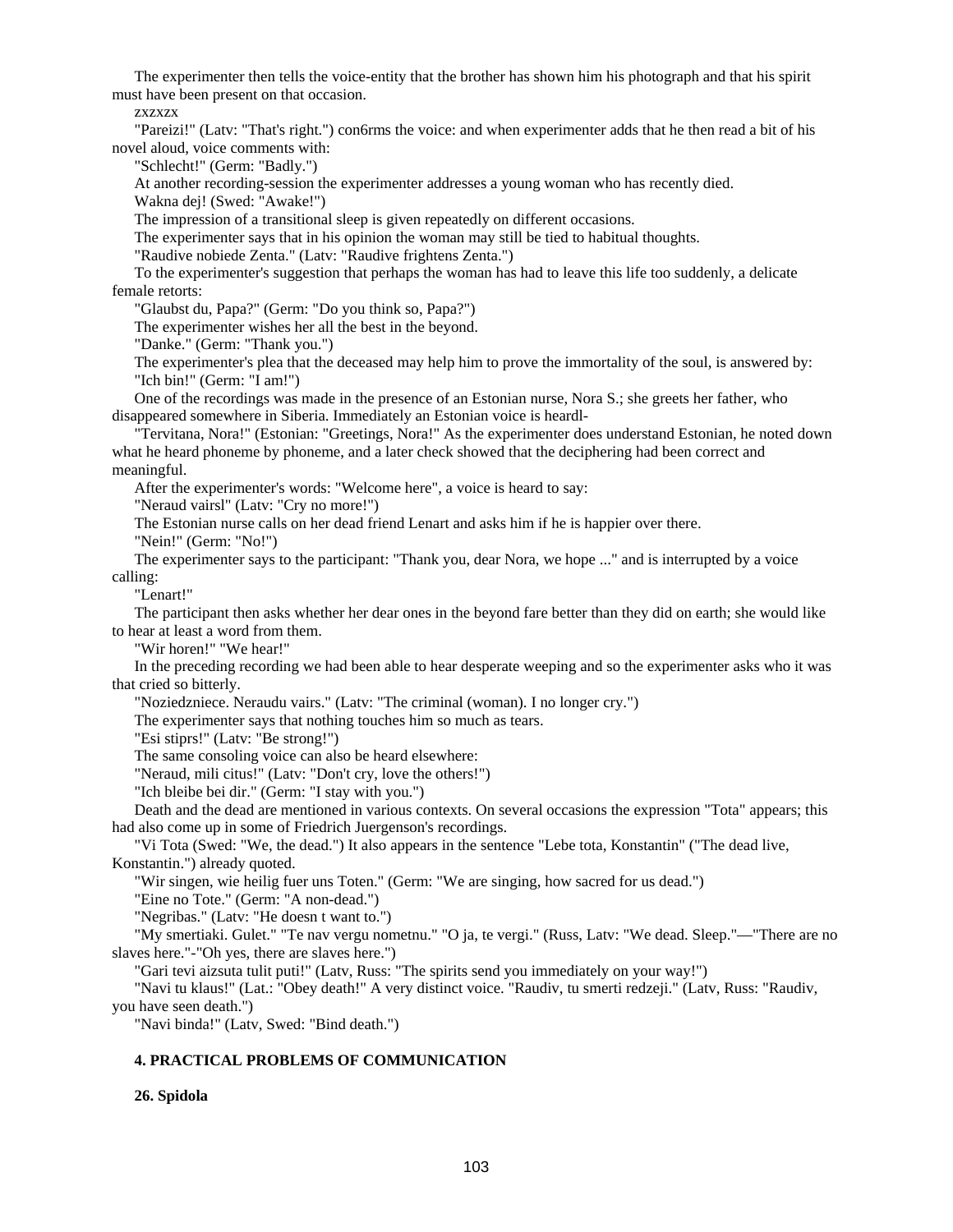Spidola is the name of a legendary female figure, bearer of light and of freedom for her people; through the works of Latvian poets (Pumpurs and Rainis) she has become a symbol of the ideal Latvian woman. "Spidola" appeared in connection with the voice-phenomena research in this way.

The experimenter tried to follow Friedrich Jurgenson's advice to find assistance in his work through a female helper in the "beyond". Juergenson himself had such a helper in the beyond. Juergenson himself had such a helper, a voice-entity named "Lena", as the reader may recall, and at one of his recording-sessions the experimenter asked whether Lena would assist him. A female voice answered:

"Ich weigere mich!" (Germ: "I refuse.")

"Lena nach Armee, Lena nevar but!" "Konstantin, hoerst du Lena?" (Germ, Latv: "Lena gone to army, Lena cannot be." "Konstantin, can you hear Lena?")

After this "Lena" disappeared and another female was heard:

"Spidola tava palidze!" (Latv: "Spidola your helper.")

From then on Spidola started to assist at recordings later; however, the experimenter noticed that, though Spidola fulfilled her function as helper, the radio had to be manipulated in a way which made strict control over recordings impossible.

Gradually other voices came to the fore, demanding that recordings should be made on a certain pre-determined wave-length. To avoid getting into ordinary direct radio-transmissions the experinenter tuned his set to wavelengths located between two transmitting-stations. This technique requires long and patient practice, but seems to satisfy the voice-entities better than Spidola's directions. The varied experiments conducted in the: presence of collaborators have proved that this is the correct method to adopt; the voices need the free wavelengths between two stations in order to make their contact. It may be possible, at some future date, to create "voice-transmitting stations" such as the physicist, Professor Alex Schneider (St. Gallen, Switzerland) has in mind.

This does not mean that the problem "Spidola" poses is solved. Behind this name stands a conscious, independent voice-entity which, demonstrating a spiritual principle, is able to appear under many guises and names.

Here are a few examples of how "Spidola", acoustically, emphasises her existence; for, even when her name is not actually mentioned, some characteristic traits of speech make it possible to guess that "Spidola" is the originator

of the voice:

"Konstantin, horch!" "Viel Quatsch! Furchtbar, furchtbar!" (Germ: "Konstantin, listen!"—"A lot of nonsense! Terrible, terrible'") These two sentences refer to some disturbing radio interferences during the recording.

"Tagad Aufnahme, tagad jauna Aufnahme!" (Latv, Germ: "Record now, new recording now!") This sentence appears consecutively in eight different variations.

"Achtung, schliess aus! Tot schlagt!" (Germ: "Attention, exclude! Strikes dead!")

"Ich danke, milulit, muns milulit. Ich bin Leiterin." (Germ, Latg: "I thank you, dear, my dear. I am the guide.") At the beginning of a recording-session the experimenter says: "Dear Spidola, take over the leadership!" A

woman's voice answers:

"Ja, ich uebernehme, mit vielem Dank!" (Germ: "Yes, I take over, with many thanks.")

Who is "Spidola"? During one of the recordings the experimenter addresses her: "Dear Spidola. ..." Immediately a voice comes in:

"Ich bin da!" (Germ: "I am here!")

The experimenter: "You take the lead now ..."

"Jag Schwester bin." (Swed, Germ: "I am sister.")

"Liebe dich!" (Germ: "Love you!")

Once again, the experimenter addresses himself to Spidola: "Dear Spidola, if you can, please converse with me." "Hast schon du!" (Germ: "You have already done so!")

Experimenter: "Your friends are here."

"Fast neviens! Tumbelarum!" (Germ, Latv: "Hardly any! Tumbelarum!")

Now the experimenter addresses Margarete.

"Ka kads ubago! Ka vispar valdzina?" "Ka pops!" "Kas, Koni? Kosta ir vitne." (Latv, Swed: "How someone begs! How does one hold [someone] anyway?"—"Like a priest!"—"Who, Koni? Kosta is witness.")

On one occasion, during a microphone-recording, the experimenter tries to switch over to radio. A voice "Warte, sptaeter!" "Spaeter, gaid!" (Germ, Latv: "Wait, later!"—"later, wait!")

The experimenter asks the voice-entities to help him. Response :

"Nomierinies, te Erde oben." (Latv, Germ: "Calm yourself; up here is the earth.")

Experimenter: "Many thanks!"

"Ludzu!" (Latv: "Please!") Meaning: "Don't mention it!"

"Vi ventar pa dej. (Swed: "We are waiting for you.")

Experimenter: "I am proud of her [Spidola]."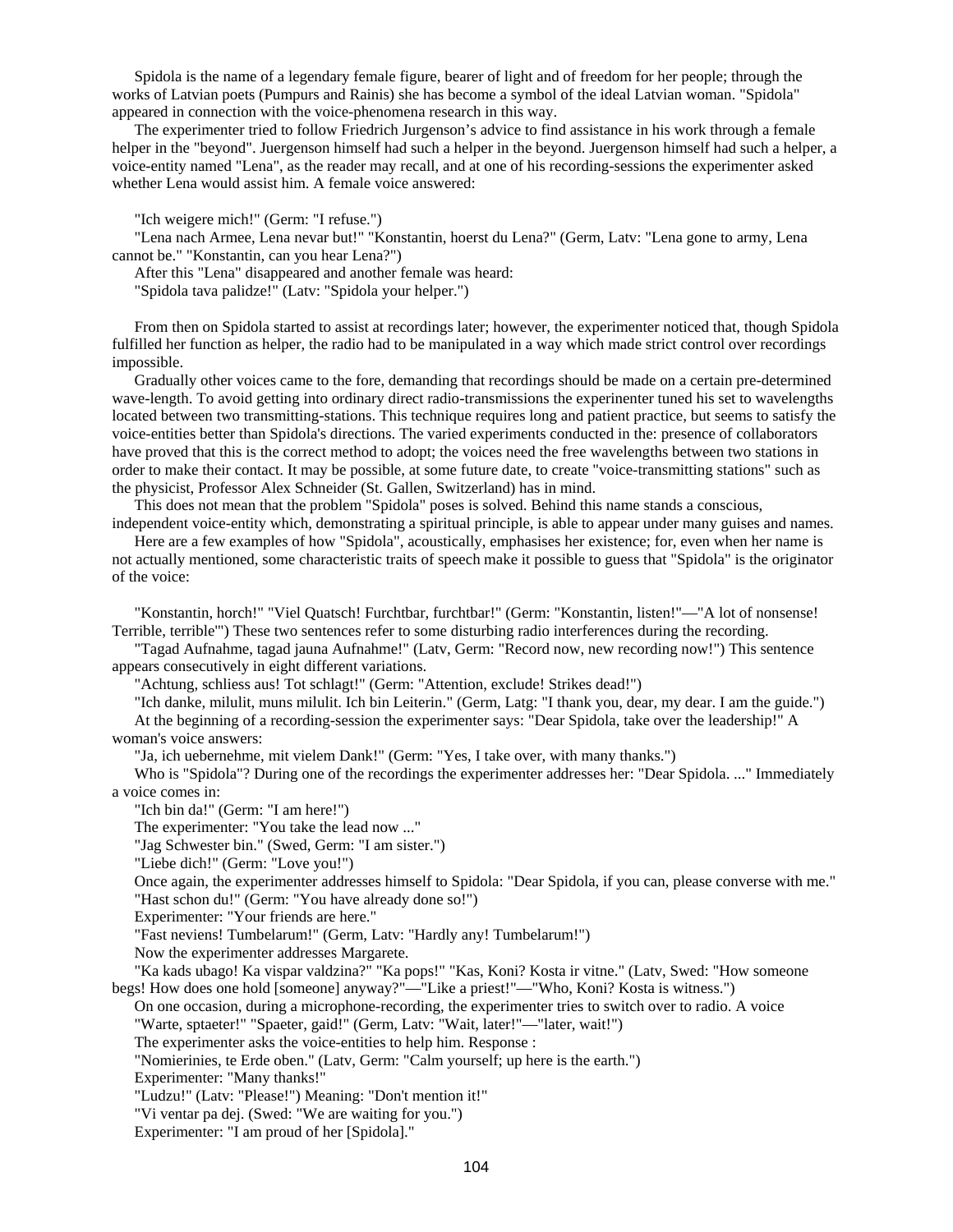"Einmal richtig." "Warte, te mamula, warte!" (Germ, Latv: "For once correct!"—"Wait, here is Mother, wait!") "Warte, spaeter!" (Germ: "Wait, later!")

When the experimenter asks Spidola whether she cannot give an account of the world in which she lives, the answer is:

"Nevaru tagad, Raudive, esmu Osune." (Latv: "At the moment I can't, Raudive, I am in Asune.

The experimenter announces himself at the beginning of a recording. A voice interrupts:

"Nachts muede. Es milu tevi. Spidola. Gute Nacht, gute pirts!" (Germ, Latv: At night, tired. I love you. Spidola. night, good bath [room].")

Spidola, remarks the experimenter, belongs to the closest of friends "over there".

"Tici vel, Raudive! Kostja, Spidola tova mote!" (Latg: "Do believe, Raudive! Spidola is your mother.")

"Spidola" thus embodies the two primeval powers of sister and mother.

During one recording, made at 2 a.m., the experimenter calls on Spidola.

"Rits, naktis gul!" (Latv: "Tomorrow, at night one sleeps!")

The experimenter then calls radio Peter.

"Aolzs gul. Weiss Petrautzki. Schweig! Johns Nulle hilft." (Latv, Germ: "Aljos sleeps. Petrautzki knows. Be quiet! Johns Nulle is helping.")

Experimenter: "In time, and with more practice, the difficulties will certainly be overcome."

"Ir praksis. Tagad guli!" (Latv: "There is practice. Now sleep!")

Although the experimenter moved on from Spidola's way of practice, the voice still appears. During a later recording the experimenter wishes for Spidola's help. A woman's voice:

"Immer, Raudiv'!" (Germ: "Always, Raudiv' !")

The following microphone-voice also confirms Spidola's existence :

"Pamiru, Spidola, ar labu." (Latv: "Truce, Spidola, in good will.") "Efir! dirige Spidola." (Russ, Latv: Ether! Here Spidola directs.")

## **APPENDIX**

(Excerpts)

#### **A. Theologians and Philosophers**

**Rev. Voldemars A. Rolle**, Lutheran Pastor of the Latvian Church at Willimantic, CT, USA, and a physicist, was the first to recognize the significance of the phenomenon from a religious point of view; he writes to the author:

On the tapes I received from you, the audibility of the voices is good. It seems to me that only people with defective hearing or no linguistic background would be unable to hear and understand the recordings.

I am happy to know of the existence of this phenomenon. It makes no difference how many voices you have recorded; the most important thing is the fact itself--it opens the door to further research. Of course, it is very intriguing to try to explain this parapsychological phenomenon by means of modern physics, but it will not be an easy task. It would be necessary to revise and even change several concepts which are now accepted as axioms. For the present, the research into the phenomenon should be limited to gathering data to prove its reality.

It may be worthwhile to try an experiment with video tape similar to that with audio tape; perhaps both simultaneously. I do not see any reason why an experiment with video tape should be less successful than one with audio tape.

To me as a theologian, the phenomenon is of special interest. Very similar phenomena have been observed by people of different nationalities in our time as well as in the past. In Holy Scriptures such events are recorded as cases of clairaudience, or "visions". If the voices recorded on magnetic tape exist, the truth of what the Scriptures tell us in this respect may be more readily accepted.

The theory that the electronic circuit may be influenced by electromagnetic impulses associated with our "unconscious" seems very doubtful to me. It is surprising that by listening to the voices it is possible to identify persons to whom the voices may belong.

Concerning the phenomenon itself, it may be that we are confronted here with a specific type of energy not known to modern physics. I would be inclined to call this energy "the life-energy of progressive intelligence". Very superficially, it may be illustrated as follows:

Examining a proton or an electron, we find that a certain amount of matter is associated with electric energy. When a proton changes into a neutron in the process of nuclear reaction, a release of energy occurs. Likewise, an electron releases energy in the form of photons when an electron jumps from a higher energy-level to a lower one. It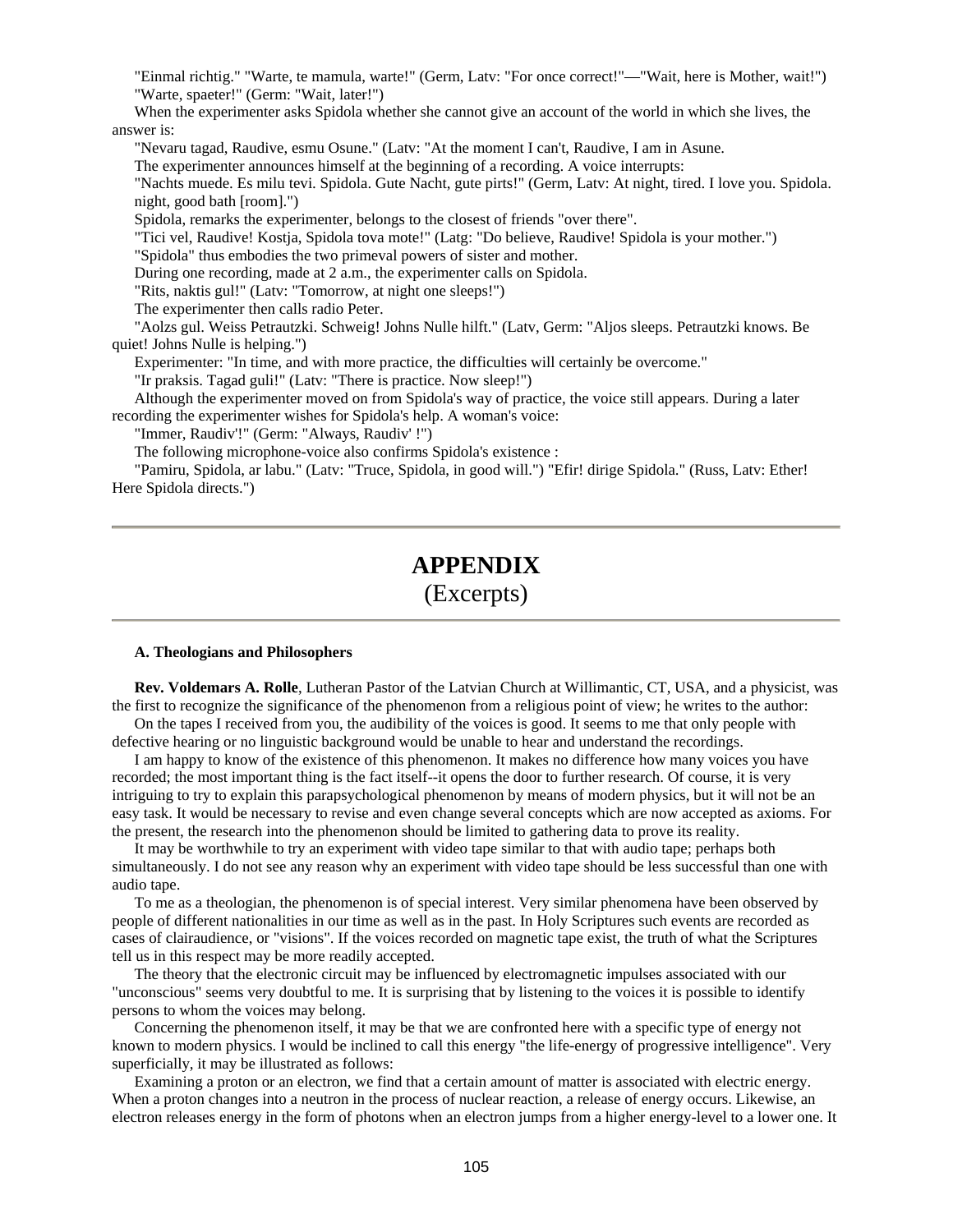is most important to note that the energy released is still associated with some form of matter, which may be termed "relative" matter, and that therefore it is still confined in the inertia system of our universe, where the speed of light is constant.

It is my opinion that something similar happens when a man dies. The difference between a living man and a dead one is this: as long as a man lives his body (matter) is associated with the life-energy of progressive intelligence. This is no longer the case with the body of a dead man. The animal's body is associated with a similar energy, but the animal differs from the human being, because the animal does not possess a progressive intelligence: its intelligence stays at the same level all the time and does not show progressive growth. The progressive growth of human intelligence shows itself in a variety of fields: for instance, in art, philosophy, science, technology, etc. The "life-energy" of the world, as yet unexplored by science, seems to be as manifold in its expressions as, for example, energy produced in the realm of electromagnetic waves.

At the time of death the life-energy of progressive intelligence becomes separated from our body (matter) and continues its existence in the inertia system of pure energy, where energy is no longer associated with matter. The inertia system of pure energy exists independently from the forces that govern our seven (or more) inertia systems, to which matter and the energy associated with matter, are confined. The seven inertia systems are:

- 1. The earth's rotation round its axis.
- 2. The rotation of the earth round the sun.
- 3. The movement of the solar system in our galaxy.
- 4·. The rotation of our galaxy round its axis.
- 5. The movement of our galaxy in the universe.
- 6. The rotation of our universe round its axis.
- 7. The speed of our universe.

As long as energy is associated with matter of any kind, it stays within the inertia system of our universe, where speed of light is constant. This system, to which all matter is confined, is governed by the time and space formula of the law of relativity: (square root of one minus V over C squared).

When acceleration reaches the speed of light or more, the energy breaks away from matter and continues its existence in the inertia system of "pure energy" (characterized by imaginary values, expressed in the formula: square root of minus one); this inertia system is as real (in its own dimension) as is the inertia system of our universe, where the speed of light is constant. In my opinion the speed of light is only a threshold value, or escape velocity of pure energy; a threshold of the inertia system of our universe, in which matter is confined; this system governs time and space, as well as the law of gravity and therefore everything moves in curved lines. As soon as this threshold is overcome, we are in the inertia system of "pure energy", in which matter is no longer present and which lies outside time, space and the law of gravity. The direction of pure energy is therefore a straight line which is also the locus of imaginary values. As soon as energy is decelerated to the speed of light, it is captured by matter and therefore becomes confined to our universe and our inertia system.

To tie the life-energy of progressive intelligence to our inertia system, it is necessary to associate it with some form of (relative) matter, as happens in the case of photons or electromagnetic waves. This is only possible if the energy can be decelerated to the speed of light or below. "Relative" matter is, in fact, mentioned in the Gospels as the "glorified" or "spiritual" body (1. Cor. 15, 44).

It seems to me that in your experiments the free life energies of progressive intelligence are successfully decelerated to below the speed of light, bringing them for a limited period of time into our inertia system.

I am convinced that the phenomenon you describe is as real as our own existence. Unfortunately, our contemporary science pays no attention to the possibility that a state of pure energy may exist without being associated with matter of any kind. In my opinion it is of the greatest importance to look at the voice-phenomenon from every possible angle and I very much regret that at present my limited time does not permit me to investigate these interesting manifestations more closely.

#### **B. Psychologists and Parapsychologists**

**Dr. Theo Locher**, Doctor of Philosophy, President of the Society for Parapsychology, Switzerland, and publisher of the Bulktinfor Parapsycirology, Biel, Switzerland, reports:

I confirm that I examined the voice-phenomenon on 30th June 1967 in Biel, and on 10th and 11th November 1968 in Bad Krozingen, and that I am convinced of its authenticity. A few tape-sections were easy to understand and I could grasp the words spoken, but most of the voices were too soft and indistinct for my unpracticed ear. They were, however, undoubtedly human voices, though many of them could certainly be interpreted in different ways, even by people practiced in the art of "listening-in".

The recording and analyzing of thousands of voices in the space of two and a half years must have presented a tremendous task, demanding great perseverance and deep personal involvement. I would like to express my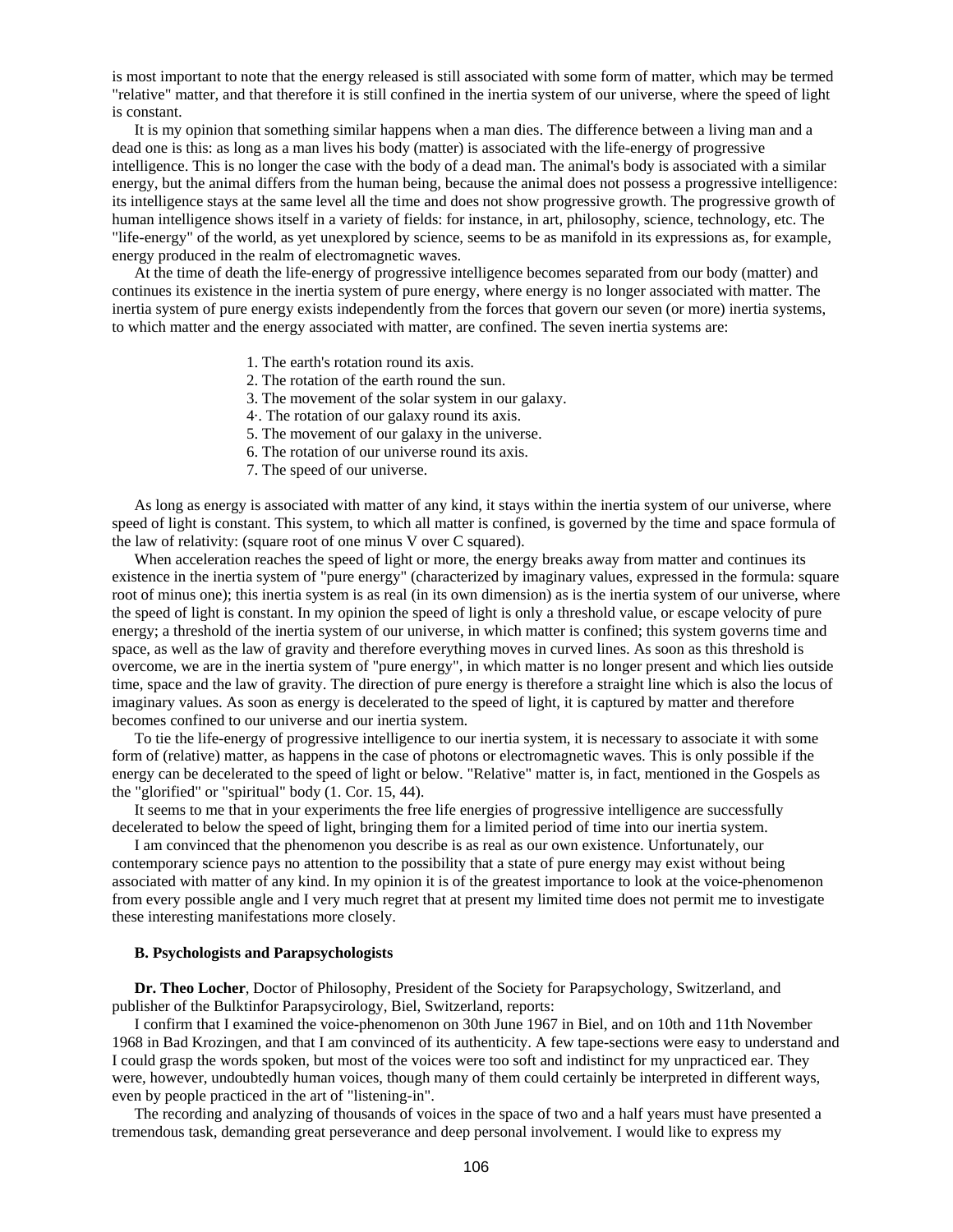admiration for Konstantin Raudive's achievement and in particular for his method of testing the voices by rerecording them onto different tapes.

Conversations I had with two electrical engineers from the Eidg. Techn. Hochschule Zurich (the National College of Technology, Zurich) confirmed the impossibility of explaining this phenomenon on a technological basis, leaving aside any circumstances of deliberate deception. The following are conceivable electromagnetic influences which may be playing a part:

1. Low frequency waves received on the recording head or the amplifier of the tape-recorder, and

2. Low frequency waves on the L.F. stage of the radio amplifier ("microphony", practically found on valve sets only).

(1 and 2 demand great transmitter power or else short distances between aerial and receiver.)

3. High frequency waves on the radio input amplifier with, in certain circumstances, extremely small power.

4. It is technically feasible that H.F. waves are also acting directly on the L.F. amplifiers of the tape-recorder and radio, and this would produce only weak voices.

These four influences are only possible from a transmitter using an aerial. Neither an imperfect erasing of a used tape nor a static print-through on a recorded tape can account for the phenomenon. The electrical engineers referred to above make the following suggestions:

(a) All oscillations present in the room during recording, especially of low frequency waves, should be investigated.

(b) Recordings should be made on several tape-recorders at once.

(c) Recordings should also be made in a Faraday cage, both with and without a technician.

(d) Voices recorded on an oscillograph should be photographed and analyzed.

I would like to comment briefly on other attempted explanations:

1. *The hypothesis of hallucination*, or collective hallucination, is quite untenable for audible manifestations that can be copied onto different tapes.

*2. The unconscious*: it is hardly feasible to imagine that the unconscious could produce electromagnetic waves, which, picked up by radio or tape-recorder, would then turn into human voices pieced together from isolated words. The theory

that so-called "secondary personalities", formed by Dr. Raudive's unconscious, could transmit the voices via the manifold frequencies of radio-waves, is completely without foundation. Nevertheless, there are certain aspects of the phenomenon that give food for thought:

The polyglot character of the speech-content roughly corresponds to the experimenter's linguistic knowledge.

The experimenter's habit of occasionally altering or confusing words when speaking German seems to be repeated in the language of the voices.

Just as our unconscious often expresses itself in symbols (as in dreams) so do the voices frequently use symbolism in many of their utterances.

These three aspects seem to indicate that the voices have a certain unexplained connection with the experimenter's unconscious; they do not, however, give credence to the supposition that forces in Dr. Raudive's unconscious could piece together their own words, with more or less significance, and then transmit them in the shape of radio-waves to radio-set and tape-recorder.

*3. Mischievous spirits* (elementals): considerations (a), (b) and (c) could give rise to the hypothesis that so-called "elementals" (entities of an ethically base order and of low intelligence, but telepathically gifted), could read the experimenter's thoughts and then tap his memory in order to piece together coherent, polyglot messages or answers to questions. Most of the contents of messages seem to me to be of a very poor standard; they try to match a question, but are not in keeping with the personality of the deceased person purported to be speaking. This still leaves unanswered the question of how these entities would transmit their messages via radio.

The thesis of "elementals" or mischievous spirits is supported in many instances by messages received through trance or automatic writing-mediums, In these cases such entities seem at times able to masquerade as deceased persons and often imitate voices and mannerisms. They are particularly fond of impersonating famous people such as Goethe, Churchill, Napoleon, etc., and this certainly seems to be the case with some of the "voices". It strikes one as odd when well-known men or women express themselves in words of a language they did not know in life. The language used most frequently is Latvian, the experimenter's mother-tongue. Imitation of a dead person's voice could be achieved through telepathic tapping, as human memory also contains the memory of sound; it may even be possible for elementals to tap psychic remnants (so-called "memory complexes") of the deceased.

*4. Deceased persons*: The supposition that the voices are those of the deceased themselves must be seriously considered. Manifesting voices often refer to conversations in progress and answer questions.

Just as the dead seem to be able to master the technique of the "direct voice" when a trance-medium is present, apparently through a "voice-box" built from matter of a finer substance (ectoplasm), so the voices may be able to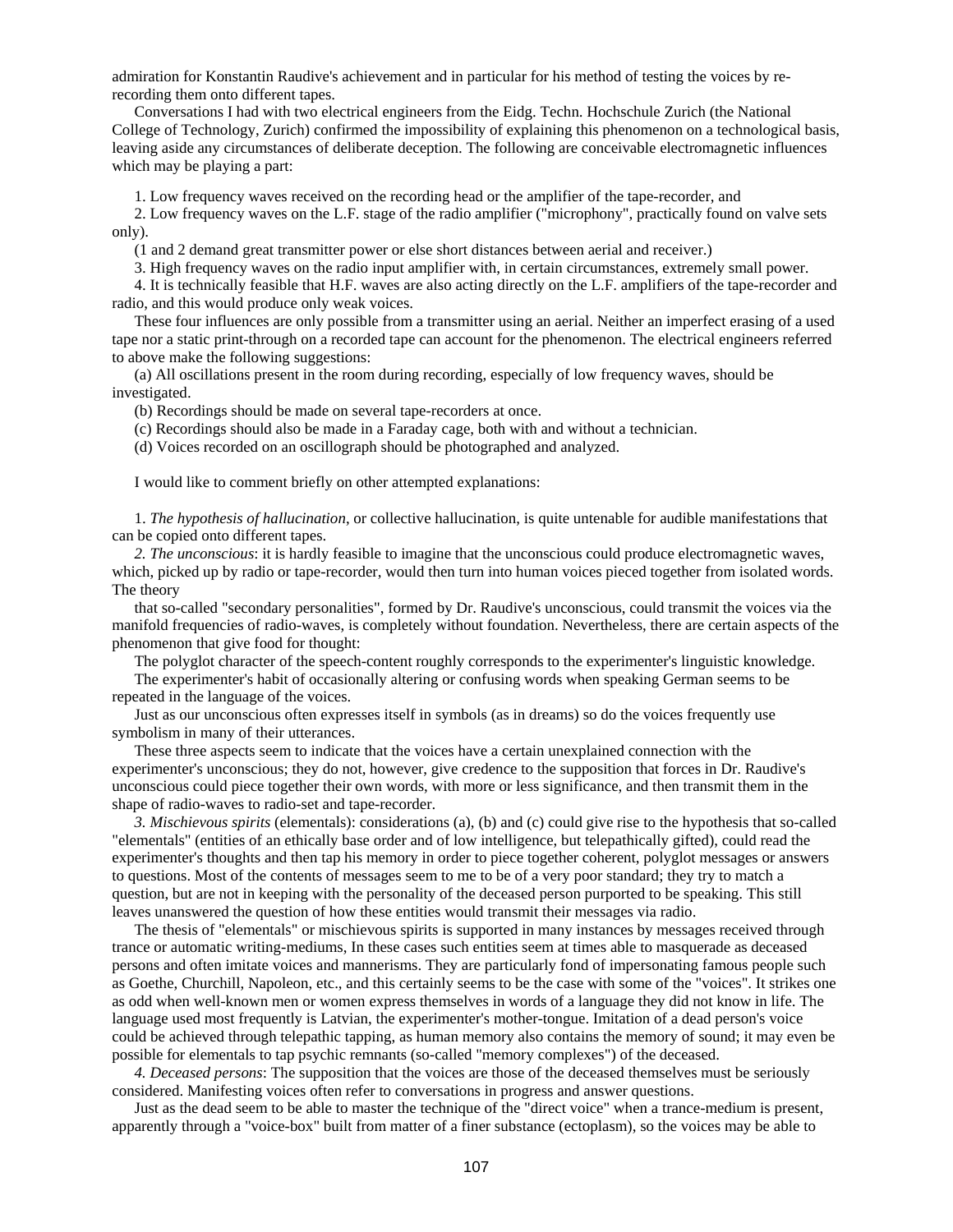construct transmitting devices fashioned out of this substance. We can only rely in this matter on statements received through trance-mediums and are therefore still completely in the dark as to what really happens. One is, of course, able to deduce a great deal from Dr. Raudive's experiments as well as from one's own studies and I would like to make some suggestions which may prove helpful in future research:

(a) Some experiments should take place in the presence of a clairvoyant medium, and experiments in automatic writing and typtology ("spirit-rapping") should be undertaken at the same time.

(b) Experiments made by other reliable researchers, and the scientific results obtained, should also be published.

(c) A statistical assessment of a comparison of voice-analyses made by various experienced examiners who have interpreted the same tape independently of each other, could be of great value. The assessment would have to be made by a neutral body.

I have come to the conclusion that this phenomenon is of tremendous importance to our conception of the world and of mankind, in whatever way it may be interpreted. In future a much greater number of researchers at universities should engage in concentrated study of all its various aspects.

Let us hope that this book will receive its deserved acknowledgement in the scientific world.

I would like to thank Konstantin Raudive once again for introducing me with such wholehearted enthusiasm to this fascinating phenomenon and to his own dedicated research into its mysteries.

#### **D. THE COLLABORATORS' COMMENT**

**Dr. Arnold Reincke** (Specialist in internal diseases; Chief Consultant at the Sanatorium Badenweiler-Hof, Badenweiler, Germany).

In the winter of 1966-7 I had the opportunity of taking part in Konstantin Raudive's voice-phenomenon experiments in Bad Krozingen. The phenomenon was of such instant fascination that only later, after one had had time to digest mentally what one had heard, was it possible to try to decide whether it had been reality or only an imagined experience.

It takes prolonged "listening-in" practice before one is able to consider the phenomenon in a dispassionate way. The possibilities arising out of these experiments open up a wide, hitherto unknown field of research. The moment one hears oneself addressed by the voices, one falls under the spell of this strange interrelation between one's own existence in the present on the one hand, and another dimension without time and space, on the other. In three months I listened to and analyzed more than seven thousand voices.

As a physician one connects the articulation of words with certain physiological processes. The larynx, the vibrations of the vocal cords and articulation with mouth and tongue are prerequisites to speech, even if it is made audible through technical aids, as happens when the spoken word is broadcast over the radio, or heard through a telephone, a tape-recorder, or diffused by any other means. When words and sounds manifest that cannot be connected to any known source of origin, one's customary way of feeling and thinking receives a severe jolt. Only very slowly, by sorting and sifting all that one has heard and recorded, can the mind adapt itself to the idea of a world so far removed from all our traditional conceptions of time and space.

Our education in natural science sets limits that can, it is true, be extended by mathematicians, physicists and also by psychologists; but accepted formulae and explanations are as solid ground under the feet and one is reluctant to abandon them.

During many long sittings with Konstantin Raudive, I have become convinced that we have contacted a dimension that can expand our mental range considerably, once we have mastered the correlation between that unknown world and the experimenter; especially during the last few weeks of my stay did it strike me how "personal" the relationship between question and answer often is. Konstantin Raudive called this particular aspect of the phenomenon "partnership" between the world of the voices—so difficult for us to comprehend—and the experimenter.

How and where electromagnetic waves come into play—in radio-set or tape recorder—will only be understood after further long and careful studies, investigations and scientifically conducted technical experiments.

06th August 1967

**Dr. Wilhelmine C. Hennequin** (Kreuzlingen, Switzerland).

I, Wilhelmine Charlotte Hennequin, anesthetist, confirm that I heard the voice-phenomenon in Dr. Konstantin Raudive's studio in Bad Krozingen, on 11th and 12th November 1967.

I have been able to assure myself of the fact that the investigations are conducted on scientific lines and the results checked by equally strict scientific standards.

I am convinced that other-worldly beings are trying to contact the living through audible manifestations via electromagnetic waves.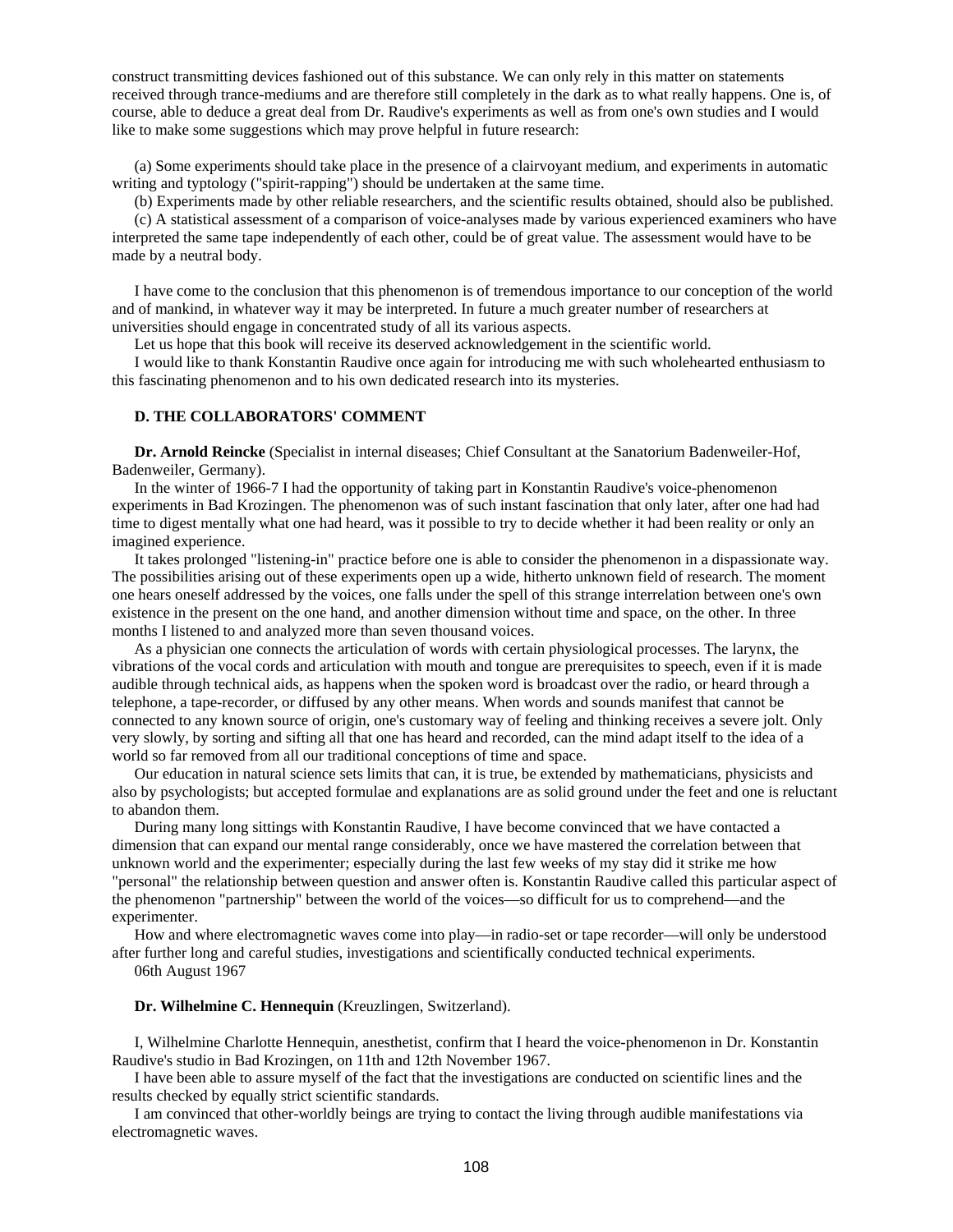During my visit to Konstantin Raudive's studio I was able to hear voices that had previously been recorded on tape, to be present at a recording-session and finally to take part in a "partnership-voice'' experiment.

Of the voices that had already been recorded I could hear every one; my only difficulty was that I could not understand some of the languages spoken, and had to wait for Dr. Raudive's translation, before I could understand the meaning of the words.

The fact that the voices are recorded on tape makes it possible to repeat them at any time and demonstrate them to any interested person. Each voice is registered and numbered and can be listened to, except the voices of class "C" which are not suitable for analysis, as their audibility is too weak.

Amongst the recordings made by Dr. Raudive on 10th October 1967 were several "partnership-voices". They were easily recognized and each one had its own characteristic features of pitch and speech-rhythm. Male and female voices and voices of children could be clearly distinguished.

Voices are either recorded directly through microphone onto the tape, or are received via radio and registered on tape. In radio-recordings the set is tuned to a wavelength that is silent, except for what is termed the "white noise"; it is easier to locate the voices that way, than against a background of music.

During a recording Dr. Raudive first contacts a partner in the "beyond" via microphone, speaking a few words of introduction; he then lets the tape run on for a few minutes. Later, on running the tape back, he can hear the voices through earphones. Voices of good audibility are amplified and re-recorded onto a second tape, and then analyzed.

I was able to distinguish all the voices recorded on 28th October 1967, bar one; this was a voice that I could hear, but owing to the speed at which it spoke I could not catch it. It was one of the "partnership-voices" and apparently said: "Koste plagas, pacietiesl"' an "A" voice, speaking in Swedish and Latvian: "Koste is trying hard, have patience!"

At times one can hear conversations amongst voices. Partner in the following case is "Margarete":

"Margarete," a "B" voice (female)

"Nav Margareta", another female "B" voice; Latvian: "It is not Margarete".

"Laba mate te." A female "A" voice; Latv.: "Your dear mother is here."

"Vai tu Mamma?" A female "A" voice; Latv.: "Are you Mama ?"

"Tev Kostja nepatik." A male(?) "A" voice; Latv.: "You don't like Kostja."

These are only a few examples taken from over a hundred registered voices.

I have no doubt whatsoever that beings in the beyond are trying to contact us by using our technical devices.

Konstantin Raudive deserves all credit for having made this phenomenon accessible to us. It is to be hoped that by perfecting the technical aids it may become possible to enable anyone to hear the voices and that even the "C" voices will become audible to all.

26th November 1967